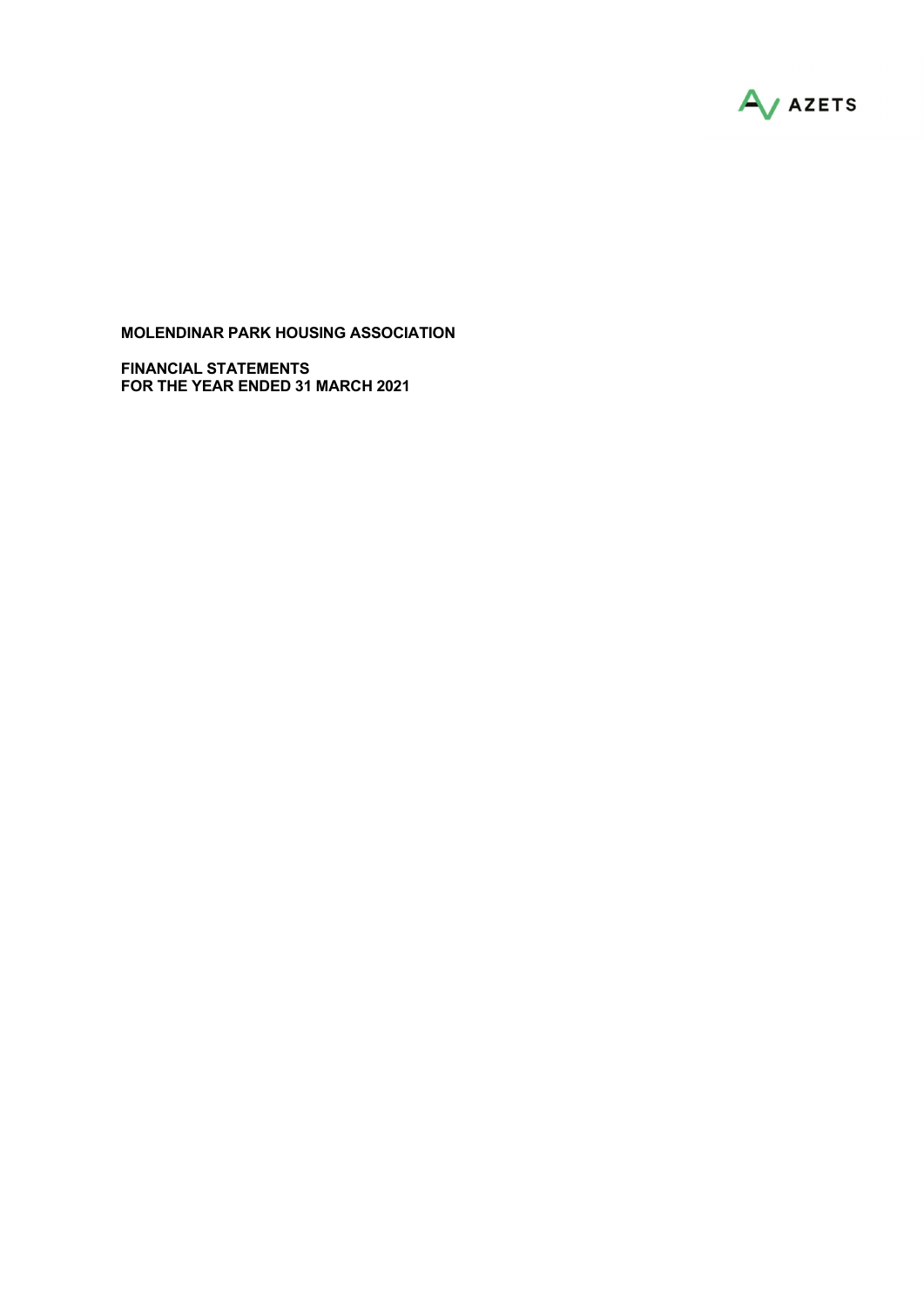# MANAGEMENT COMMITTEE, EXECUTIVES AND PROFESSIONAL ADVISORS

| <b>Management Committee</b> | A Scott (Chairperson)<br>B Johnston (resigned as Vice Chairperson on 15 September 2020)<br>C McKinlay<br>M O'Donnell<br>F Sheeran (Vice Chairperson) (appointed as Vice Chairperson on 15 September<br>2020)<br>D McGeachy (Nee Walker) (resigned 18 August 2020)<br>P Mann<br>A Wood<br>C Meighan (elected 15 September 2020) |
|-----------------------------|--------------------------------------------------------------------------------------------------------------------------------------------------------------------------------------------------------------------------------------------------------------------------------------------------------------------------------|
|                             | M Johnston (elected 15 September 2020)                                                                                                                                                                                                                                                                                         |

| <b>Key Management</b>    | <b>Julie Smillie</b><br>Scott Rae                                                                                    | Director & Secretary<br>Asset Manager (acting Director and<br>Secretary from 6 April 2021) |
|--------------------------|----------------------------------------------------------------------------------------------------------------------|--------------------------------------------------------------------------------------------|
| <b>Registered Office</b> | 3 Graham Square<br>Glasgow<br>G31 1AD                                                                                |                                                                                            |
| <b>Auditor</b>           | <b>Azets Audit Services</b><br><b>Chartered Accountants</b><br>Titanium 1<br>King's Inch Place<br>Glasgow<br>PA4 8WF |                                                                                            |
| <b>Bankers</b>           | The Royal Bank of Scotland<br>139 St Vincent Street<br>Glasgow<br><b>G2 5JF</b>                                      |                                                                                            |
|                          | Nationwide Building Society<br>Kings Park Road<br><b>Moulton Park</b><br>Northampton<br>NN3 6NW                      |                                                                                            |
| <b>Solicitors</b>        | T C Young<br><b>Merchants House</b><br>7 West George Street<br>Glasgow                                               |                                                                                            |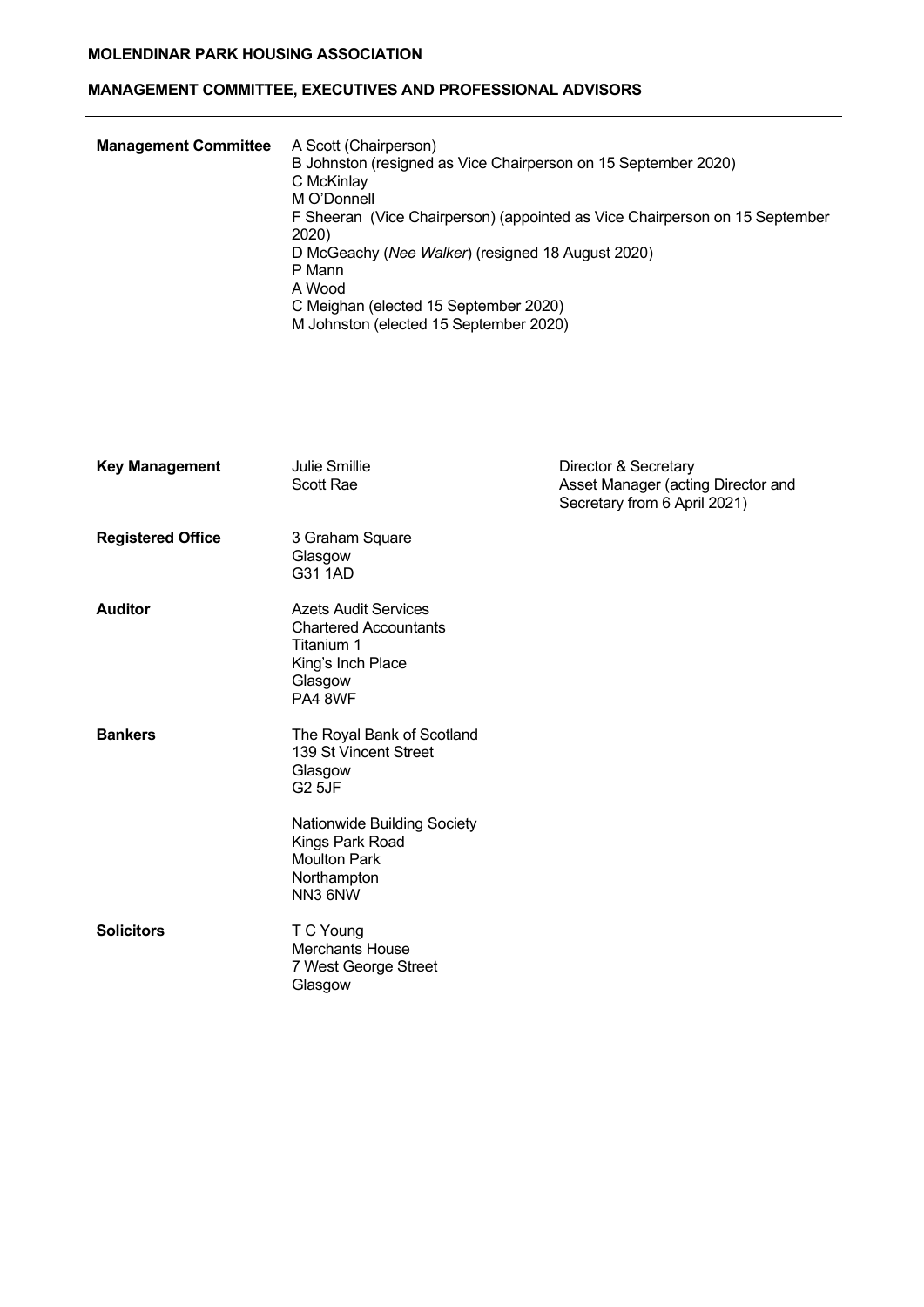#### CONTENTS

|                                                                         | Page      |
|-------------------------------------------------------------------------|-----------|
| Report of the Management Committee (incorporating the Strategic Report) | $1 - 4$   |
| <b>Management Committee's Statement on Internal Financial Control</b>   | 5         |
| <b>Auditor's Report on Corporate Governance Matters</b>                 | 6         |
| <b>Report of the Independent Auditor</b>                                | $7 - 10$  |
| <b>Statement of Comprehensive Income</b>                                | 11        |
| <b>Statement of Changes in Capital and Reserves</b>                     | 12        |
| <b>Statement of Financial Position</b>                                  | 13        |
| <b>Statement of Cash Flows</b>                                          | 14        |
| Notes to the Financial Statements                                       | $15 - 37$ |

# Registration Particulars:

Scottish Charity Number SC043725

Financial Conduct Authority Co-operative and Community Benefit Societies Act <u>2014</u> and the set of the set of the set of the set of the set of the set of the set of the set of the set of the set of the set of the set of the set of the set of the set of the set of the set of the set of the set of th Registered Number 2400R(S)

Scottish Housing Regulator **Housing (Scotland)** Act 2010 Registered Number HAL 274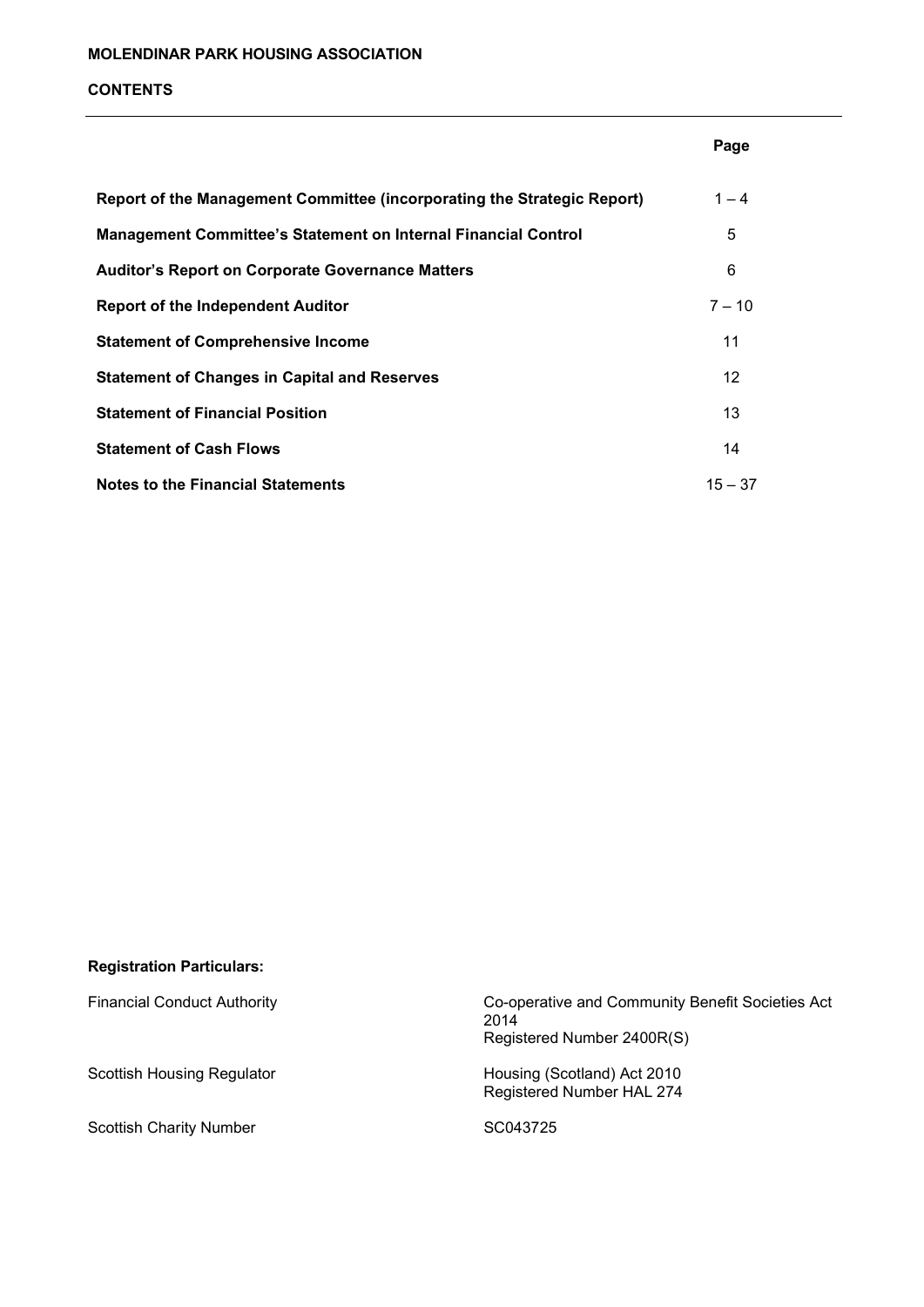## REPORT OF THE MANAGEMENT COMMITTEE (INCORPORATING THE STRATEGIC REPORT) FOR THE YEAR ENDED 31 MARCH 2021

The Management Committee presents their report (incorporating the Strategic Report) and audited financial statements for the year ended 31 March 2021.

#### Principal activity

The principal activity of the Association is the provision, construction, improvement and management of rented, shared equity and shared ownership accommodation.

The Association became a registered charity in January 2013.

#### Business review

The results for the year are shown in these financial statements.

2020/21 has been another busy and productive year for the Association. The organizational review has taken place and FMD continue to manage the Association's finances.

Despite the challenges that COVID-19 has brought, we have continued to invest in our properties and communities, this remains our focus along with ensuring that the Association continues to provide high levels of service to our residents. There is a commitment to demonstrating Value for Money and we are confident when updating this report next year, we will be able to measure and reflect the impact this pandemic has had on our daily lives both now and in the future.

The Association completed a revised Business Plan last year, this is a substantial and comprehensive document which sets out the direction of travel for the Association over the next three years. The Business Plan sets out the Association's strategic objectives and priorities; the strategic challenges and opportunities that will influence our work; analysis of our core activities - housing services and asset management – and our plans for these areas. It also informs how we will ensure effective governance and organizational management and deliver good value for money along with our detailed financial plans and projections. The Business Plan importantly identifies the risks we might face and how we will manage them. The revised Business Plan accurately reflects the position of the Association following a period of modernisation and change.

Despite a very challenging year we have retained a "Can Do" attitude and focused on our core business, which has ensured we have ended the year in a good position and our focus remains on supporting our tenants and communities.

#### Result for the year and transfers

The results for the year are shown in the Statement of Comprehensive Income on page 11.

#### Principal risks and uncertainties

Risks are identified to enable the Association to put measures in place to mitigate these risks and to enable our objectives to be achieved. Management Committee agendas ensure that new, current and emerging risks are evaluated. Medium and high risks are included in the Internal Management Plan together with details of the controls to mitigate each risk and any necessary further action.

The 5 highest gross scoring risks identified are as follows:

- 1. Breach of Loan Covenant.
- 2. Volatility of loan interest rates.
- 3. Impact of Major Repairs programme identified in the 30 year plan.
- 4. Increase in the time spent by staff managing rent accounts as a result of changes in welfare reform/universal credit.
- 5. COVID-19 and its eventual long-term impact.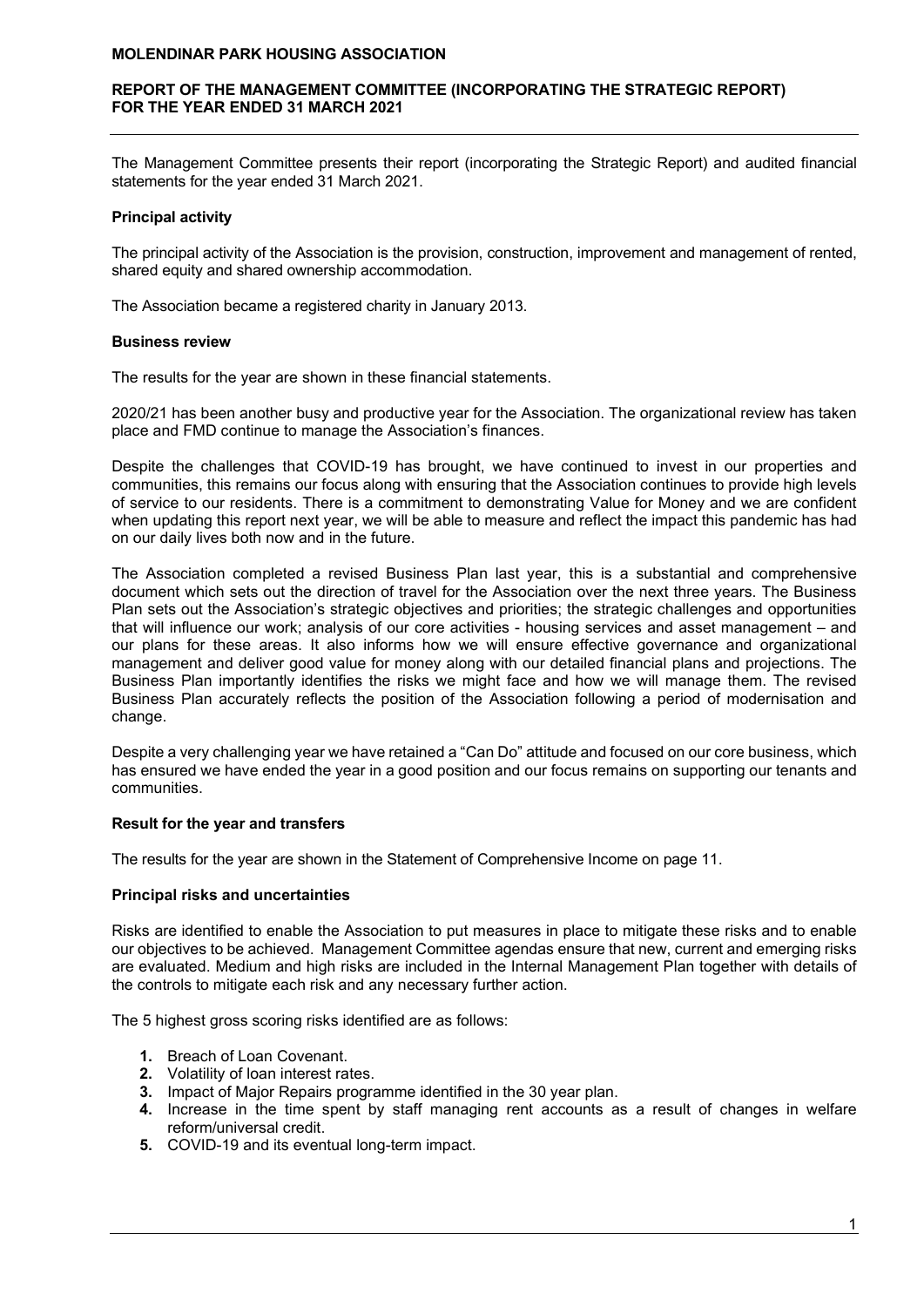#### REPORT OF THE MANAGEMENT COMMITTEE (INCORPORATING THE STRATEGIC REPORT) FOR THE YEAR ENDED 31 MARCH 2021

## Credit payment policy

The Association's policy concerning the payment of its trade creditors complies with the Confederation of British Industry guidelines. The average payment period is thirty days.

## Maintenance policies

The Association seeks to maintain its properties to the highest standard. To this end, programmes of cyclical repairs are carried out in the medium term to deal with the gradual and predictable deterioration of building components. It is expected that the cost of all these repairs would be charged to the Statement of Comprehensive Income.

In addition, the Association has a long-term programme of major repairs to cover works which have become necessary since the original development were completed, including works required by subsequent legislative changes. This includes replacement or repairs to features of the properties which have come to the end of their economic lives. In line with the SORP 2018, replacements to building components are capitalised in the financial statements as they occur. All other major repairs are charged to the Statement of Comprehensive Income.

## Treasury management

The Association has an active treasury management function, which operates in accordance with the Treasury Policy approved by the Management Committee. In this way the Association manages its borrowing arrangements to ensure that it is always in a position to meet its financial obligations as they fall due, whilst minimising excess cash and liquid resources held.

## Employee involvement and Health & Safety

The Management Committee take seriously their responsibilities to employees under Health & Safety legislation and endeavor to provide information on any matters that may be of concern to them. The Association also encourages employee involvement in all major initiatives so that their views may be taken into account in making decisions that may affect their interests.

# Future Prospects

The Association will continue to invest in its housing stock in the coming year. The Association does not envisage any further housing property developments in the immediate future.

#### Management Committee and Executive Officers

The members of the Management Committee and the Executive Officers are listed on the front of these financial statements.

Each member of the Management Committee holds one fully paid share of £1 in the Association. The Executive Officers hold no interest in the Association's share capital and, although not having the legal status of Directors, they act as Executives within the authority delegated by the Management Committee.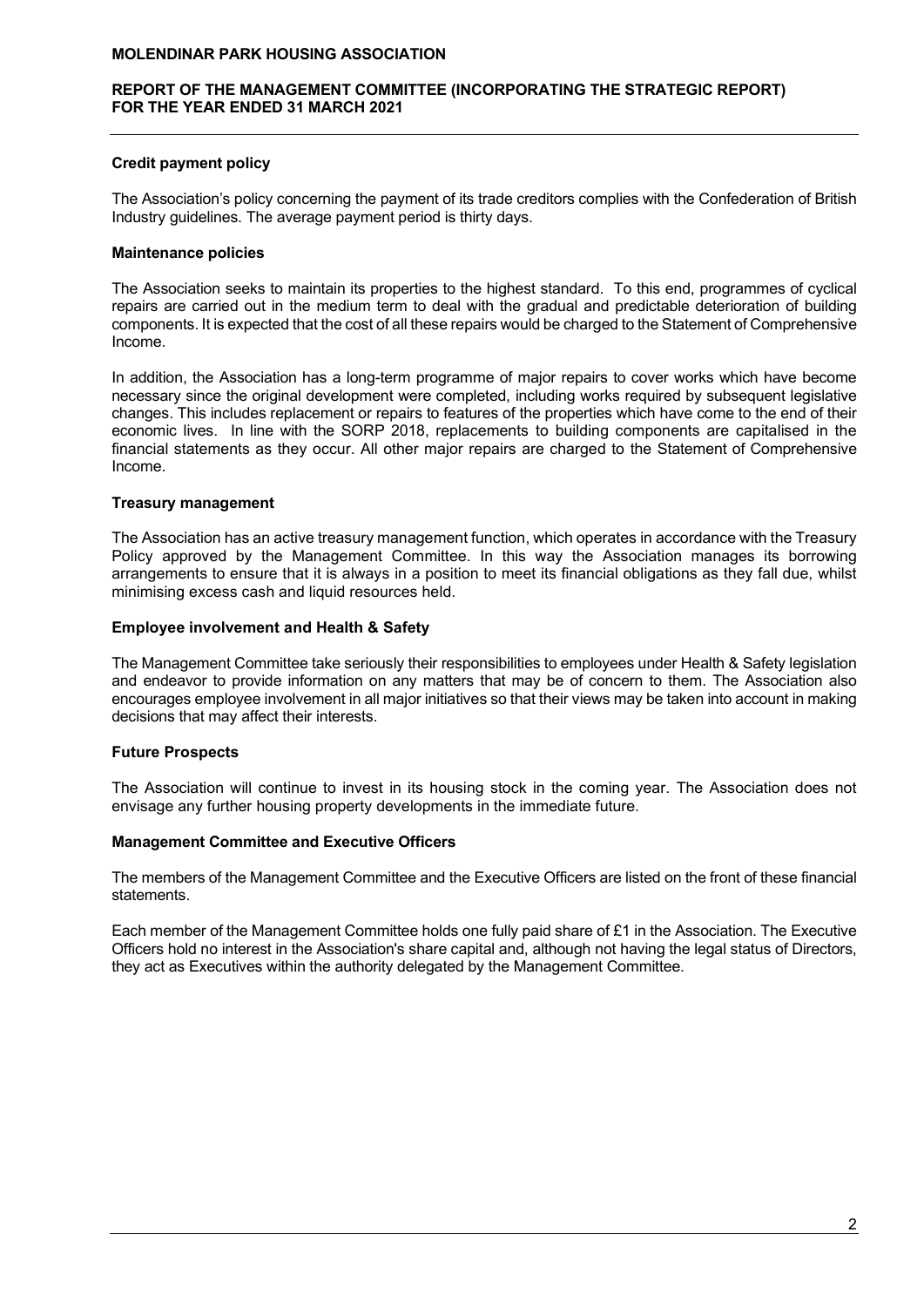## REPORT OF THE MANAGEMENT COMMITTEE (INCORPORATING THE STRATEGIC REPORT) FOR THE YEAR ENDED 31 MARCH 2021

## **Governance**

## Governing Document

The Association is a registered social landlord (RSL) and is thus registered with The Scottish Housing Regulator and the Financial Conduct Authority. It is also a registered charity with the Office of the Scottish Charity Regulator (OSCR).

## Recruitments and Appointment of the Management Committee

At the Annual General Meeting in accordance with the rules of the Association, members retire by rotation. Members can all offer themselves for re-election.

The Management Committee seeks to ensure that the needs of its stakeholders are appropriately reflected through the diversity of the Board and Committee. To enhance the potential pool of members, the Association has, through selective networking, sought to identify people who would be willing to become members and utilise their own skills and experience to assist the Association.

The Management Committee has a broad range of skills and members.

## Management Committee Members Induction and Training

Most members of the Management Committee are already familiar with the practical work of the Association. Where new members are elected, information is supplied regarding the obligation of Management Committee members, details of the Association's main documents and up to date financial statements. In addition, a formal training and induction programme is provided for any new member of the Management Committee. Committee training is discussed annually. Training needs are then identified to ensure the competencies of the Committee are properly maintained. The Management Committee of Molendinar Park Housing Association is experienced and its members possess the required level of competencies to govern its activities.

# Organisational Structure

At 31 March 2021 the Management Committee comprised 9 members, with 6 vacancies. The Management Committee meet ten times per year. As a result of a revised Governance Structure there is also a Services Committee.

A scheme of delegation is in place and the day to day responsibility for the provision of the Association's projects rests with the Director. The Director is responsible for ensuring that the Association delivers the services specified and that operational objectives are met.

#### Statement of Management Committee's Responsibilities

The Co-operative and Community Benefit Societies Act 2014 requires the Management Committee to prepare Financial Statements for each financial year which give a true and fair view of the state of affairs of the Association and of the income and expenditure of the Association for that period. In preparing those Financial Statements, the Management Committee is required to:-

- select suitable accounting policies and then apply them consistently;
- make judgments and estimates that are reasonable and prudent; and
- prepare the Financial Statements on the going concern basis unless it is inappropriate to presume that the Association will continue in business.

The Management Committee is responsible for proper accounting records which disclose with reasonable accuracy at any time the financial position of the Association. The Management Committee must ensure that the Financial Statements comply with the Co-operative and Community Benefit Societies Act 2014, the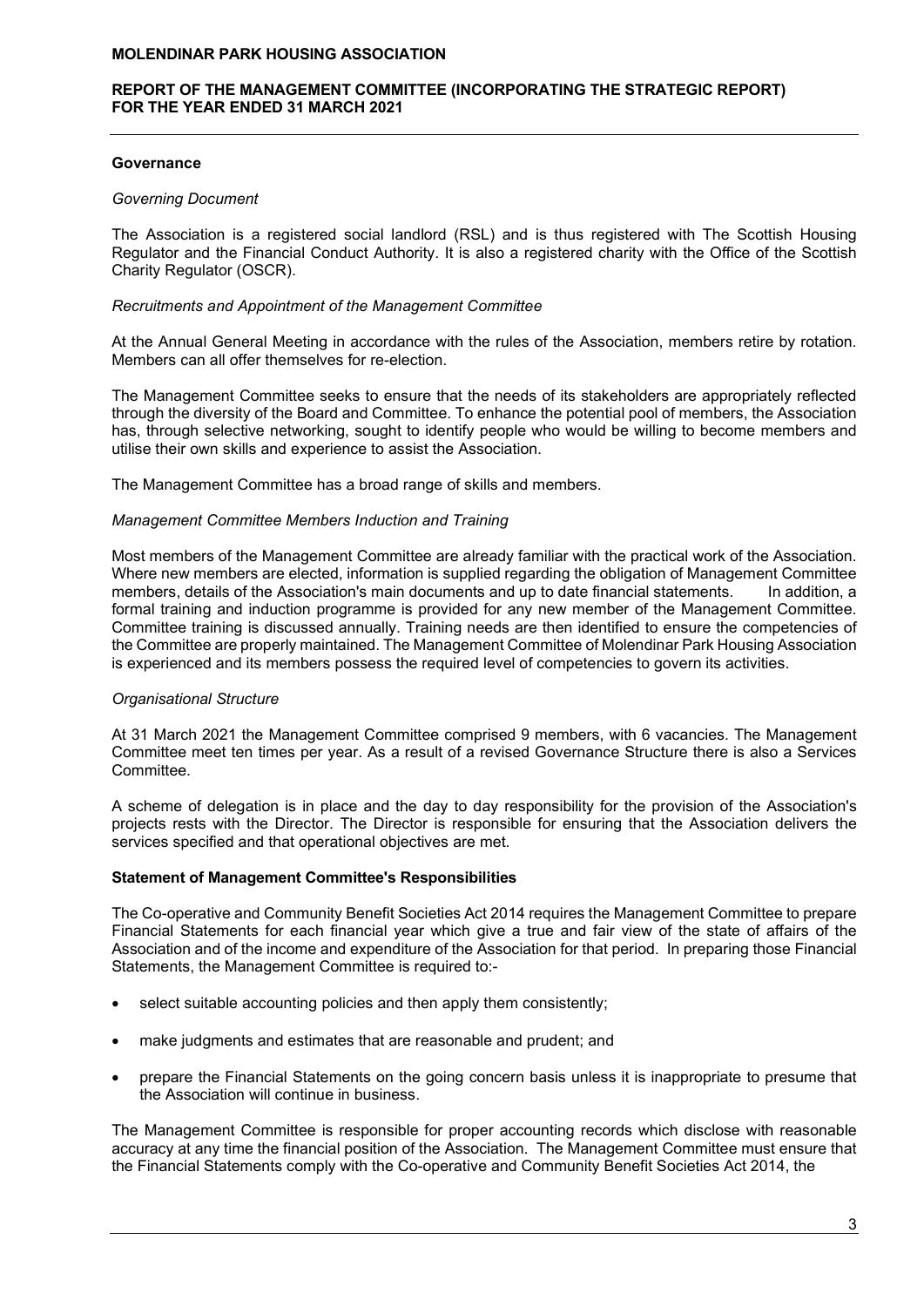## REPORT OF THE MANAGEMENT COMMITTEE (INCORPORATING THE STRATEGIC REPORT) FOR THE YEAR ENDED 31 MARCH 2021

## Statement of Management Committee's Responsibilities (continued)

Housing (Scotland) Act 2010 and the Determination of Accounting Requirements 2019 issued by the Scottish Housing Regulator. It is also responsible for safeguarding the assets of the Association and hence for taking reasonable steps for the prevention and detection of fraud and other irregularities.

## Internal Financial Control

The Management Committee is responsible for establishing and maintaining the Association's system of internal control. Internal control systems are designed to meet the particular needs of the Association and the risks to which it is exposed, and by their nature can provide reasonable but not absolute assurance against material misstatement or loss. The key procedures which the Management Committee has established with a view to providing effective internal financial control are outlined on page 5.

#### Information for the Auditor

As far as the Committee members are aware there is no relevant audit information of which the auditor is unaware and the Committee members have taken all the steps they ought to have taken to make themselves aware of any relevant audit information and to ensure that the auditor is aware of any such information.

## Charitable Donations

During the year, the Association made charitable donations amounting to £Nil (2020 - £nil).

#### Auditor

The appointed auditor, Scott Moncrieff Audit Services, tendered their resignation during the year and were replaced by Azets Audit Services. Azets Audit Services have expressed their willingness to continue in office as auditor and will be proposed for reappointment at the Annual General Meeting.

The Report of the Management Committee (incorporating the Strategic Report) has been approved by the Management Committee on 17 August 2021.

A Scott **Chairperson**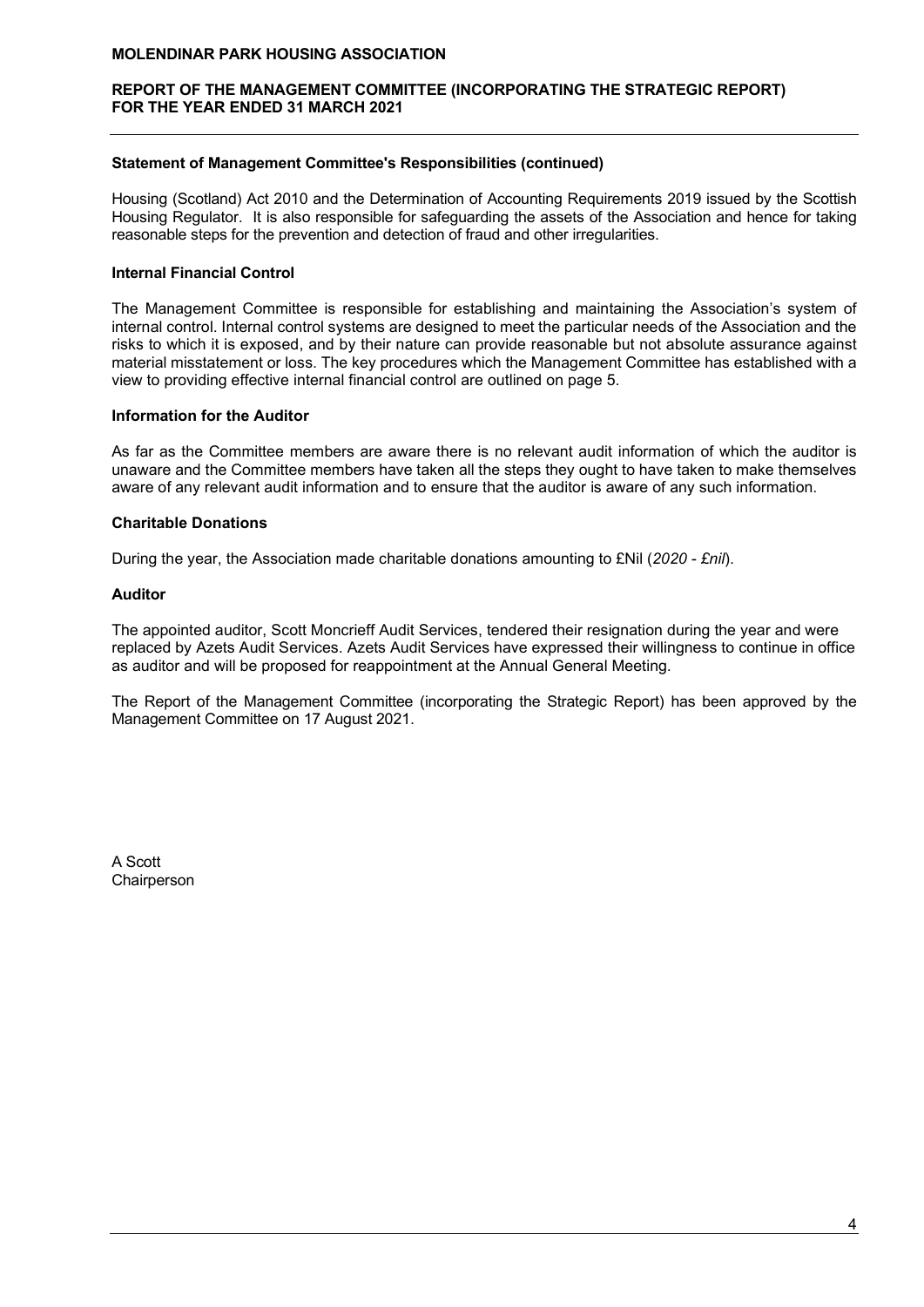## MANAGEMENT COMMITTEE'S STATEMENT ON INTERNAL FINANCIAL CONTROL FOR THE YEAR ENDED 31 MARCH 2021

The Management Committee acknowledge their ultimate responsibility for ensuring that the Association has in place a system of control that is appropriate to the various business environments in which it operates. This control is designed to give reasonable assurance with respect to:

- the reliability of financial information used within the Association or for publication;
- the maintenance of proper accounting records; and
- the safeguarding of assets (against unauthorised use or disposition).

It is the Management Committee's responsibility to establish and maintain systems of internal financial control. Such systems can only provide reasonable and not absolute assurance against material financial misstatement or loss. Key elements include ensuring that:

- formal policies and procedures are in place, including the documentation of key systems and rules relating to the delegation of authorities, which allow the monitoring of controls and restrict the unauthorised use of the Association's assets;
- experienced and suitably qualified staff take responsibility for important business functions, annual appraisal procedures will be established to maintain standards of performance;
- forecasts and budgets are prepared regularly which allow the Management Committee and staff to monitor the key business risks and financial objectives, and progress towards financial plans set for the year and the medium term. Regular management accounts are prepared promptly, providing relevant, reliable and up-to-date financial and other information and significant variances from budgets are investigated as appropriate;
- all significant new initiatives, major commitments and investment projects are subject to formal authorisation procedures, through the Management Committee;
- the Management Committee review reports, from directors, staff and from the external auditor to provide reasonable assurance that control procedures are in place and are being followed, including a general review of the major risks facing the Association; and
- formal procedures have been established for instituting appropriate action to correct weaknesses identified from the above reports.

The Management Committee have reviewed the effectiveness of the system of internal financial control in existence in the Association for the year ended 31 March 2021 and until the below date. No weaknesses were found in internal financial control which resulted in material losses, contingencies, or uncertainties which require disclosure in the financial statements or in the auditor's report on the financial statements.

The Management Committee's statement on Internal Financial Control has been approved by the Management Committee on 17 August 2021.

A Scott **Chairperson**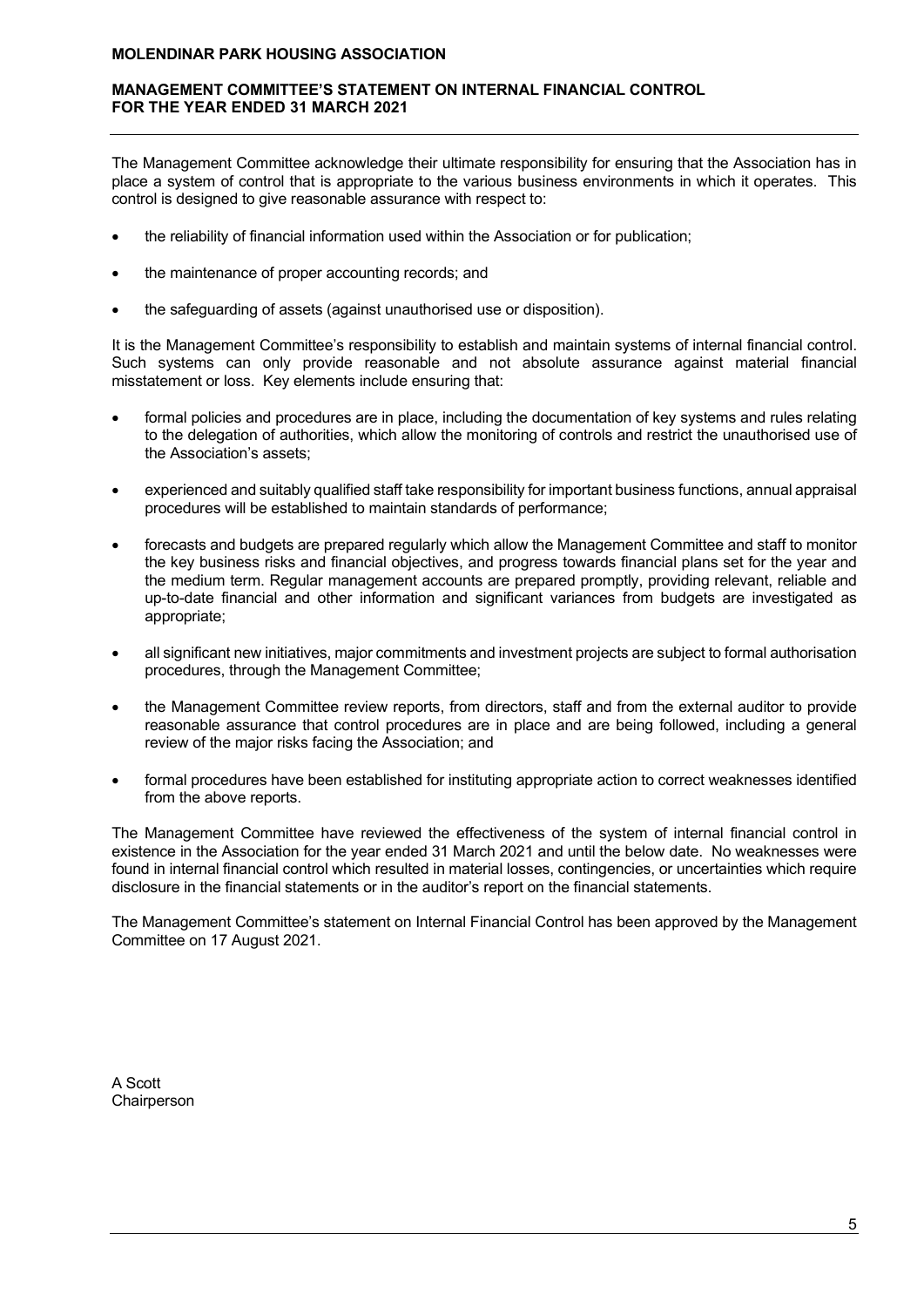#### AUDITOR'S REPORT ON CORPORATE GOVERNANCE MATTERS FOR THE YEAR ENDED 31 MARCH 2021

In addition to our audit of the Financial Statements, we have reviewed your statement on page 5 concerning the Association's compliance with the information required by the Regulatory Standards in respect of the internal financial control contained within the publication "Our Regulatory Framework" and associated Regulatory Advisory Notes which are issued by the Scottish Housing Regulator.

## Basis of Opinion

We carried out our review having regard to the requirements on corporate governance matters within Bulletin 2009/4 issued by the Financial Reporting Council. The Bulletin does not require us to review the effectiveness of the Association's procedures for ensuring compliance with the guidance notes, nor to investigate the appropriateness of the reason given for non-compliance.

## Opinion

In our opinion the Statement on Internal Financial Control on page 5 has provided the disclosures required by the relevant Regulatory Standards within the publication "Our Regulatory Framework" and associated Regulatory Advisory Notes issued by the Scottish Housing Regulator in respect of the internal financial control and is consistent with the information which came to our attention as a result of our audit work on the Financial Statements.

Through enquiry of certain members of the Management Committee and Officers of the Association and examination of relevant documents, we have satisfied ourselves that the Management Committee's Statement on Internal Financial Control appropriately reflects the Association's compliance with the information required by the relevant Regulatory Standards in respect of the internal financial control contained within the publication ''Our Regulatory Framework'' and associated Regulatory Advisory Notes issued by the Scottish Housing Regulator in respect of the internal financial control.

Azets Audit Services, Statutory Auditor Chartered Accountants Statutory Auditor Titanium 1 King's Inch Place Glasgow PA4 8WF

Dated: 17 August 2021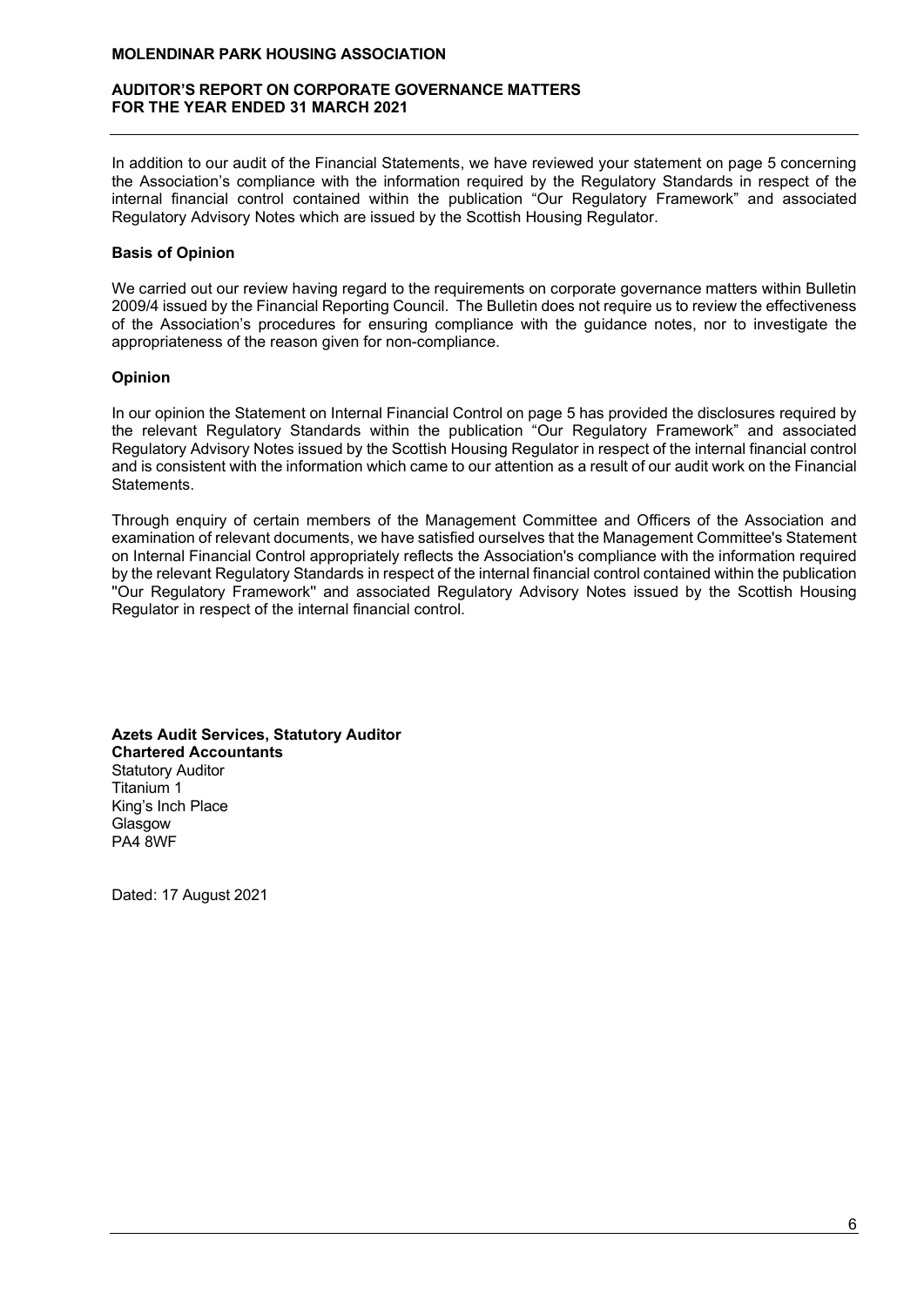## INDEPENDENT AUDITOR'S REPORT TO THE MEMBERS OF MOLENDINAR HOUSING ASSOCIATION LIMITED ON THE FINANCIAL STATEMENTS FOR THE YEAR ENDED 31 MARCH 2021

## Opinion

We have audited the financial statements of Molendinar Park Housing Association Limited (the 'Association') for the year ended 31 March 2021 which comprise the Statement of Comprehensive Income, the Statement of Changes in Capital and Reserves, the Statement of Financial Position, the Statement of Cash Flows and the notes to the financial statements, including significant accounting policies. The financial reporting framework that has been applied in their preparation is applicable law and United Kingdom Accounting Standards, including Financial Reporting Standard 102 'The Financial Reporting Standard applicable in the UK and Republic of Ireland' (United Kingdom Generally Accepted Accounting Practice).

In our opinion, the financial statements:

- give a true and fair view of the state of the Association's affairs as at 31 March 2021 and of its income and expenditure for the year then ended;
- have been properly prepared in accordance with United Kingdom Generally Accepted Accounting Practice; and
- have been prepared in accordance with the requirements of the Co-operative and Community Benefit Societies Act 2014, Part 6 of the Housing (Scotland) Act 2010 and the Determination of Accounting Requirements 2019 issued by the Scottish Housing Regulator.

## Basis for opinion

We conducted our audit in accordance with International Standards on Auditing (UK) (ISAs (UK)) and applicable law. Our responsibilities under those standards are further described in the auditor's responsibilities for the audit of the financial statements section of our report. We are independent of the Association in accordance with the ethical requirements that are relevant to our audit of the financial statements in the UK, including the FRC's Ethical Standard and we have fulfilled our ethical responsibilities in accordance with these requirements. We believe that the audit evidence we have obtained is sufficient and appropriate to provide a basis for our audit opinion.

## Conclusions relating to going concern

In auditing the financial statements, we have concluded that the Management Committee's use of the going concern basis of accounting in the preparation of the financial statements is appropriate.

Based on the work we have performed, we have not identified any material uncertainties relating to events or conditions that, individually or collectively, may cast significant doubt on the Association's ability to continue as a going concern for a period of at least twelve months from when the financial statements are authorised for issue.

Our responsibilities and the responsibilities of the Management Committee with respect to going concern are described in the relevant sections of this report.

## Other information

The other information comprises the information included in the annual report, other than the financial statements and our auditor's report thereon. The Management Committee is responsible for the other information contained within the annual report. Our opinion on the financial statements does not cover the other information and we do not express any form of assurance conclusion thereon.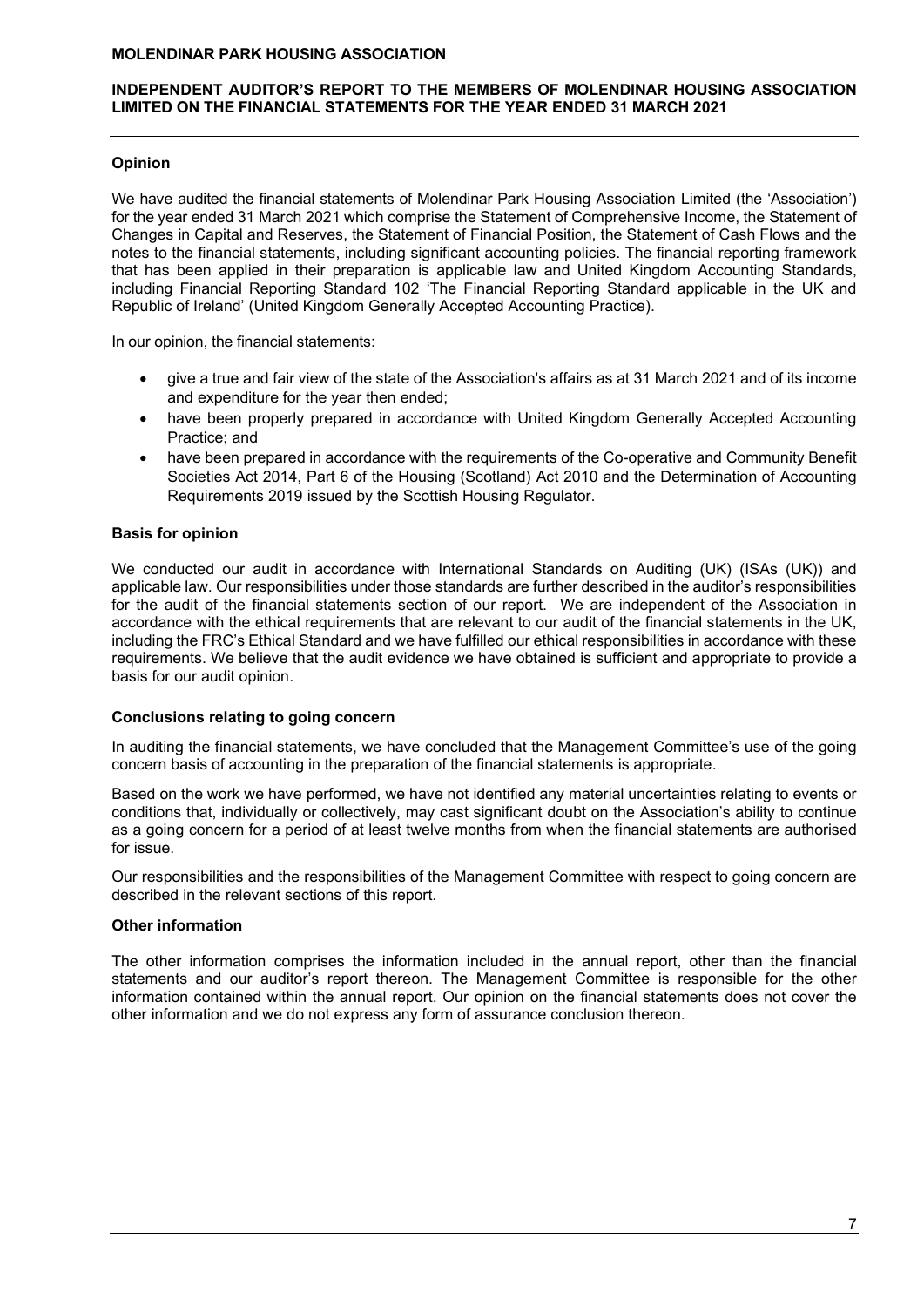## INDEPENDENT AUDITOR'S REPORT TO THE MEMBERS OF MOLENDINAR HOUSING ASSOCIATION LIMITED ON THE FINANCIAL STATEMENTS FOR THE YEAR ENDED 31 MARCH 2021

## Other information (continued)

Our responsibility is to read the other information and, in doing so, consider whether the other information is materially inconsistent with the financial statements or our knowledge obtained in the course of the audit, or otherwise appears to be materially misstated. If we identify such material inconsistencies or apparent material misstatements, we are required to determine whether this gives rise to a material misstatement in the financial statements themselves. If, based on the work we have performed, we conclude that there is a material misstatement of this other information, we are required to report that fact.

We have nothing to report in this regard.

#### Matters on which we are required to report by exception

We have nothing to report in respect of the following matters in relation to which the Co-operative and Community Benefit Societies Act 2014 requires us to report to you if, in our opinion:

- a satisfactory system of control over transactions has not been maintained; or
- the Association has not kept proper accounting records; or
- the financial statements are not in agreement with the books of account; or
- we have not received all the information and explanations we need for our audit.

#### Responsibilities of the Management Committee

As explained more fully in the Statement of the Management Committee's Responsibilities set out on pages 3 and 4 the Management Committee is responsible for the preparation of the financial statements and for being satisfied that they give a true and fair view, and for such internal control as the Management Committee determine is necessary to enable the preparation of financial statements that are free from material misstatement, whether due to fraud or error.

In preparing the financial statements, the Management Committee is responsible for assessing the Association's ability to continue as a going concern, disclosing, as applicable, matters related to going concern and using the going concern basis of accounting unless the Management Committee either intend to liquidate the Association or to cease operations, or have no realistic alternative but to do so.

#### Auditor's responsibilities for the audit of the financial statements

We have been appointed as auditor under the Co-operative and Community Benefit Societies Act 2014 and report in accordance with the Act and relevant regulations made or having effect thereunder.

Our objectives are to obtain reasonable assurance about whether the financial statements as a whole are free from material misstatement, whether due to fraud or error, and to issue an auditor's report that includes our opinion. Reasonable assurance is a high level of assurance, but is not a guarantee that an audit conducted in accordance with ISAs (UK) will always detect a material misstatement when it exists. Misstatements can arise from fraud or error and are considered material if, individually or in the aggregate, they could reasonably be expected to influence the economic decisions of users taken on the basis of these financial statements.

A further description of our responsibilities is available on the Financial Reporting Council's website at: www.frc.org.uk/auditorsresponsibilities. This description forms part of our auditor's report.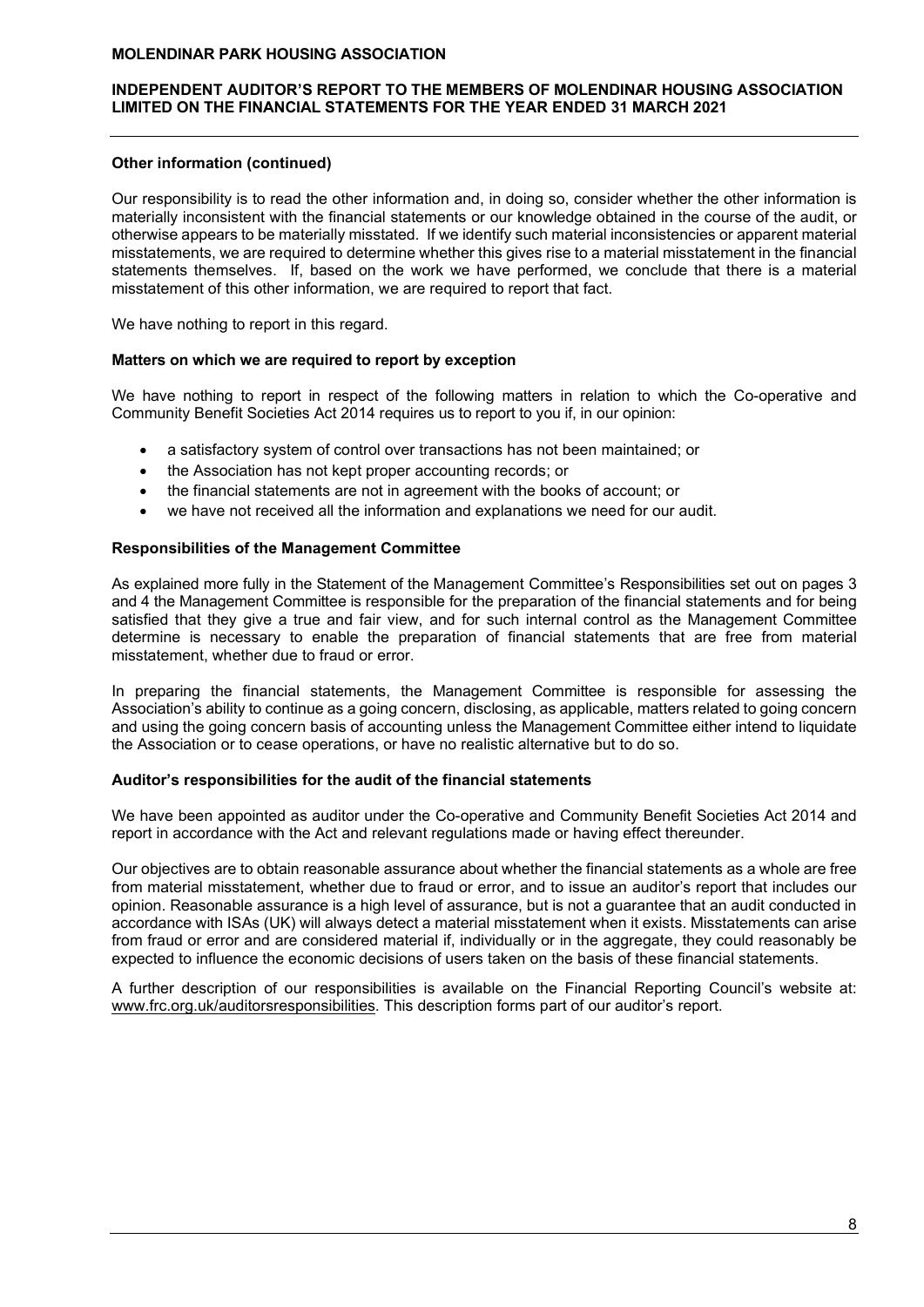## INDEPENDENT AUDITOR'S REPORT TO THE MEMBERS OF MOLENDINAR HOUSING ASSOCIATION LIMITED ON THE FINANCIAL STATEMENTS FOR THE YEAR ENDED 31 MARCH 2021

## Auditor's responsibilities for the audit of the financial statements (continued)

#### The extent to which the audit was considered capable of detecting irregularities including fraud

Irregularities, including fraud, are instances of non-compliance with laws and regulations. We design procedures in line with our responsibilities, outlined above and on the FRC's website, to detect material misstatements in respect of irregularities, including fraud.

We obtain and update our understanding of the entity, its activities, its control environment, and likely future developments, including in relation to the legal and regulatory framework applicable and how the entity is complying with that framework. Based on this understanding, we identify and assess the risks of material misstatement of the financial statements, whether due to fraud or error, design and perform audit procedures responsive to those risks, and obtain audit evidence that is sufficient and appropriate to provide a basis for our opinion. This includes consideration of the risk of acts by the entity that were contrary to applicable laws and regulations, including fraud.

Our approach to identifying and assessing the risks of material misstatement in respect of irregularities, including fraud and non-compliance with laws and regulations, was as follows:

- the engagement partner ensured that the engagement team collectively had the appropriate competence, capabilities and skills to identify or recognise non-compliance with applicable laws and regulations:
- we identified the laws and regulations applicable to the Association through discussions with the Management Committee members and the senior management team, and from our knowledge and experience of the RSL sector;
- we focused on specific laws and regulations which we considered may have a direct material effect on the financial statements or the operations of the Association, including the Co-operative and Community Benefit Societies Act 2014, Part 6 of the Housing (Scotland) Act 2010, the Determination of Accounting Requirements 2019 issued by the Scottish Housing Regulator, taxation legislation and data protection, anti-bribery, employment, environmental and health and safety legislation;
- we assessed the extent of compliance with the laws and regulations identified above through making enquiries of the senior management team and the Management Committee and inspecting legal correspondence; and
- identified laws and regulations were communicated within the audit team regularly and the team remained alert to instances of non-compliance throughout the audit.

In response to the risk of irregularities and non-compliance with laws and regulations, we designed procedures which included, but were not limited to:

- agreeing financial statement disclosures to underlying supporting documentation;
- reading the minutes of meetings of the Management Committee;
- enquiring of the senior management team and the Management Committee as to actual and potential litigation and claims;
- reviewing legal and professional fees paid in the year for indication of any actual and potential litigation and claims; and
- reviewing correspondence with HMRC, the Scottish Housing Regulator, OSCR and the Association's legal advisors.

We assessed the susceptibility of the Association's financial statements to material misstatement, including obtaining an understanding of how fraud might occur, by:

- making enquiries of the senior management team and the Management Committee as to where they considered there was susceptibility to fraud, their knowledge of actual, suspected and alleged fraud; and
- considering the internal controls in place to mitigate risks of fraud and non-compliance with laws and regulations.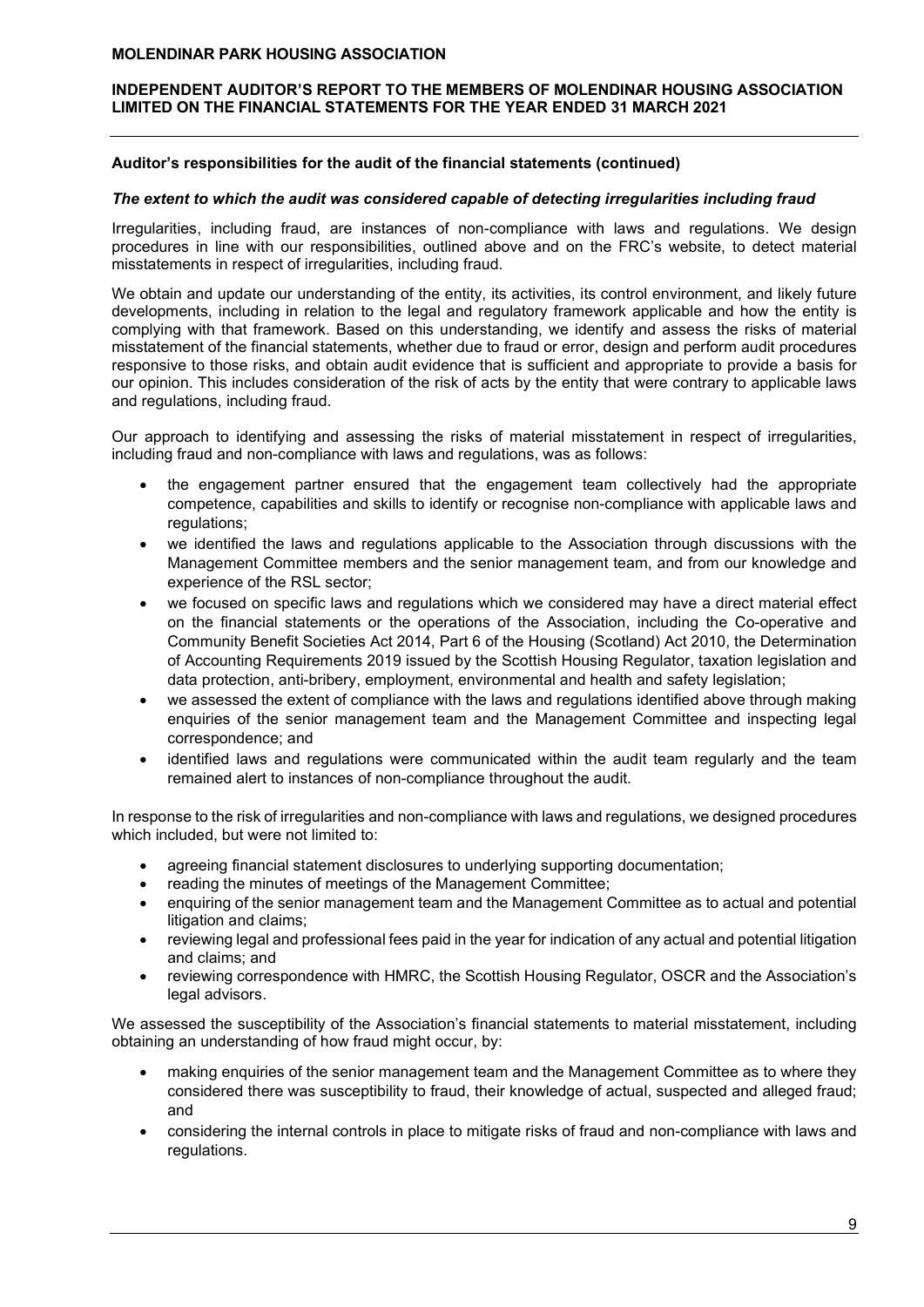## INDEPENDENT AUDITOR'S REPORT TO THE MEMBERS OF MOLENDINAR HOUSING ASSOCIATION LIMITED ON THE FINANCIAL STATEMENTS FOR THE YEAR ENDED 31 MARCH 2021

To address the risk of fraud through management bias and override of controls, we:

- performed analytical procedures to identify any unusual or unexpected relationships;
- tested journal entries to identify unusual transactions;
- assessed whether judgements and assumptions made in determining the accounting estimates were indicative of potential bias; and
- investigated the rationale behind significant or unusual transactions.

Because of the inherent limitations of an audit, there is a risk that we will not detect all irregularities, including those leading to a material misstatement in the financial statements or non-compliance with regulation. This risk increases the more that compliance with a law or regulation is removed from the events and transactions reflected in the financial statements, as we will be less likely to become aware of instances of non-compliance. The risk of not detecting a material misstatement resulting from fraud is higher than for one resulting from error, as fraud may involve collusion, forgery, intentional omissions, misrepresentations, or the override of internal control.

## Use of our report

This report is made solely to the Association's members, as a body, in accordance with Section 87 of the Cooperative and Community Benefit Societies Act 2014. Our audit work has been undertaken so that we might state to the Association's members, as a body, those matters we are required to state to them in an auditor's report and for no other purpose. To the fullest extent permitted by law, we do not accept or assume responsibility to anyone other than the Association and the Association's members, as a body, for our audit work, for this report, or for the opinions we have formed.

Azets Audit Services Statutory Auditor Chartered Accountants Titanium 1 King's Inch Place Renfrew PA4 8WF

Date: 17 August 2021

Azets Audit Services is eligible for appointment as auditor of the Association by virtue of its eligibility for appointment as auditor of a company under section 1212 of the Companies Act 2006.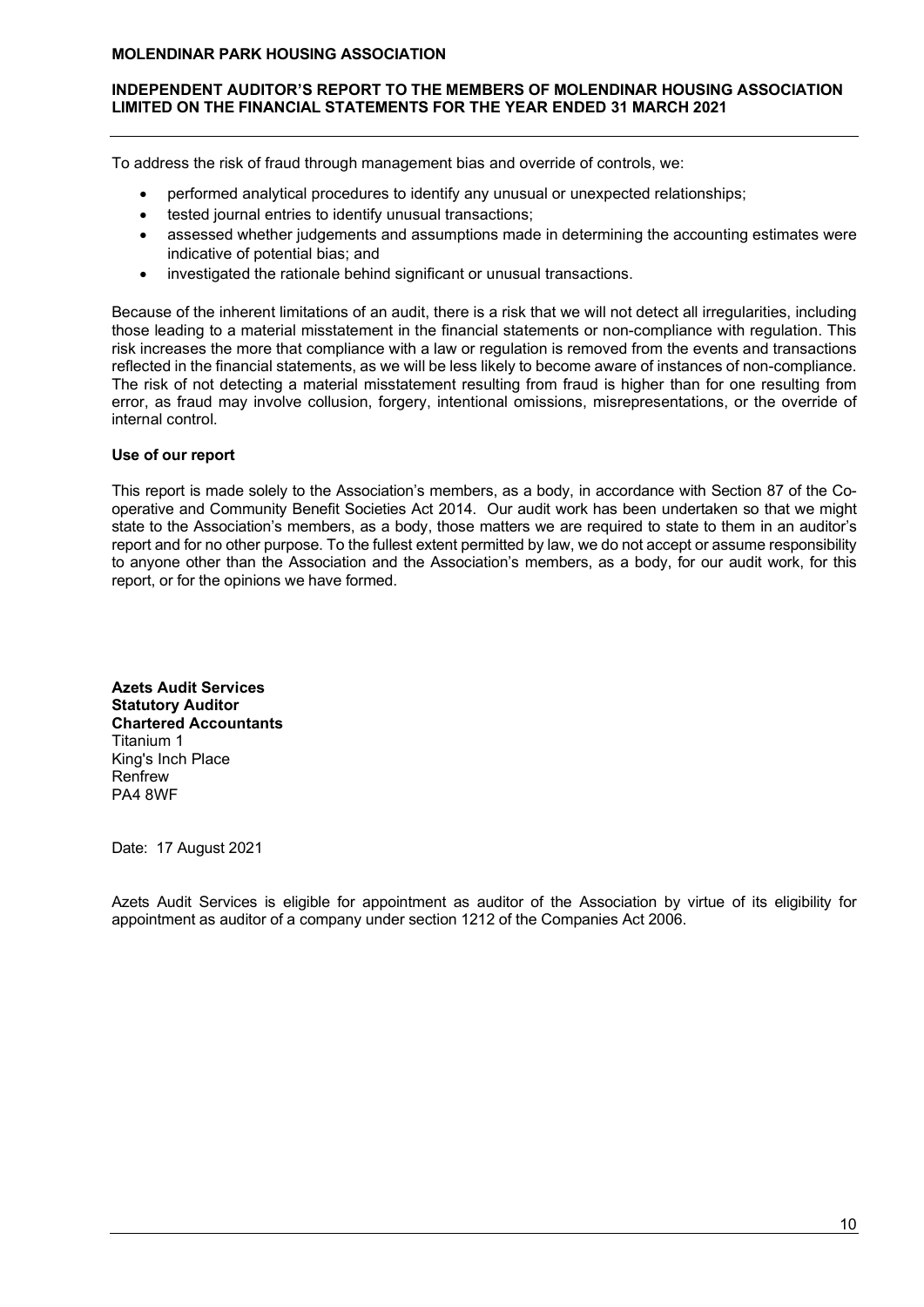## STATEMENT OF COMPREHENSIVE INCOME FOR THE YEAR ENDED 31 MARCH 2021

|                                                    | <b>Notes</b>   | 2021<br>£   | 2020<br>£   |
|----------------------------------------------------|----------------|-------------|-------------|
| <b>Turnover</b>                                    | 4              | 2,400,698   | 2,367,007   |
| Operating expenditure                              | 4              | (1,939,340) | (2,015,703) |
| <b>Operating surplus</b>                           | $\overline{4}$ | 461,358     | 351,304     |
| Gain on sale of assets                             | 8              | 9,996       | 15,767      |
| Interest payable and other charges                 | 9              | (11, 453)   | (35, 670)   |
| Interest receivable                                | 10             | 2,737       | 5,852       |
| Surplus before tax                                 |                | 462,638     | 337,253     |
| Taxation                                           |                |             |             |
| <b>Surplus for year</b>                            |                | 462,638     | 337,253     |
| Other comprehensive income                         |                |             |             |
| Actuarial (loss)/gain in respect of pension scheme | 22             | (325,000)   | 376,000     |
| Total comprehensive income for the year            |                | 137,638     | 713,253     |

The results for the year relate wholly to continuing activities.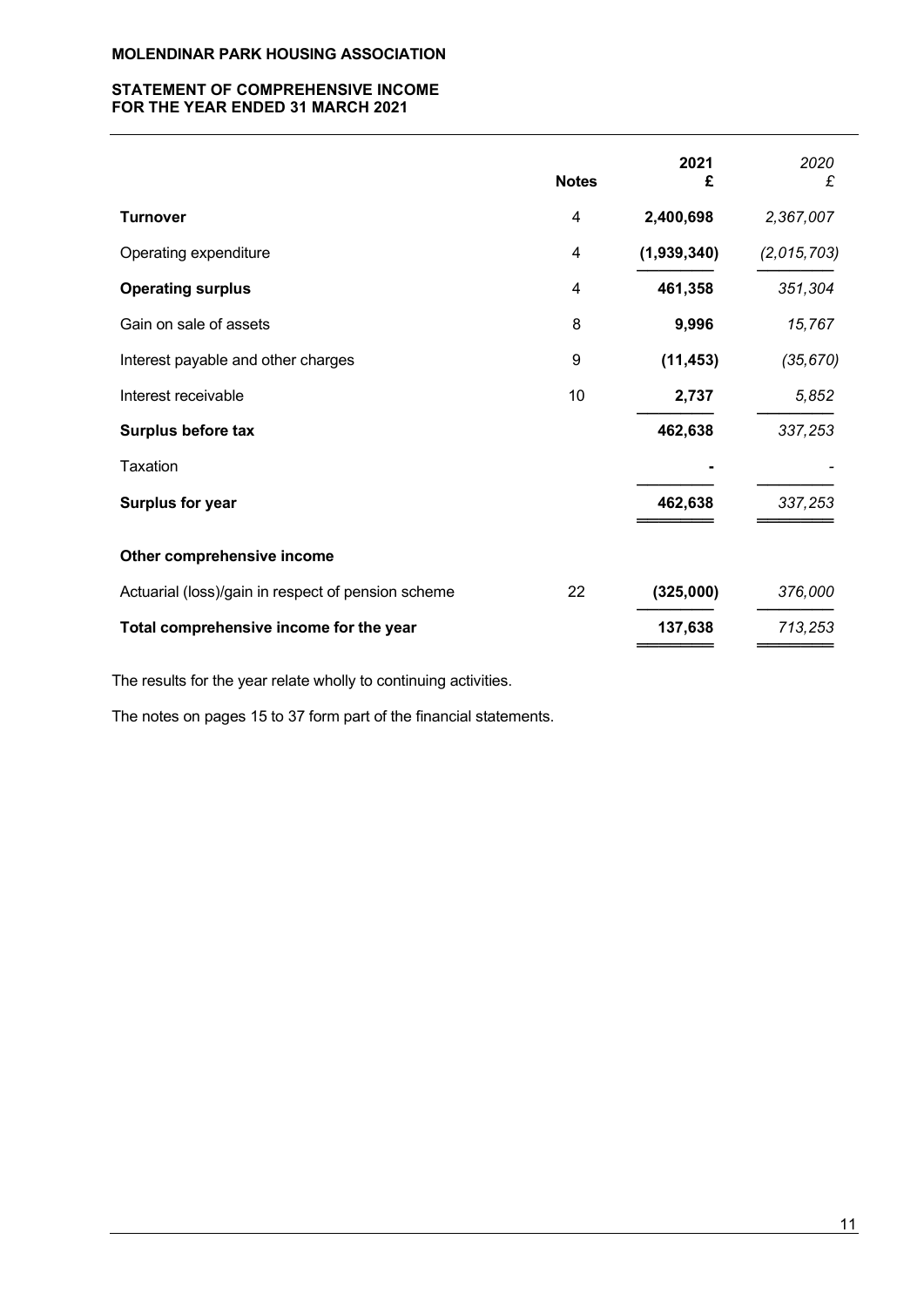## STATEMENT OF CHANGES IN CAPITAL AND RESERVES AS AT 31 MARCH 2021

| <b>Share</b><br>Capital | <b>Revenue</b><br><b>Reserve</b> | <b>Total</b><br><b>Reserves</b> |
|-------------------------|----------------------------------|---------------------------------|
| 53                      | 4,867,562                        | 4,867,615                       |
| 2                       |                                  |                                 |
|                         |                                  | (5)                             |
| $\blacksquare$          | 137.638                          | 137,638                         |
| 50                      | 5,005,200                        | 5,005,250                       |
|                         | (5)                              |                                 |

## STATEMENT OF CHANGES IN CAPITAL AND RESERVES AS AT 31 MARCH 2020

|                                                                               | <b>Share</b><br>Capital | Revenue<br>Reserve<br>£ | Total<br>Reserves<br>£ |
|-------------------------------------------------------------------------------|-------------------------|-------------------------|------------------------|
| Balance at 1 April 2019<br>Shares issued<br><b>Total Comprehensive Income</b> | 44<br>9                 | 4,154,309<br>713.253    | 4, 154, 353<br>713,253 |
| Balance at 31 March 2020                                                      | 44                      | 4,867,562               | 4,867,615              |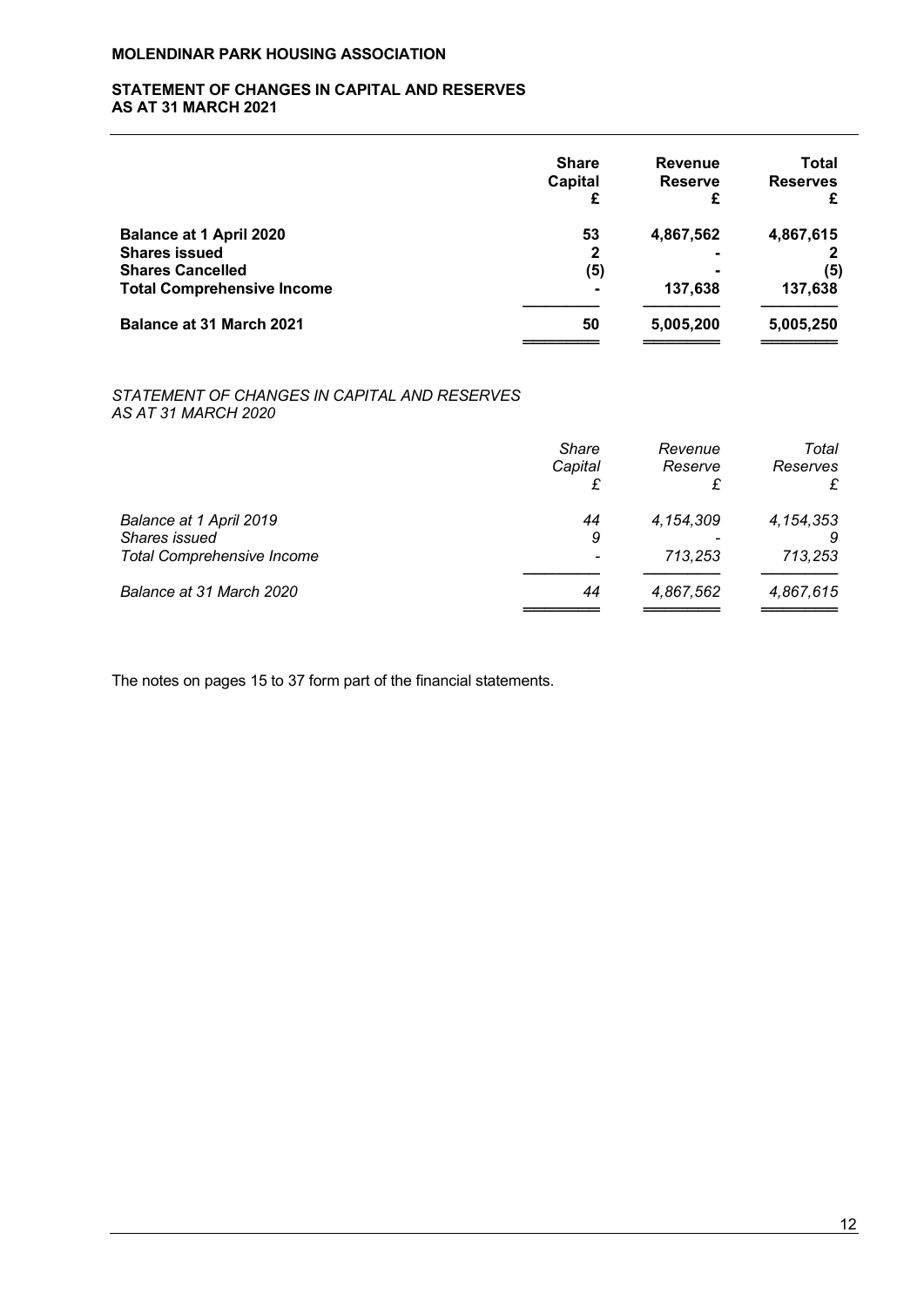## STATEMENT OF FINANCIAL POSITION AS AT 31 MARCH 2021

|                                                             | <b>Notes</b>    |               | 2021          |            | 2020          |
|-------------------------------------------------------------|-----------------|---------------|---------------|------------|---------------|
| <b>Tangible Fixed Assets</b>                                |                 | £             | £             | £          | £             |
| Housing properties                                          | 11              |               | 13,013,311    |            | 13,179,063    |
| Other assets                                                | 11              |               | 71,823        |            | 74,455        |
|                                                             |                 |               | 13,085,134    |            | 13,253,518    |
| <b>Current Assets</b>                                       |                 |               |               |            |               |
| <b>Debtors</b>                                              | 13              | 186,550       |               | 134,876    |               |
| Cash and cash equivalents                                   | 14a             | 1,432,314     |               | 1,170,055  |               |
| Investments                                                 | 14 <sub>b</sub> | 510,741       |               | 509,374    |               |
|                                                             |                 | 2,129,605     |               | 1,814,305  |               |
| <b>Current Liabilities</b><br>Creditors due within one year | 15              | (1, 265, 800) |               | (964, 408) |               |
|                                                             |                 |               |               |            |               |
| <b>Net current assets</b>                                   |                 |               | 863,805       |            | 849,897       |
|                                                             |                 |               | 13,948,939    |            | 14, 103, 415  |
| Creditors due after more than one                           |                 |               |               |            |               |
| year                                                        | 16              |               | (2, 382, 971) |            | (2,677,233)   |
| <b>Deferred Income: Social Housing</b>                      |                 |               |               |            |               |
| Grant more than one year                                    | 17              |               | (6, 294, 718) |            | (6, 548, 567) |
| Pension liability                                           | 22              |               | (266,000)     |            | (10,000)      |
|                                                             |                 |               |               |            |               |
| <b>Net Assets</b>                                           |                 |               | 5,005,250     |            | 4,867,615     |
| <b>Capital and Reserves</b>                                 |                 |               |               |            |               |
| Called up share capital                                     | 18              |               | 50            |            | 53            |
| Revenue reserves                                            |                 |               | 5,005,200     |            | 4,867,562     |
|                                                             |                 |               | 5,005,250     |            | 4,867,615     |
|                                                             |                 |               |               |            |               |

These financial statements were approved by the Management Committee and authorised for issue on 17 August 2021 and signed on its behalf by:

A Scott - Chairperson ………………………………………

F Sheeran – Vice Chairperson ………………………………………

S Rae (Secretary) ………………………………………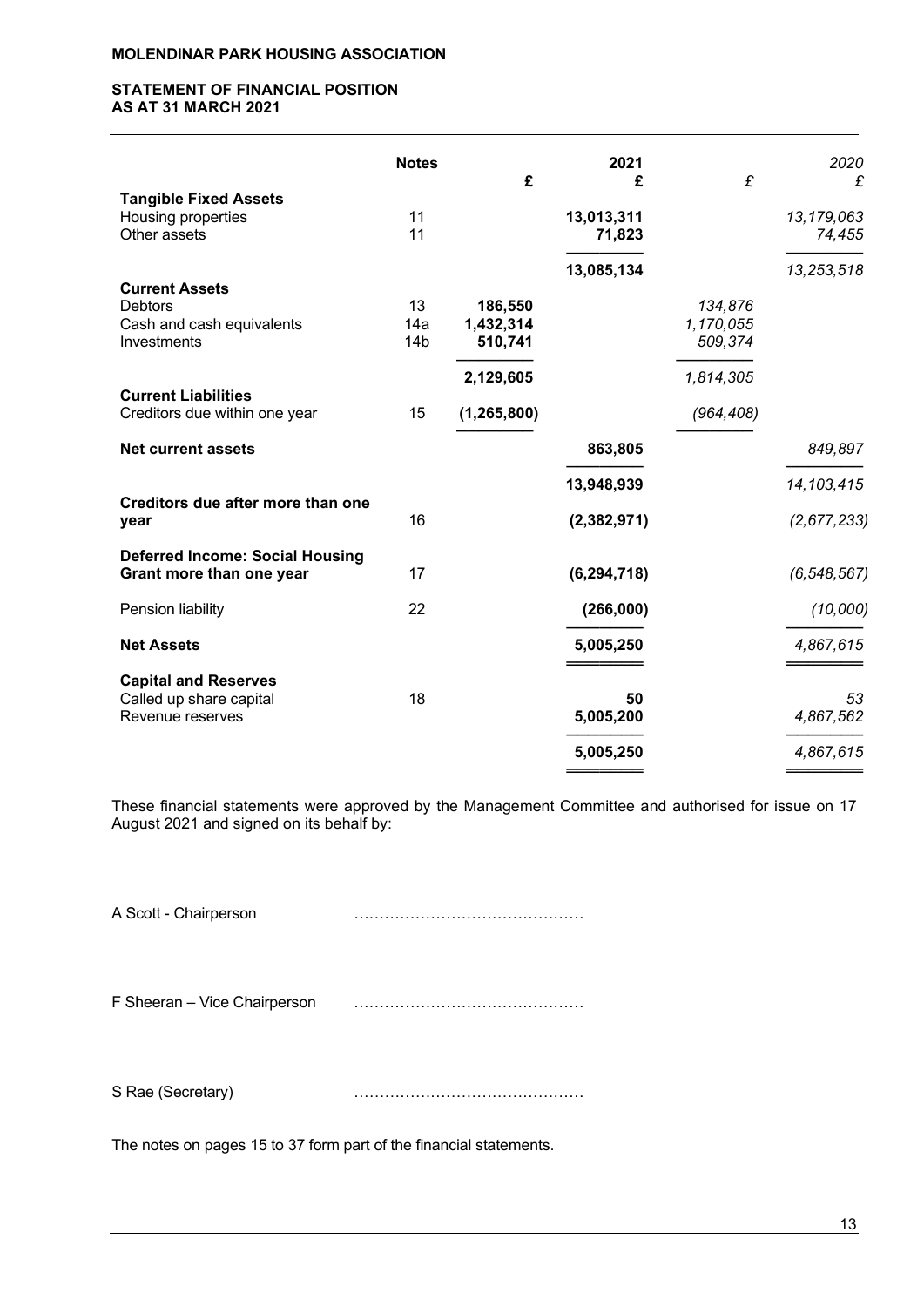## STATEMENT OF CASH FLOWS FOR THE YEAR ENDED 31 MARCH 2021

|                                                                                                                                                                                    | <b>Notes</b> | £                                   | 2021<br>£  | £                                              | 2020<br>£  |
|------------------------------------------------------------------------------------------------------------------------------------------------------------------------------------|--------------|-------------------------------------|------------|------------------------------------------------|------------|
| Net cash generated from operating<br>activities                                                                                                                                    | 19           |                                     | 749,358    |                                                | 385,781    |
| Cash flow from investing activities<br>Purchase of tangible fixed assets<br>Proceeds from sale of tangible fixed assets<br>Housing Association Grant received<br>Interest received |              | (238, 972)<br>28,126<br>1,737       |            | (167,084)<br>43,966<br>5,852                   |            |
| Cash flow from financing activities<br>Interest paid<br>New loan secured<br>Repayment of borrowings<br>Issue of share capital<br>Deposit to current asset investment               |              | (11, 453)<br>(265, 172)<br>(1, 367) | (209, 109) | (26, 670)<br>155,000<br>(228, 192)<br>(4, 556) | (117, 266) |
|                                                                                                                                                                                    |              |                                     | (277, 990) |                                                | (104, 409) |
| Net changes in cash and cash equivalents                                                                                                                                           |              |                                     | 262,259    |                                                | 164,106    |
| Cash and cash equivalents at 1 April                                                                                                                                               |              |                                     | 1,170,055  |                                                | 1,005,949  |
| Cash and cash equivalents at 31 March                                                                                                                                              | 14a          |                                     | 1,432,314  |                                                | 1,170,055  |

# (i) Analysis of changes in net debt

|                                                     | At 1 April<br>2020<br>£   | <b>Cash flows</b><br>£ | Other non-<br>cash<br>changes<br>£ | At 31<br><b>March 2021</b><br>£ |
|-----------------------------------------------------|---------------------------|------------------------|------------------------------------|---------------------------------|
| Cash and cash equivalents                           |                           |                        |                                    |                                 |
| Cash                                                | 1,170,055                 | 262,259                |                                    | 1,432,314                       |
| Cash and cash equivalents                           | 1,170,055                 | 262,259                |                                    | 1,432,314                       |
| <b>Current asset investments</b>                    | 509,374                   | 1,367                  |                                    | 510,741                         |
| <b>Borrowings</b>                                   |                           |                        |                                    |                                 |
| Debt due within one year<br>Debt due after one year | (226, 827)<br>(2,677,233) | 265,172                | 264,262<br>(264, 262)              | (225, 917)<br>(2, 412, 971)     |
|                                                     | (2,904,060)               | 265,172                |                                    | (2,638,888)                     |
| Total                                               | (1,224,631)               | 528,798                |                                    | (695, 833)                      |
|                                                     |                           |                        |                                    |                                 |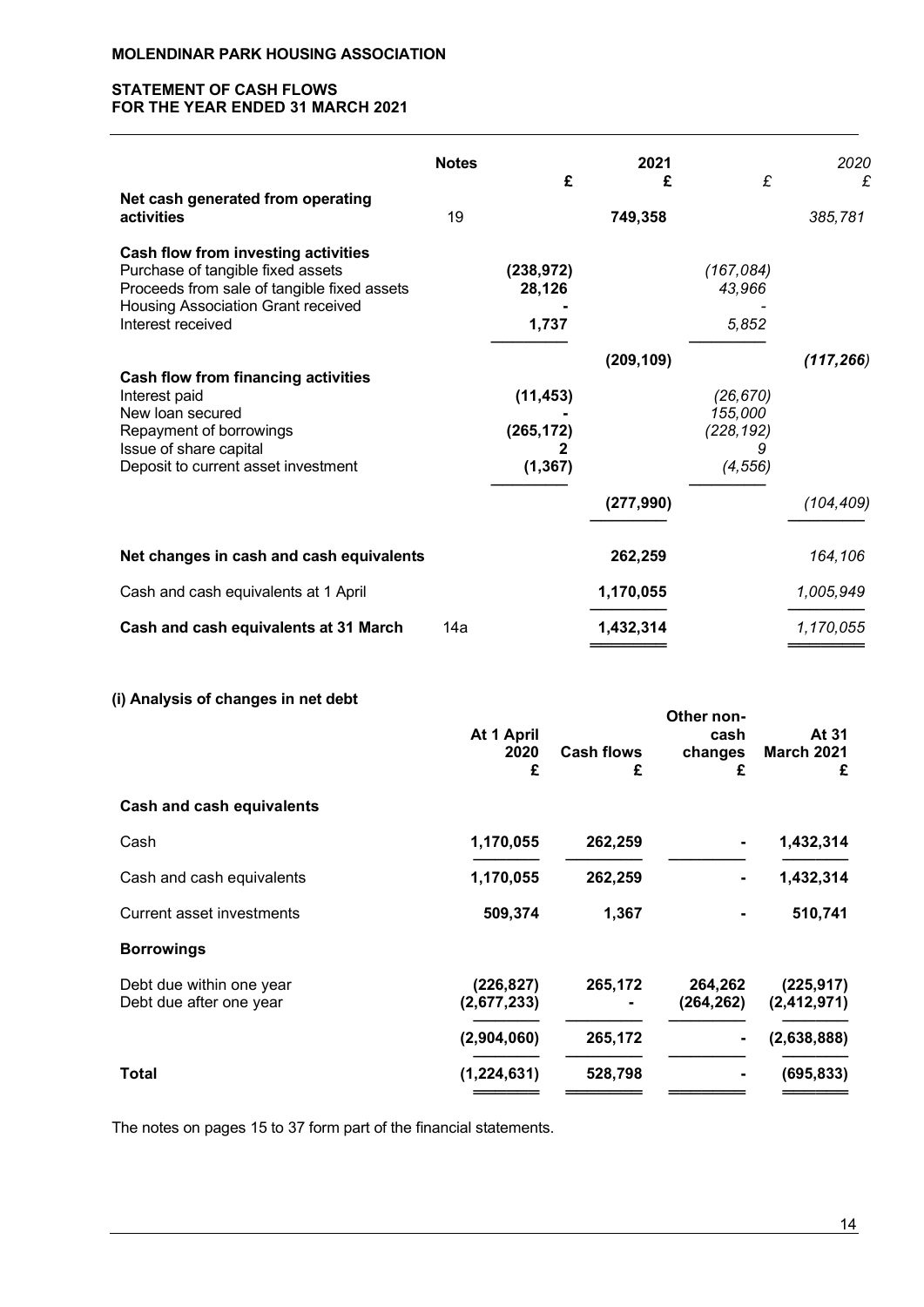## 1. General Information

The financial statements have been prepared in accordance with FRS 102 'The Financial Reporting Standard applicable in the UK and Republic of Ireland' (United Kingdom Generally Accepted Accounting Practice) and comply with the requirements of the Determination of Accounting Requirements 2019 as issued by the Scottish Housing Regulator and the Statement of Recommended Practice for Social Housing Providers issued in 2018. The principal accounting policies are set out below.

The preparation of these financial statements in compliance with FRS 102 requires the use of certain accounting estimates. It also requires management to exercise judgement in applying the Association's accounting policies (see note 3).

The presentation currency is pounds sterling and the financial statements are rounded to the nearest whole number.

The Association is defined as a public benefit entity and thus the Association complies with all disclosure requirements relating to public benefit entities. The Association is a registered social landlord in Scotland and its registered number is HAL 274. These financial statements represent the results of the Association only.

The Association's registered charity number is SC043725.

The address of the Association's registered office is:

3 Graham Square **Glasgow** G31 1AD

# 2. Accounting Policies

# Basis of accounting

The financial statements are prepared on the historical cost basis of accounting subject to the revaluation of certain fixed assets and in accordance with applicable accounting standards.

The effect of events relating to the year ended 31 March 2021, which occurred before the date of approval of the financial statements by the Management Committee have been included in the statements to the extent required to show a true and fair view of the state of affairs as at 31 March 2021 and of the results for the year ended on that date.

#### Going concern

The Management Committee anticipate that a surplus will be generated in the year to 31 March 2022 and also in the year to 31 March 2023. The Association has a healthy cash and net current asset position and thus the Management Committee are satisfied that there is sufficient resources in place to continue operating for the foreseeable future. Thus the Management Committee continue to adopt the going concern basis of accounting in preparing the annual financial statements. The impact of Covid-19 has been included in these considerations.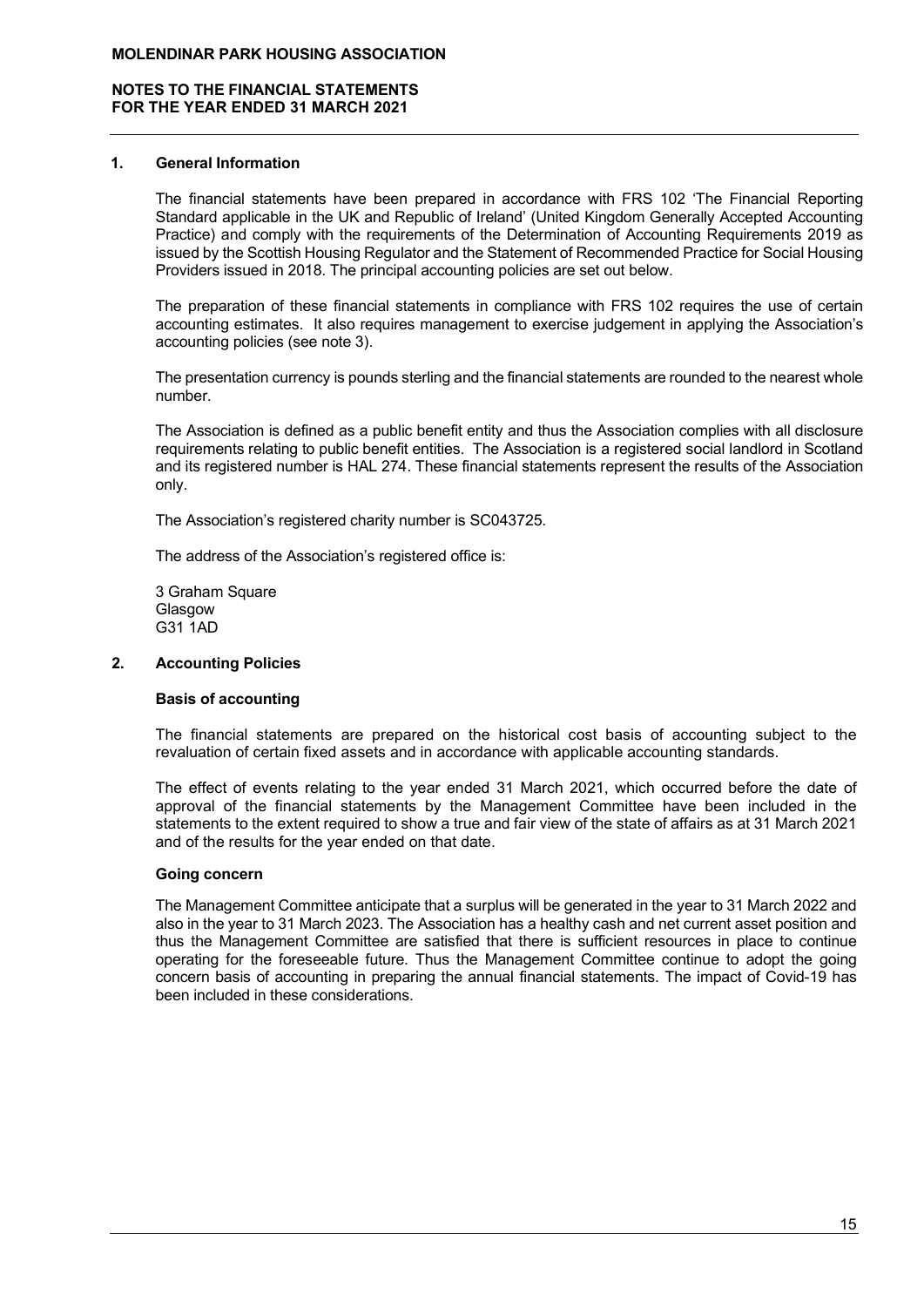## 2. Accounting Policies (cont'd)

#### Finance

The financial statements have been prepared on the basis that the capital expenditure referred to in note 11 will be grant aided, funded by loans, met out of reserves, or from proceeds of sales.

#### Turnover

Turnover represents rental and service charge income receivable, fees receivable and revenue grants receivable from local authorities and other agencies. Also included is any income from first tranche shared ownership disposals and management fees for the factoring of properties for private owners as the provision of factoring services is accounted for on an ongoing basis.

#### Apportionment of management expenses

Direct employee administration and operating costs have been apportioned to the Statement of Comprehensive Income on the basis of costs of the staff to the extent that they are directly engaged in each of the operations dealt with in the financial statements.

The costs of cyclical and major repairs are charged to the Statement of Comprehensive Income in the year in which they are incurred.

#### Interest receivable

Interest receivable is recognised in the Statement of Comprehensive Income using the effective interest rate method.

#### Interest payable

Finance costs are charged to the Statement of Comprehensive Income over the term of the debt using the effective interest method so that the amount charged is at a constant rate on the carrying amount. Issue costs are initially recognised as a reduction in the proceeds of the associated capital instrument.

#### Depreciation

#### (i) Housing Properties

Housing properties are stated at cost, less accumulated depreciation. Each housing unit has been split between its major component parts. Each major component is depreciated on a straight line basis over its expected economic useful life. The following major components and useful lives have been identified by the Association.

- Land not depreciated.
- Structure over 50 years.
- Windows over 40 years.
- Kitchen over 20 years.
- Bathroom over 30 years.
- Central Heating over 20 years.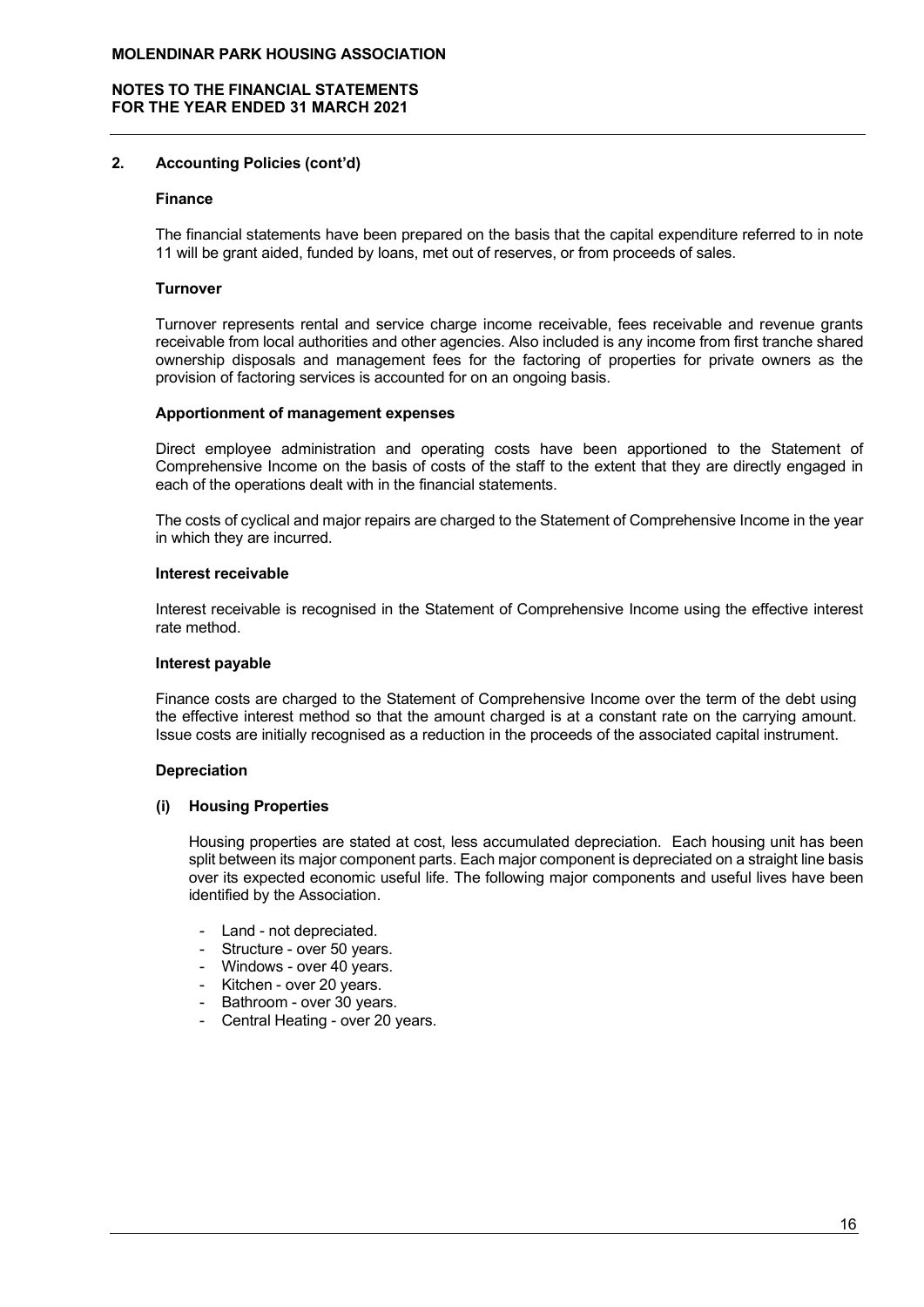## NOTES TO THE FINANCIAL STATEMENTS FOR THE YEAR ENDED 31 MARCH 2021

## 2. Accounting Policies (cont'd)

Depreciation (cont'd)

#### (ii) Other fixed assets

The Association's assets are written off evenly over their expected useful lives as follows:

| Office property                 | $\blacksquare$ | 2% per annum  |
|---------------------------------|----------------|---------------|
| Furniture, fittings & equipment | $\sim$         | 20% per annum |
| Computer equipment              | $\sim$         | 33% per annum |

A full year's depreciation is charged on these assets in the year of purchase, but no charge is made in the year of disposal.

#### Housing Properties

Housing properties are stated at cost less accumulated depreciation. The cost of such properties includes the following:

- (i) cost of acquiring land and buildings;
- (ii) development expenditure including applicable overheads; and
- (iii) interest charged on the loans raised to finance the scheme.

These costs are either termed "qualifying costs" for approved Government grant schemes and are considered for mortgage loans by the relevant lending authorities or they are met out of the Association's reserves.

All invoices and architects' certificates relating to capital expenditure incurred in the year at gross value before retentions are included in the financial statements for the year, provided that the dates of issue or valuations are prior to the year end.

Works to existing properties will generally be capitalised under the following circumstances:

- (iv) Where a component of the housing property that has been treated separately for depreciation purposes and depreciated over its useful economic life is replaced or restored; or
- (v) Where the subsequent expenditure provides an enhancement of the economic benefits of the tangible fixed assets in excess of the previously assessed standard of performance. Such enhancement can occur if the improvements result in an increase in rental income, a material reduction in future maintenance costs or a significant extension of the life of the property.

Works to existing properties which fail to meet the above criteria are charged to the Statement of Comprehensive Income.

Expenditure on schemes which are subsequently aborted is written off in the year in which it is recognised that the scheme will not be developed to completion.

#### Impairment of fixed assets

Reviews for impairment of housing properties are carried out on an annual basis and any impairment in an income-generating unit is recognised by a charge to the Statement of Comprehensive Income. Impairment is recognised where the carrying value of an income-generating unit exceeds the higher of its net realisable value or its value in use. Value in use represents the net present value of expected future cash flows from these units.

Impairment of assets would be recognised in the Statement of Comprehensive Income.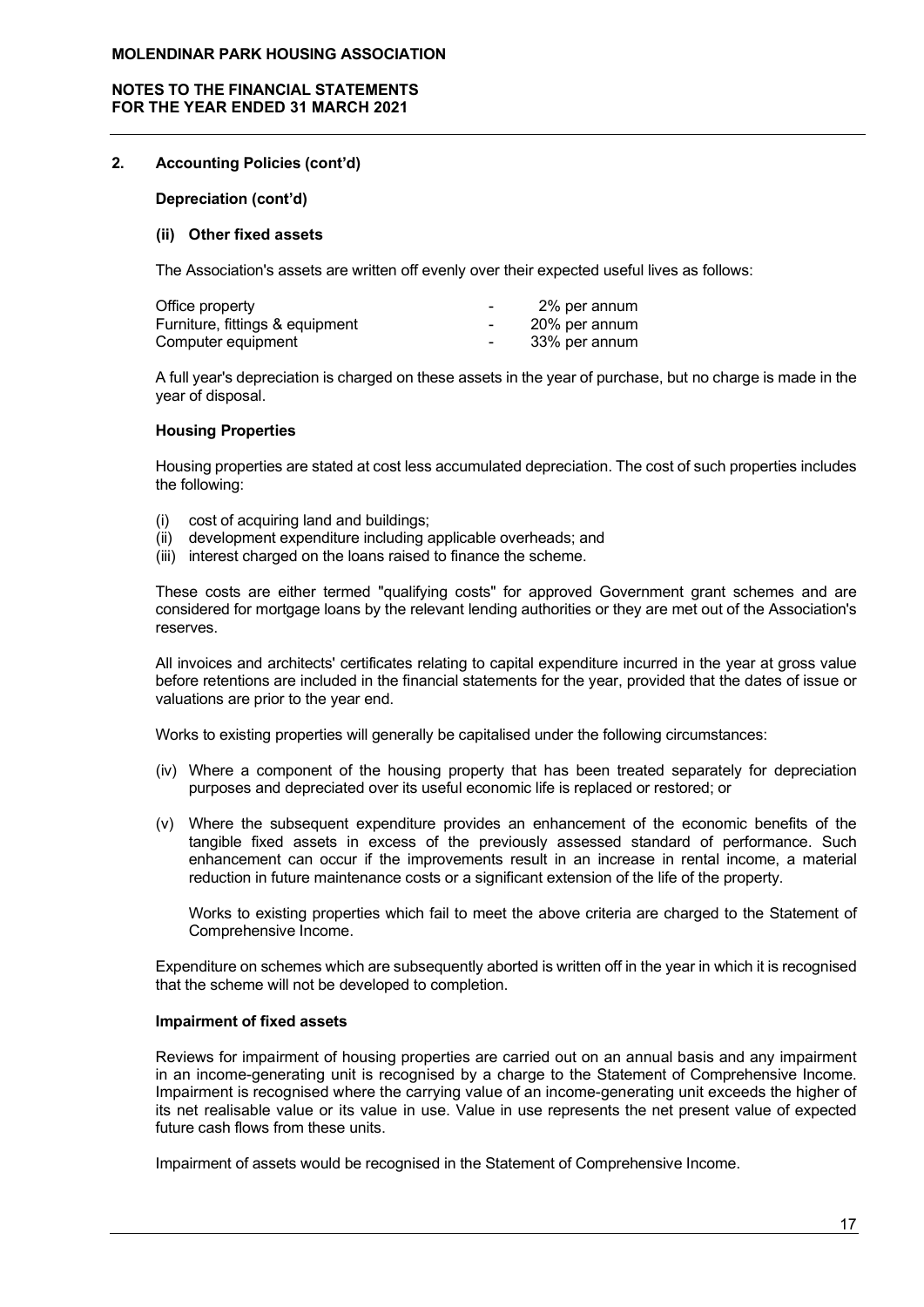## 2. Accounting Policies (cont'd)

#### Development administration costs

Development administration costs relating to development activities are capitalised based on an apportionment of the staff time spent directly on this activity.

#### Capitalisation of interest

Interest incurred on financing a development is capitalised up to the date of practical completion of the scheme.

#### Debtors

Short term debtors are measured at transaction price, less any impairment.

#### Rental arrears

Rental arrears represents amounts due by tenants for rental of social housing properties at the year end. Rental arrears are reviewed regularly by management and written down to the amount deemed recoverable. Any provision deemed necessary is shown alongside gross rental arrears in note 13.

#### Cash & cash equivalents and Current asset investments

Cash is represented by cash in hand and deposits with financial institutions repayable without penalty on notice of not more than 24 hours. Cash equivalents are highly liquid investments that mature in no more than three months from the date of acquisition and that are readily convertible to known amounts of cash with insignificant risk of change in value. Current asset investments are represented by long-term deposits with financial institutions repayable after 3 months.

#### **Creditors**

Short term creditors are measured at the transaction price. Other financial liabilities, including bank loans, are measured initially at fair value, net of transaction costs, and are measured subsequently at amortised cost using the effective interest method.

#### Financial Instruments

The Association only enters into basic financial instruments transactions that result in the recognition of financial assets and liabilities like trade and other accounts receivable and payable, loans from banks and related parties.

Debt instruments (other than those wholly repayable or receivable within one year), including loans and other accounts receivable and payable, are initially measured at the present value of the future cash flows and subsequently at amortised cost using the effective interest method. Debt instruments that are payable or receivable within one year, typically trade payables or receivables, are measured, initially and subsequently, at the undiscounted amount of the cash or other consideration, expected to be paid or received. However if the arrangements of a short-term instrument constitute a financing transaction, like the payment of a trade debt deferred beyond normal business terms or financed at a rate of interest that is not a market rate or in case of an out-right short-term loan not at market rate, the financial asset or liability is measured, initially, at the present value of the future cash flow discounted at a market rate of interest for a similar debt instrument and subsequently at amortised cost.

Financial assets are derecognised when contractual rights to the cash flows from the assets expire, or when the Association has transferred substantially all the risks and rewards of ownership.

Financial liabilities are derecognised only once the liability has been extinguished through discharge, cancellation or expiry.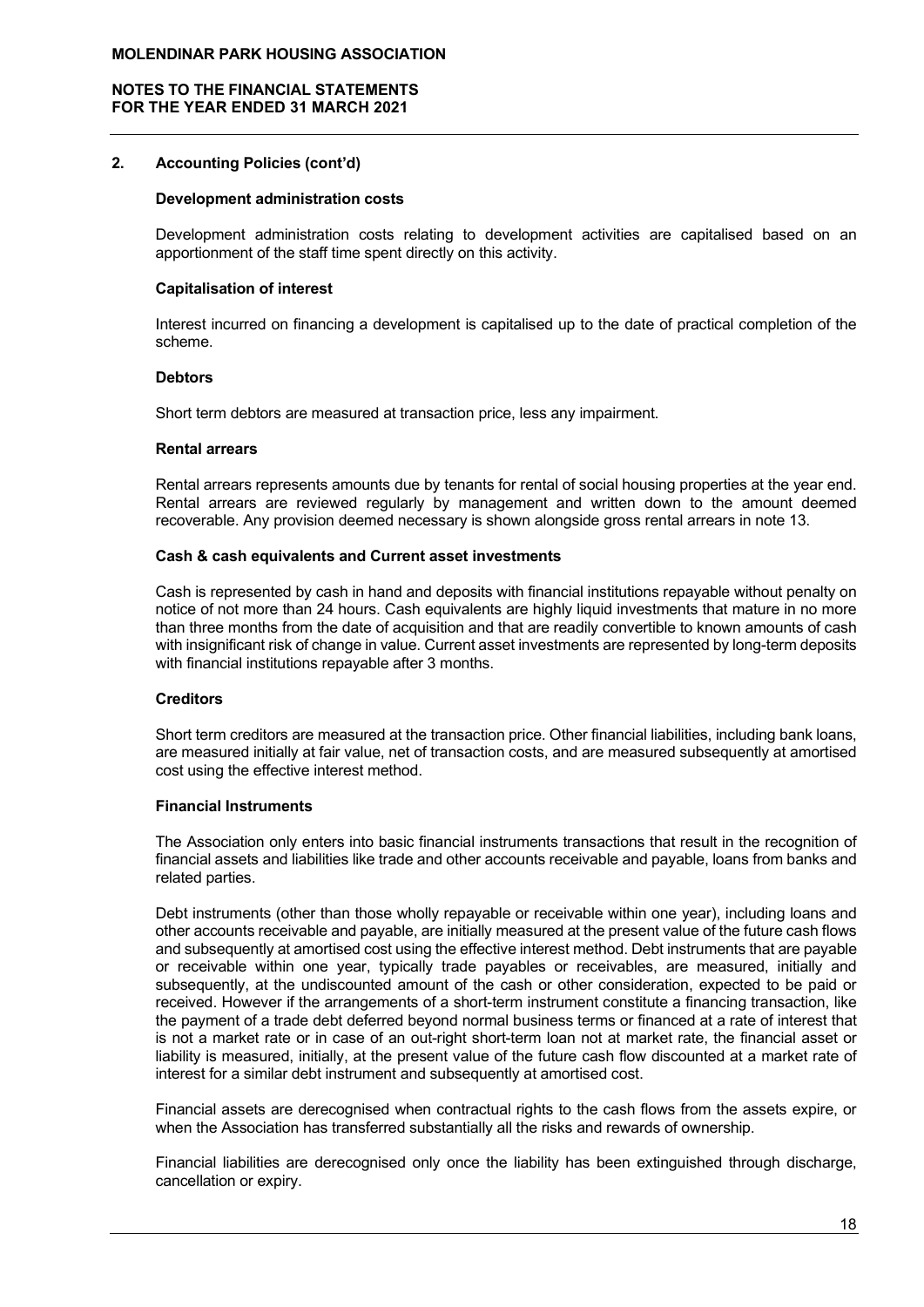#### 2. Accounting Policies (cont'd) Government Capital Grants

Government capital grants, at amounts approved by The Scottish Government or Glasgow City Council, are paid directly to the Association as required to meet its liabilities during the development process. These are treated as deferred capital grants and are released to income over the useful life of the assets they relate to on completion of the development phase.

#### Government Revenue Grants

Government revenue grants are recognised using the accrual method which means the Association recognises the grant in income on a systematic basis over the period in which the Association recognises the related costs for which the grant is intended to compensate.

#### Non-government capital and revenue grants

Non-government capital grants and revenue grants are recognised using the performance model. If there are no performance conditions attached the grants are recognised as income when the grants are received or receivable.

A grant that imposes specific future performance related conditions on the recipient is recognised as revenue only when the performance related conditions are met.

A grant received before the revenue recognition criteria are satisfied is recognised as a liability.

## Loans

Mortgage loans are advanced by financial institutions under the terms of individual mortgage deeds in respect of each property or housing scheme. Advances are available only in respect of those developments which have been given approval for Government Capital Grant by the Scottish Government or Glasgow City Council.

# Pension Costs (Note 22)

#### The Scottish Housing Association Defined Benefits Pension Scheme

The Association participates in The Scottish Housing Associations' Defined Benefits Pension Scheme (SHAPS) and retirement benefits to employees of the Association are funded by the contributions from all participating employers and employees in the scheme. Payments are made in accordance with periodic calculations by consulting actuaries and are based on pension costs applicable across the various participating Associations taken as a whole.

The SHAPS is accounted for as a defined benefit scheme and as such the amount charged to the Statement of Comprehensive Income in respect of pension costs and other post retirement benefits is the estimated regular cost of providing the benefits accrued in the year, adjusted to reflect variations from that cost. The interest cost is included within other finance costs/income. Actuarial gains and losses arising from new valuations and from updating valuations to the reporting date are recognised in Other Comprehensive Income.

Defined benefit schemes are funded, with the assets held separately from the Association in separate trustee administered funds. Full actuarial valuations, by a professionally qualified actuary, are obtained at least every three years, and updated to reflect current conditions at each reporting date.

The pension scheme assets are measured at fair value. The pension scheme liabilities are measured using the projected unit method and discounted at the current rate of return on a high quality corporate bond of equivalent term and currency. A pension scheme asset is recognised on the Statement of Financial Position only to the extent that the surplus may be recovered by reduced future contributions or to the extent that the trustees have agreed a refund from the scheme at the reporting date. A pension scheme liability is recognised to the extent that the Association has a legal or constructive obligation to settle the liability.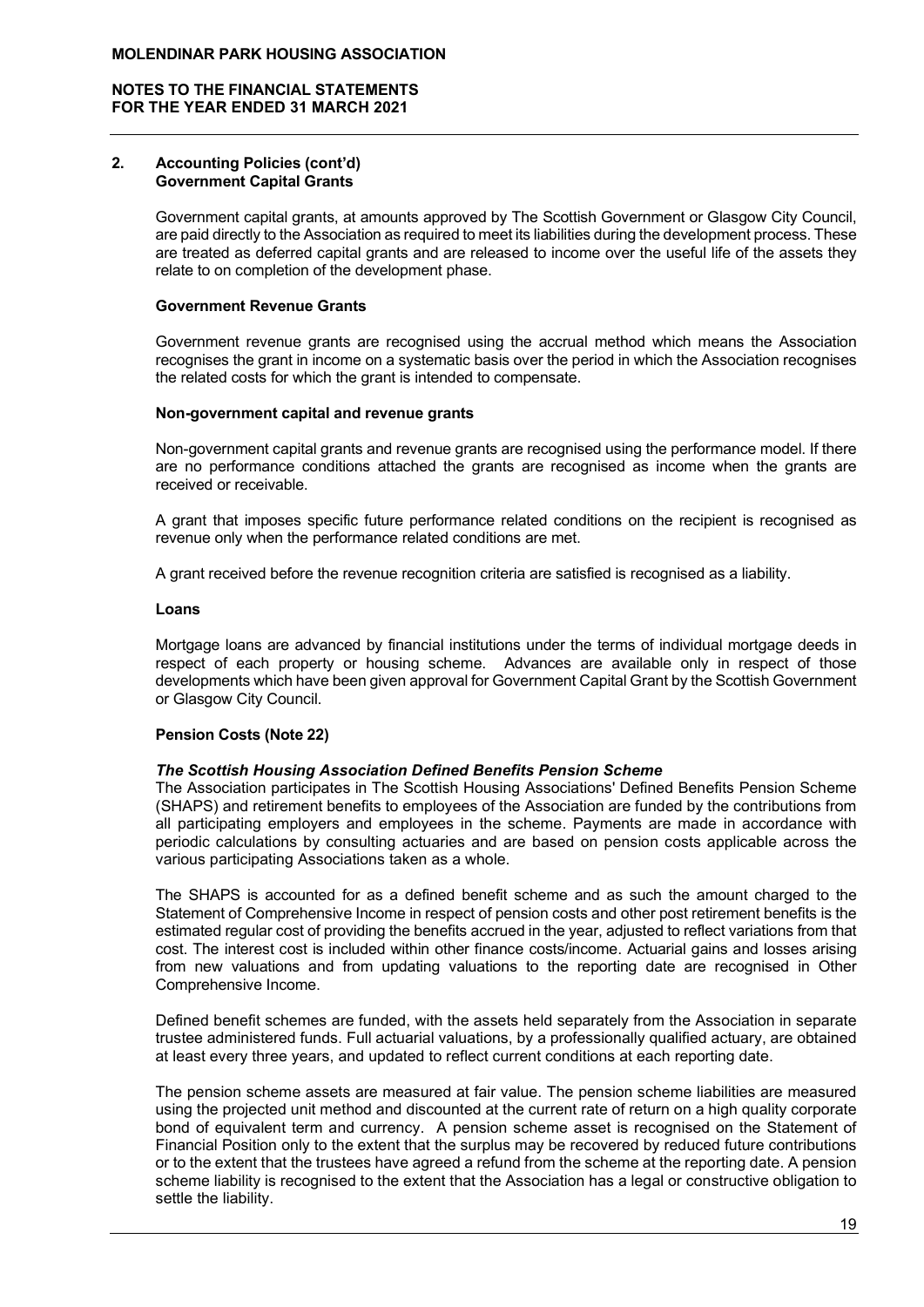## 2. Accounting Policies (cont'd)

## Value added tax

The Association de-registered for VAT in the year ended 31 March 2011. A large proportion of the income, namely rents, was exempt for VAT purposes and therefore gave rise to a partial exemption calculation. Expenditure is shown inclusive of VAT.

## 3. Judgement in applying policies and key sources of uncertainty

In preparing the financial statements, management is required to make estimates and assumptions which affect reported income, expenses, assets, and liabilities. Use of available information and application of judgement are inherent in the formation of estimates, together with past experience and expectations of future events that are believed to be reasonable under the circumstances. Actual results in the future could differ from such estimates.

The members of the Board of Management consider the following to be critical judgements in preparing the financial statements:

- The categorisation of housing properties as property, plant and equipment in line with the requirements of the SORP;
- The amount disclosed as 'operating profit' is representative of activities that would normally be regarded as 'operating'; and
- The identification of a cash-generating unit for impairment purposes.

The Management Committee are satisfied that the accounting policies are appropriate and applied consistently. Key sources of estimation have been applied as follows:

| <b>Estimate</b><br>Valuation of housing properties                  | <b>Basis of estimation</b><br>Housing Properties are held at deemed cost which<br>is based on existing use valuations at the date of<br>transition to FRS 102 of 1 April 2014.                                                                                               |
|---------------------------------------------------------------------|------------------------------------------------------------------------------------------------------------------------------------------------------------------------------------------------------------------------------------------------------------------------------|
| Useful lives of property and equipment                              | The useful lives of property and equipment are<br>based on the knowledge of senior management at<br>the Association, with reference to expected asset<br>life cycles.                                                                                                        |
| The main components of housing properties<br>and their useful lives | The cost of housing properties is split into<br>separately identifiable components. These<br>components were identified by knowledgeable<br>and experienced staff members and based on<br>costing models.                                                                    |
| Recoverable amount of rental and other trade<br>receivables         | Rental arrears and other trade receivables are<br>reviewed by appropriately experienced senior<br>management team members on a case by case<br>basis with the balance outstanding together with<br>the payment history of the individual tenant being<br>taken into account. |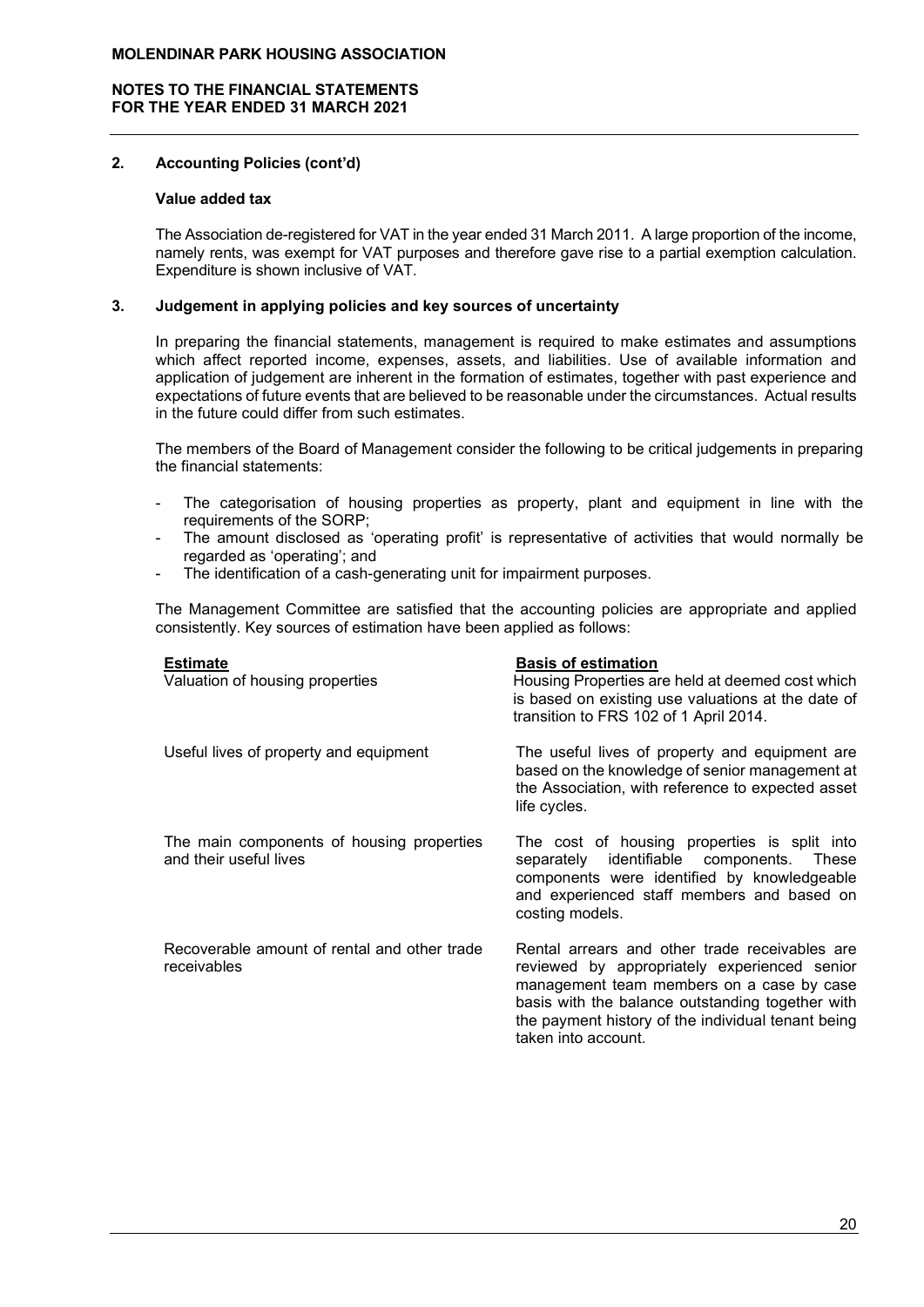#### NOTES TO THE FINANCIAL STATEMENTS FOR THE YEAR ENDED 31 MARCH 2021

# 3. Judgement in applying policies and key sources of uncertainty (continued)

**Estimate**<br>The obligations under the SHAPS

Basis of estimation<br>This has relied on the actuarial assumptions of a qualified actuary which have been reviewed and are considered reasonable and appropriate. Additionally, the impact of Guaranteed Minimum Pension (GMP) equalization is included in the SHAPS defined benefit liability.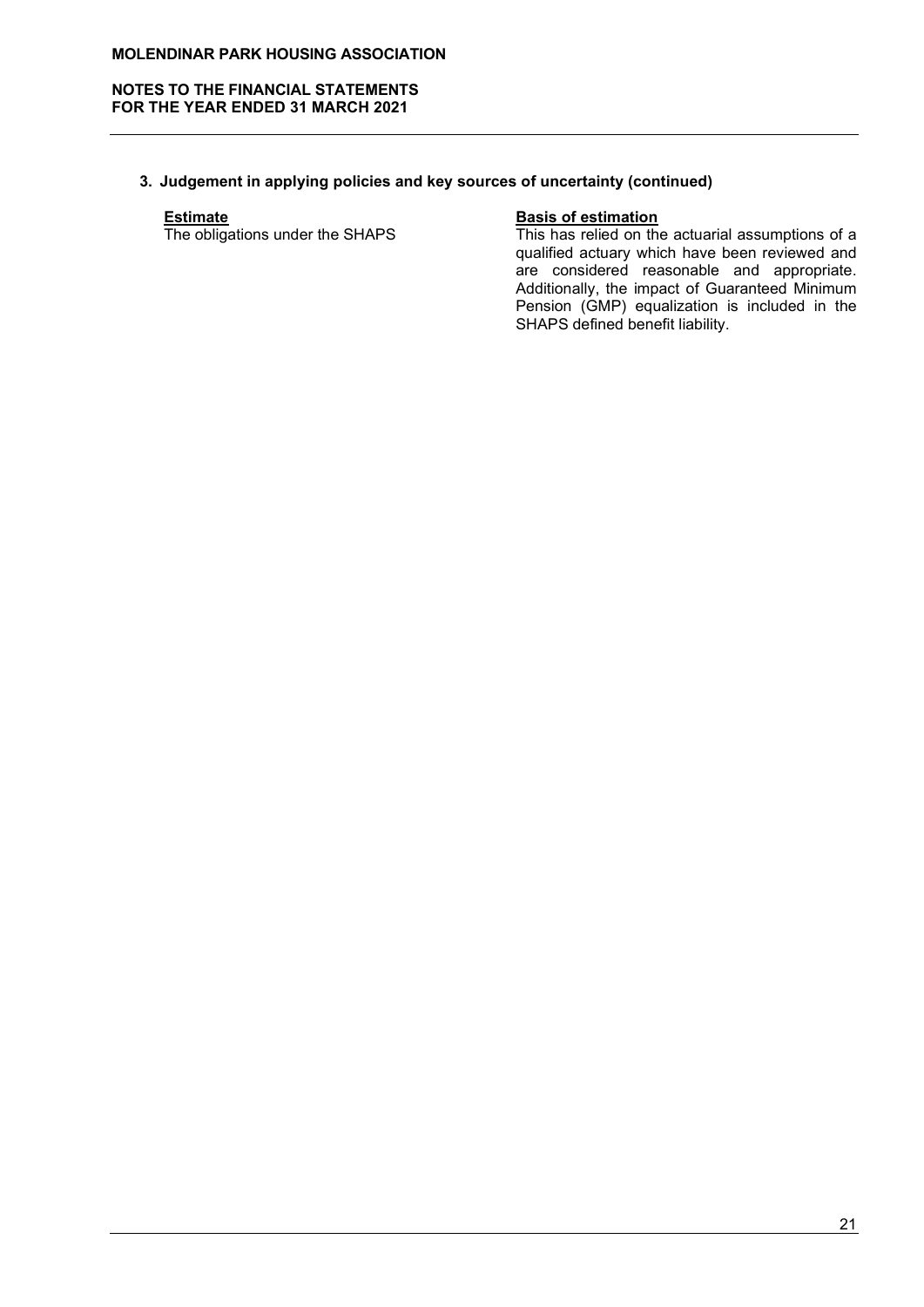4. Particulars of Turnover, Operating Expenditure and Operating Surplus/(Deficit)

|                                         | <b>Notes</b> | Turnover<br>£<br>L               | <b>Operating</b><br><b>Expenditure</b>  | 2021<br>Operating<br><b>Surplus</b><br>/(Deficit) | Turnover                         | Operating<br>Expenditure<br>c.<br>~     | 2020<br>Operating<br>Surplus<br>/(Deficit) |
|-----------------------------------------|--------------|----------------------------------|-----------------------------------------|---------------------------------------------------|----------------------------------|-----------------------------------------|--------------------------------------------|
| Affordable Lettings<br>Other activities | 5a<br>5b     | 2,389,075<br>11,623<br>2,400,698 | (1,921,899)<br>(17, 441)<br>(1,939,340) | 467,176<br>(5,818)<br>461,358                     | 2,339,325<br>27,682<br>2,367,007 | (1,987,294)<br>(28, 409)<br>(2,015,703) | 352,031<br>(727)<br>351,304                |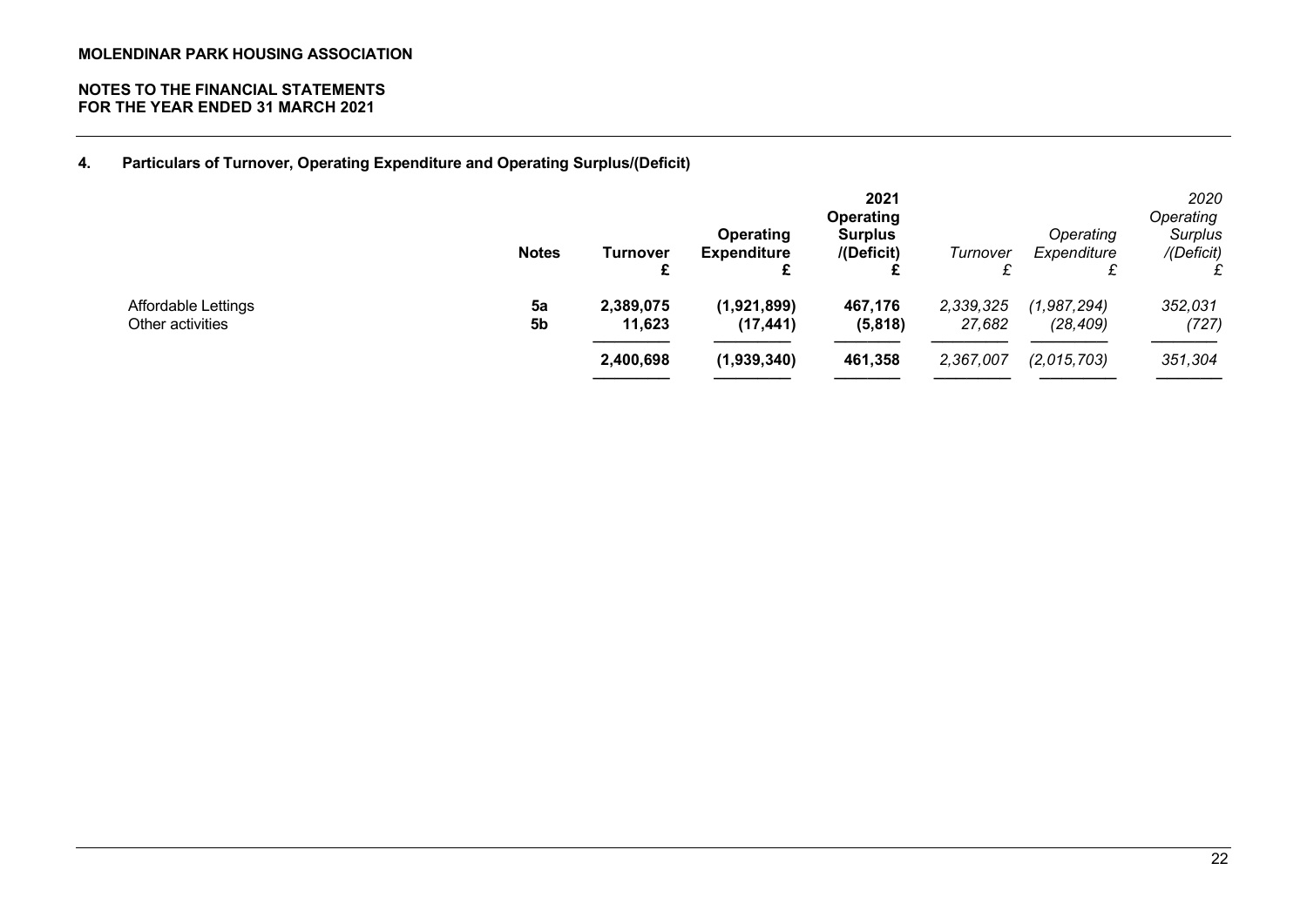## 5a Particulars of turnover, operating costs and operating surplus from affordable letting activities

|                                                                                | <b>General Needs</b><br><b>Housing</b> | <b>Shared</b><br>Ownership | <b>Sheltered</b><br><b>Housing</b> | 2021<br><b>Total</b><br>£ | 2020<br>Total<br>£   |
|--------------------------------------------------------------------------------|----------------------------------------|----------------------------|------------------------------------|---------------------------|----------------------|
| Income from affordable lettings                                                |                                        |                            |                                    |                           |                      |
| Rent receivable net of service charges<br>Service charges                      | 1,741,684                              | 121,737<br>89,559          | 125,056<br>44,200                  | 1,988,477<br>133,759      | 1,936,446<br>131,212 |
| Gross income from rents net of service charges<br>Less: Rent losses from voids | 1,741,684                              | 211,296                    | 169,256                            | 2,122,236                 | 2,067,658            |
|                                                                                | (7,665)                                |                            | (2, 475)                           | (10, 140)                 | (14, 241)            |
|                                                                                | 1,734,019                              | 211,296                    | 166,781                            | 2,112,096                 | 2,053,417            |
| <b>Grants from Scottish Ministers</b>                                          |                                        |                            |                                    |                           |                      |
| Other revenue grants                                                           | 22,891                                 |                            | 10,296                             | 33,187                    | 39,914               |
| Release of deferred government capital grants                                  | 170,103                                | 70,042                     | 3,647                              | 243,792                   | 245,994              |
| Total income from affordable lettings                                          | 1,927,013                              | 281,338                    | 180,724                            | 2,389,075                 | 2,339,325            |
| <b>Expenditure on affordable letting activities</b>                            |                                        |                            |                                    |                           |                      |
| Service costs                                                                  |                                        | 76,644                     | 12,782                             | 89,426                    | 119,647              |
| Management and maintenance administration costs                                | 711,508                                | 39,965                     | 43,399                             | 794,872                   | 821,941              |
| Reactive maintenance                                                           | 204,911                                |                            | 29,995                             | 234,906                   | 336, 152             |
| Planned and Cyclical maintenance including major repairs                       | 365,796                                |                            | 55,069                             | 420,865                   | 238,253              |
| Bad Debts - rents and service charges                                          | (4, 334)                               |                            |                                    | (4, 334)                  | 28,584               |
| Depreciation of affordable housing                                             | 365,709                                | 12,301                     | 8,154                              | 386,164                   | 442,717              |
| Operating costs for affordable lettings                                        | 1,643,590                              | 128,910                    | 149,399                            | 1,921,899                 | 1,987,294            |
| Operating surplus for affordable lettings 2021                                 | 283,423                                | 152,428                    | 31,325                             | 467,176                   |                      |
| Operating surplus for affordable lettings 2020                                 | 226,899                                | 70,213                     | 54,919                             | 352,031                   | 352,031              |
|                                                                                |                                        |                            |                                    |                           |                      |

The amount for service charges receivable on housing accommodation not eligible for Housing Benefit was £nil (2020 - £nil). The total for voids includes development voids, where the Association has chosen to keep decant properties vacant to allow developments going on site to proceed as planned.

Included in depreciation of social housing is £50,023 (2020 - £40,971) relating to the loss on disposal of components.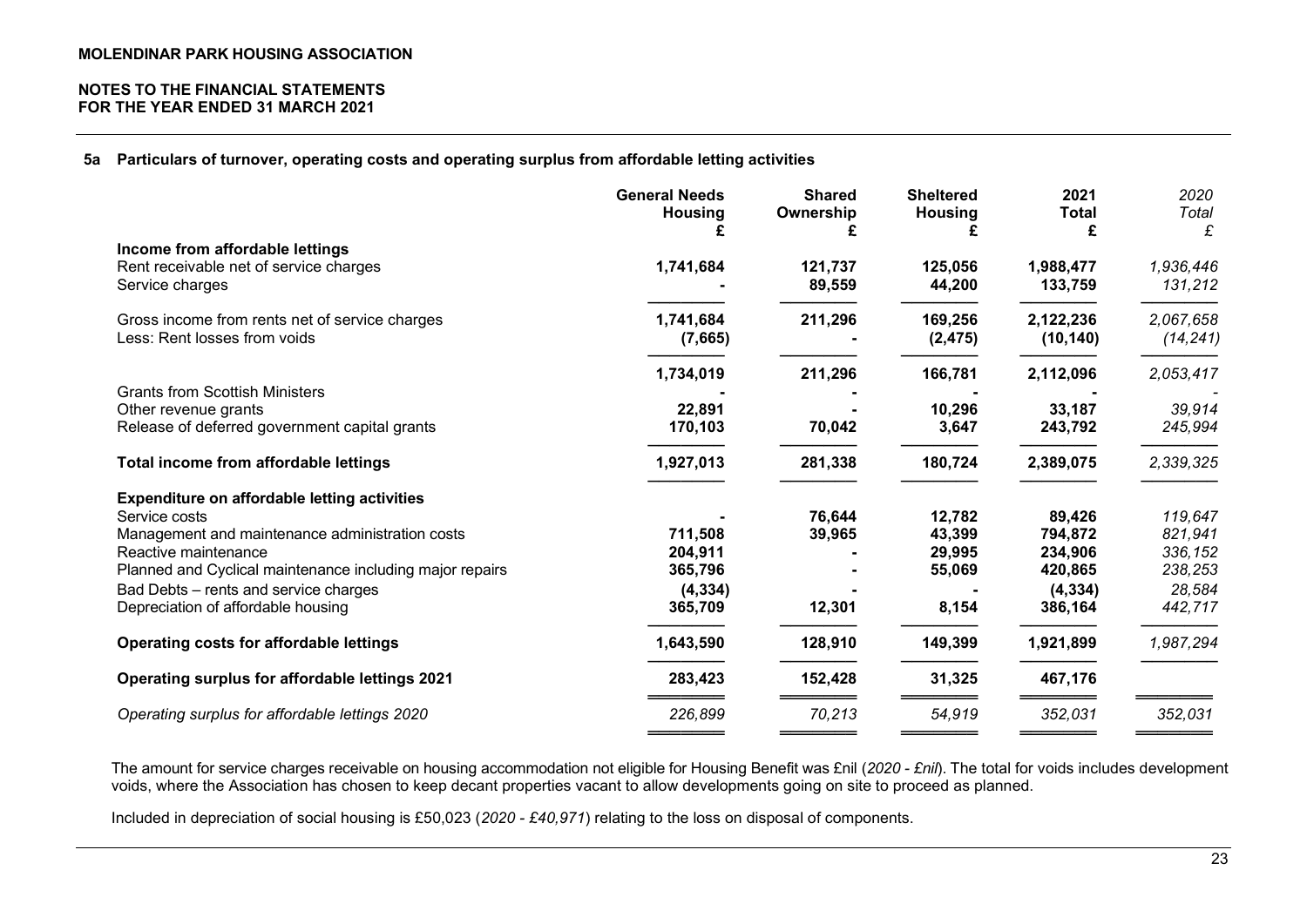## NOTES TO THE FINANCIAL STATEMENTS FOR THE YEAR ENDED 31 MARCH 2021

5b Particulars of turnover, operating costs and operating surplus/(deficit) from other activities

|                                                                                                          | <b>Grants</b><br>from<br><b>Scottish</b><br><b>Ministers</b><br>£ | Other<br>revenue<br>grants<br>£ | <b>Supporting</b><br>people<br>income<br>£ | <b>Other</b><br>income<br>£ | 2021<br><b>Total</b><br>turnover<br>£ | Total<br>turnover<br>£ | 2020 Operating<br>bad debts<br>£ | Other<br>costs - operating<br>costs | 2021<br>Operating<br>surplus/<br>(deficit) | 2020<br>Operating<br>surplus/<br>(deficit) |
|----------------------------------------------------------------------------------------------------------|-------------------------------------------------------------------|---------------------------------|--------------------------------------------|-----------------------------|---------------------------------------|------------------------|----------------------------------|-------------------------------------|--------------------------------------------|--------------------------------------------|
| Wider action/wider role                                                                                  |                                                                   |                                 |                                            |                             |                                       |                        |                                  |                                     |                                            |                                            |
| Care and repair                                                                                          |                                                                   |                                 |                                            |                             |                                       |                        |                                  |                                     |                                            |                                            |
| Factoring                                                                                                |                                                                   |                                 |                                            | 11,023                      | 11,023                                | 27,682                 | (5,810)                          | (11,040)                            | (5,827)                                    | (727)                                      |
| Development activities                                                                                   |                                                                   |                                 |                                            |                             |                                       |                        |                                  |                                     |                                            |                                            |
| Support activities                                                                                       |                                                                   |                                 |                                            |                             |                                       |                        |                                  |                                     |                                            |                                            |
| Care activities                                                                                          |                                                                   |                                 |                                            |                             |                                       |                        |                                  |                                     |                                            |                                            |
| Agency/management services for                                                                           |                                                                   |                                 |                                            |                             |                                       |                        |                                  |                                     |                                            |                                            |
| registered social landlords                                                                              |                                                                   |                                 |                                            |                             |                                       |                        |                                  |                                     |                                            |                                            |
| Other agency/management service                                                                          |                                                                   |                                 |                                            |                             |                                       |                        |                                  |                                     |                                            |                                            |
| Developments and improvements for<br>sale (inc first tranche shared<br>ownership sales to non-registered |                                                                   |                                 |                                            |                             |                                       |                        |                                  |                                     |                                            |                                            |
| social landlords)                                                                                        |                                                                   |                                 |                                            |                             |                                       |                        |                                  |                                     |                                            |                                            |
| Other activities                                                                                         |                                                                   |                                 | $\blacksquare$                             | 600                         | 600                                   |                        |                                  | (591)                               | 9                                          |                                            |
| Total from other activities 2021                                                                         |                                                                   |                                 |                                            | 11,623                      | 11,623                                |                        | (5,810)                          | (11, 631)                           | (5,818)                                    |                                            |
| Total from other activities 2020                                                                         |                                                                   |                                 |                                            | 27,682                      |                                       | 27,682                 |                                  | (28, 409)                           |                                            | (727)                                      |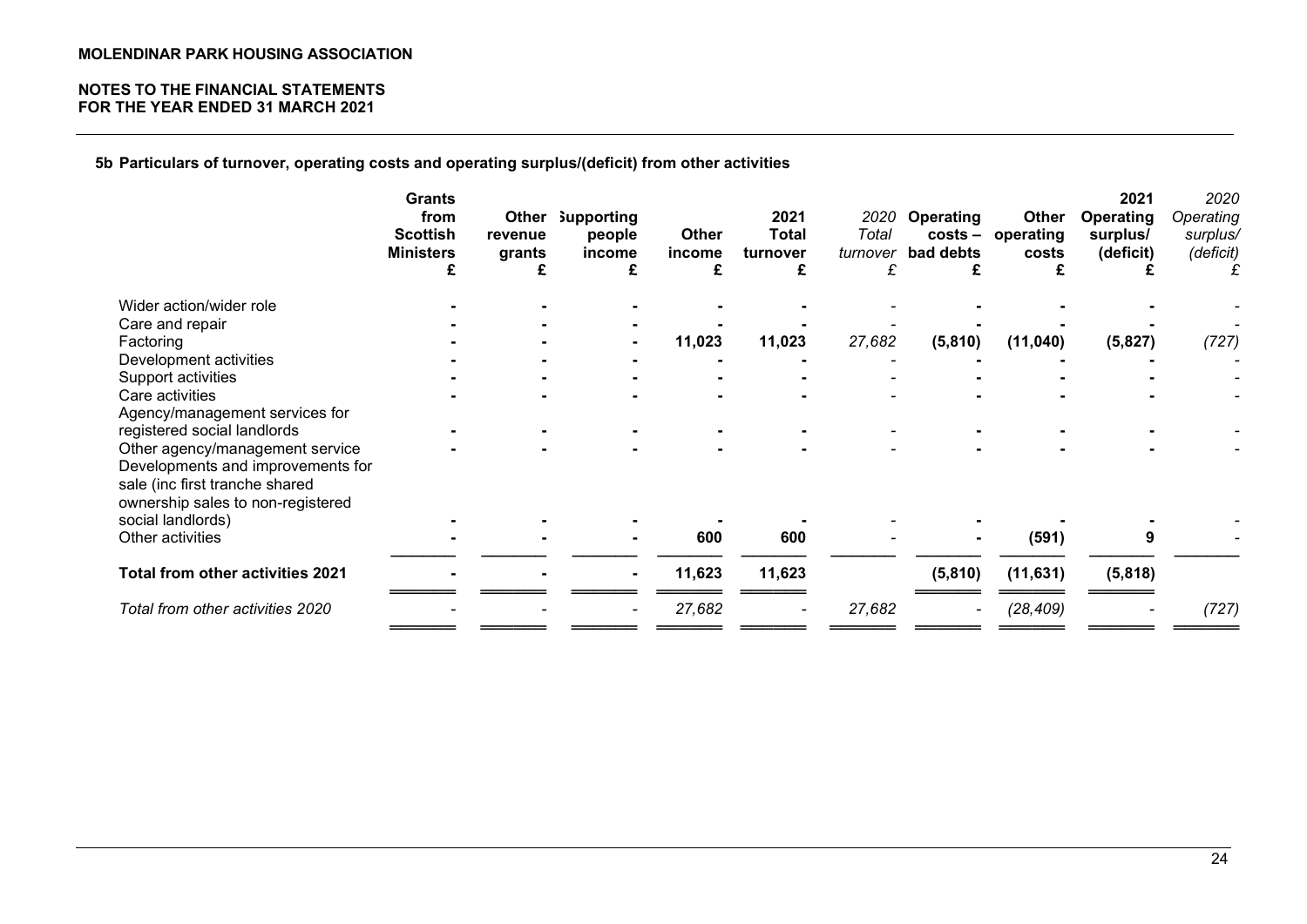### NOTES TO THE FINANCIAL STATEMENTS FOR THE YEAR ENDED 31 MARCH 2021

| <b>Employees</b>          | 2021                           | 2020    |
|---------------------------|--------------------------------|---------|
|                           | £                              | £       |
|                           |                                |         |
| Wages and salaries        | 331,008                        | 361,871 |
| Pension costs             | 48,428                         | 45,156  |
| Social security costs     | 29,038                         | 37,548  |
| Temporary or agency staff | 135,257                        | 58,622  |
|                           | 543,731                        | 503,197 |
|                           | <b>Staff costs during year</b> |         |

 The total remuneration (including pension contributions and benefits in kind) paid to Key Management who are listed on the first page of the financial statements was £181,109 (2020 - £164,936).

The emoluments of key management (excluding pension contributions and employers' national insurance contributions and including benefits in kind) for the year were £143,450 (2020 - £132,472). Their pension contributions for the year were £20,357 (2020 - £16,566). Their employers' national insurance contributions were £17,302 (2020 - £15,898).

The average full time equivalent number of persons employed by the Association during the year was:

| 2021      | 2020 |
|-----------|------|
| <b>No</b> | No   |
| 10        | 8    |

 The Directors are defined as the members of the Management Committee, the Director and any other person reporting directly to the Director or the Management Committee whose total emoluments exceed £60,000 per year. No emoluments were paid to any member of the Management Committee.

|                                                | 2021   | 2020   |
|------------------------------------------------|--------|--------|
|                                                |        |        |
| Emoluments payable to Chief Executive          |        |        |
| (excluding pension contributions) amounted to: | 80.855 | 74.996 |
|                                                |        |        |

The Association's pension contributions for the Chief Executive in the year amounted to £10,595 (2020 - £9,387).

The number of employees in the year whose emoluments (excluding pension contributions) exceeded £60,000 were as follows:

|                                                | 2021           | 2020 |
|------------------------------------------------|----------------|------|
| $- E60,001 - E70,000$<br>$- E70,001 - E80,000$ | $\blacksquare$ |      |
| $- E80,001 - E90,000$                          |                |      |

The Chief Executive is an ordinary member of the Association's pension scheme as described in note 22. No enhanced or special terms apply to her membership.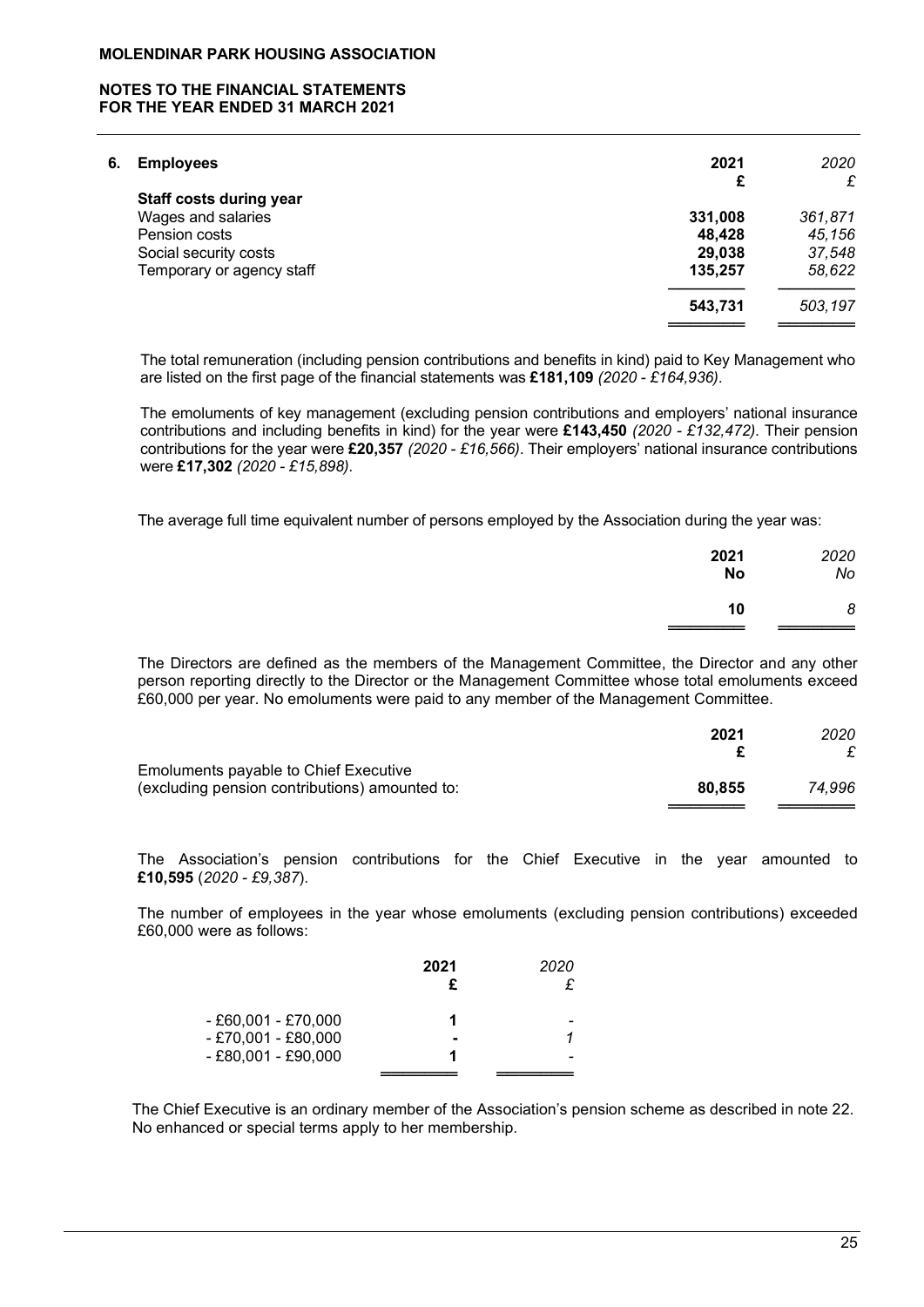## NOTES TO THE FINANCIAL STATEMENTS FOR THE YEAR ENDED 31 MARCH 2021

# 7. Operating surplus

|    | Operating surplus is stated after charging:                                                    | 2021<br>£                | 2020<br>£                |
|----|------------------------------------------------------------------------------------------------|--------------------------|--------------------------|
|    | Depreciation<br>Auditor's remuneration                                                         | 386,164<br>9,700         | 452,465<br>11,330        |
| 8. | Gain on disposal of fixed assets                                                               | 2021                     | 2020                     |
|    | Sale Proceeds<br>Cost of Sales                                                                 | £<br>28,126<br>(18, 130) | £<br>43,966<br>(28, 199) |
|    | Housing property disposals                                                                     | 9,996                    | 15,767                   |
| 9. | Interest payable and similar charges                                                           | 2021<br>£                | 2020<br>£                |
|    | On bank loans and overdrafts<br>Defined benefit pension liability - interest expense (Note 22) | 11,453                   | 26,670<br>9,000          |
|    |                                                                                                | 11,453                   | 35,670                   |
|    | 10. Interest receivable and similar income                                                     | 2021<br>£                | 2020<br>£                |
|    | Bank interest received<br>Defined benefit pension liability - interest receivable (Note 22)    | 1,737<br>1,000           | 5,852                    |
|    |                                                                                                | 2,737                    | 5,852                    |
|    |                                                                                                |                          |                          |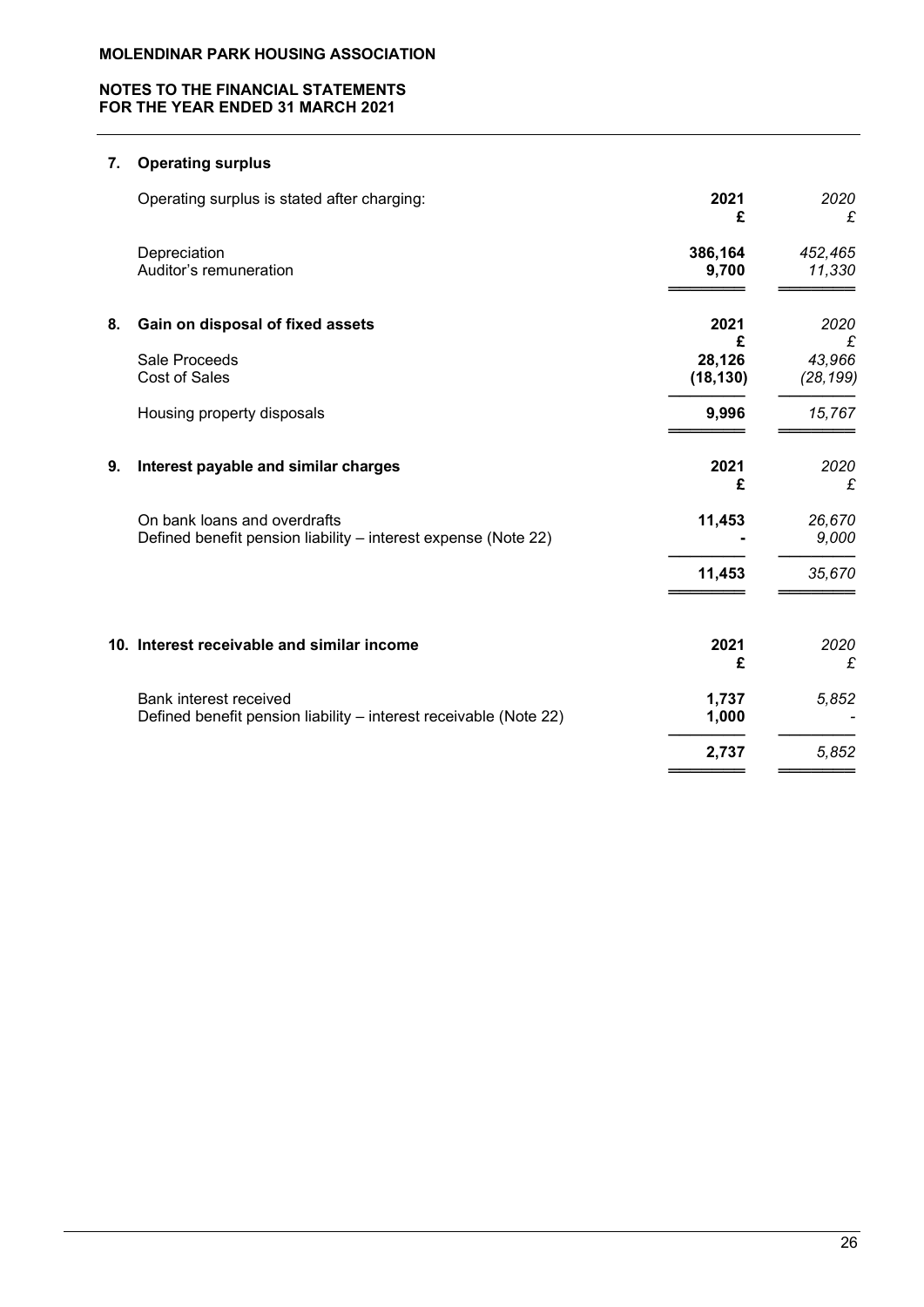| 11 | <b>Tangible Fixed Assets</b>                                                                            | <b>Housing</b><br><b>Properties</b><br>held for<br>letting<br>£ | <b>Housing</b><br><b>Properties</b><br>In Course<br><b>of</b><br>constructio<br>n<br>£ | <b>Shared</b><br>Ownership<br>held for<br>letting<br>£ | Mortgage<br>to<br>rent<br>£ | <b>Total</b><br>housing<br>properties<br>£ | <b>Office</b><br>equipment<br>£ | <b>Office</b><br>property<br>£ | <b>Total</b><br>£                  |
|----|---------------------------------------------------------------------------------------------------------|-----------------------------------------------------------------|----------------------------------------------------------------------------------------|--------------------------------------------------------|-----------------------------|--------------------------------------------|---------------------------------|--------------------------------|------------------------------------|
|    | Cost                                                                                                    |                                                                 |                                                                                        |                                                        |                             |                                            |                                 |                                |                                    |
|    | At 1 April 2020<br>Additions during year<br>Disposals in year<br><b>Transfers</b>                       | 14,761,177<br>207,132<br>(75, 758)<br>45,390                    | 23,279                                                                                 | 4,209,521<br>(14,998)<br>(45, 390)                     | 36,164                      | 19,006,862<br>230,411<br>(90, 756)         | 165,146<br>5,113                | 90.874<br>3,448                | 19,262,882<br>238,972<br>(90, 756) |
|    | At 31 March 2021                                                                                        | 14,937,941                                                      | 23,279                                                                                 | 4,149,133                                              | 36,164                      | 19,146,517                                 | 170,259                         | 94,322                         | 19,411,098                         |
|    |                                                                                                         |                                                                 |                                                                                        |                                                        |                             |                                            |                                 |                                |                                    |
|    | <b>Depreciation</b><br>At 1 April 2020<br>Provided during year<br>Disposals in year<br><b>Transfers</b> | 4,032,579<br>323,165<br>(25, 735)<br>19,291                     |                                                                                        | 1,791,857<br>12,301<br>(4,999)<br>(19, 291)            | 3,363<br>675                | 5,827,799<br>336,141<br>(30, 734)          | 149,449<br>9,306                | 32,116<br>1,887                | 6,009,364<br>347,334<br>(30, 734)  |
|    | <b>At 31 March 2021</b>                                                                                 | 4,349,300                                                       |                                                                                        | 1,779,868                                              | 4,038                       | 6,133,206                                  | 158,755                         | 34,003                         | 6,325,964                          |
|    |                                                                                                         |                                                                 |                                                                                        |                                                        |                             |                                            |                                 |                                |                                    |
|    | Net book value<br>As at 31 March 2021                                                                   | 10,538,641                                                      | 23,279                                                                                 | 2,369,265                                              | 32,126                      | 13,013,311                                 | 11,504                          | 60,319                         | 13,085,134                         |
|    | As at 31 March 2020                                                                                     | $=$<br>10,728,598                                               | $=$                                                                                    | $=$<br>2,417,664                                       | $=$<br>32,801               | $=$<br>13,179,063                          | $=$<br>15,697                   | $=$<br>58,758                  | 13,253,518                         |
|    |                                                                                                         | $=$                                                             | $=$                                                                                    | $=$                                                    | $=$                         | =                                          | $=$                             | $=$                            | =                                  |

Capitalised component expenditure (component expenditure capitalised during the year which would previously have been expensed through the Income & Expenditure account prior to transition to FRS 102 and the introduction of component accounting) was £207,132 (2020 - £146,833).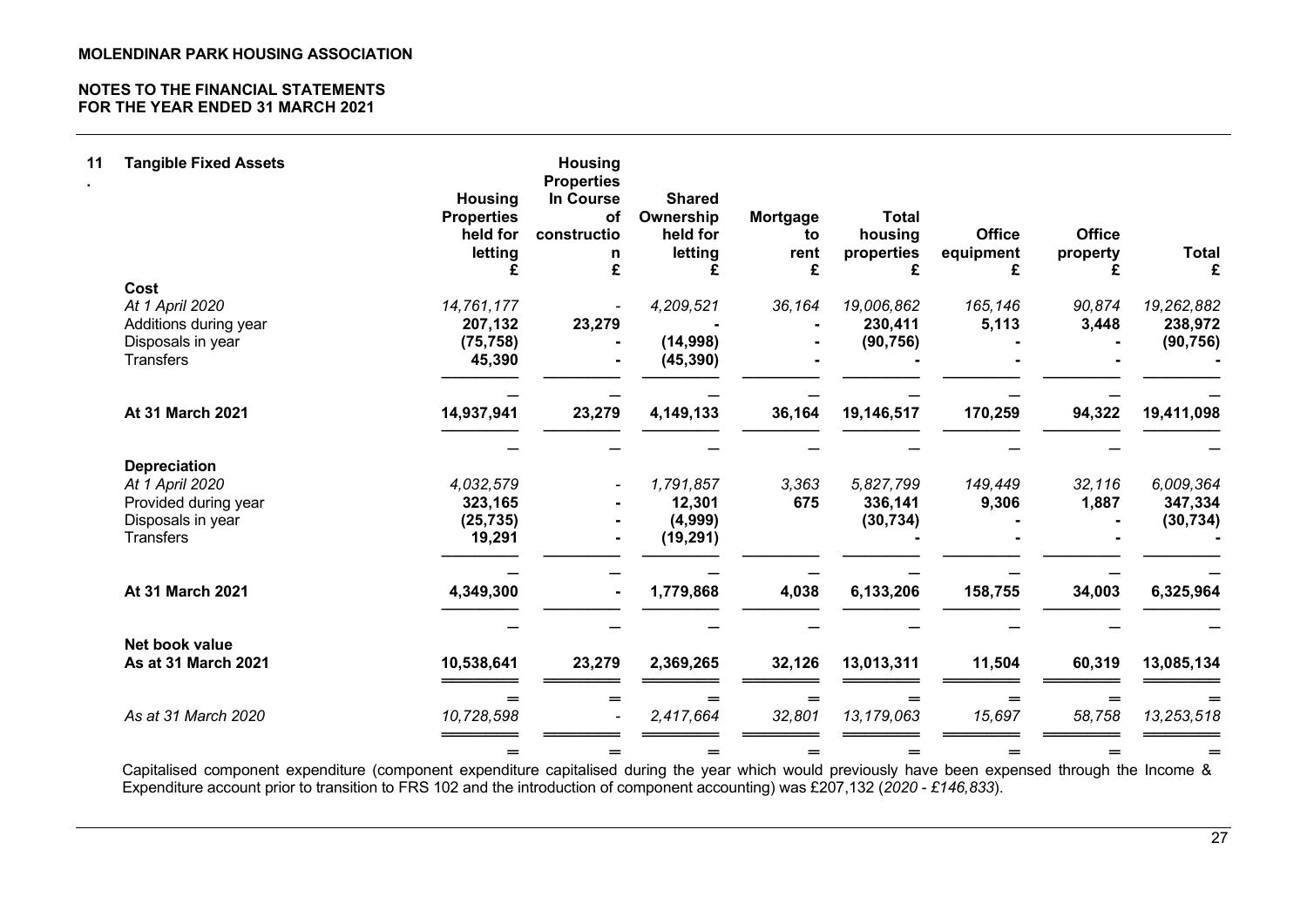Additions to Housing Properties during the year includes no capitalised interest (2020 - £nil) and no capitalised administration costs (2020 - £nil). All housing properties are freehold. Properties with a cost of £14,998 (2020 - £28,300) and accumulated depreciation of £4,999 (2020 - £11,320) have been disposed of in the year for net proceeds of £28,126 (2020 - £43,966). The proceeds were before a grant to be repaid of £20,329 (2020 - £28,048).

Additions to housing property under construction, is the costs associated with the conversion of office space into housing property.

Included in freehold housing properties is land with a historic cost allocation of £2,482,074 (2020 - £2,484,433 (Re-stated)).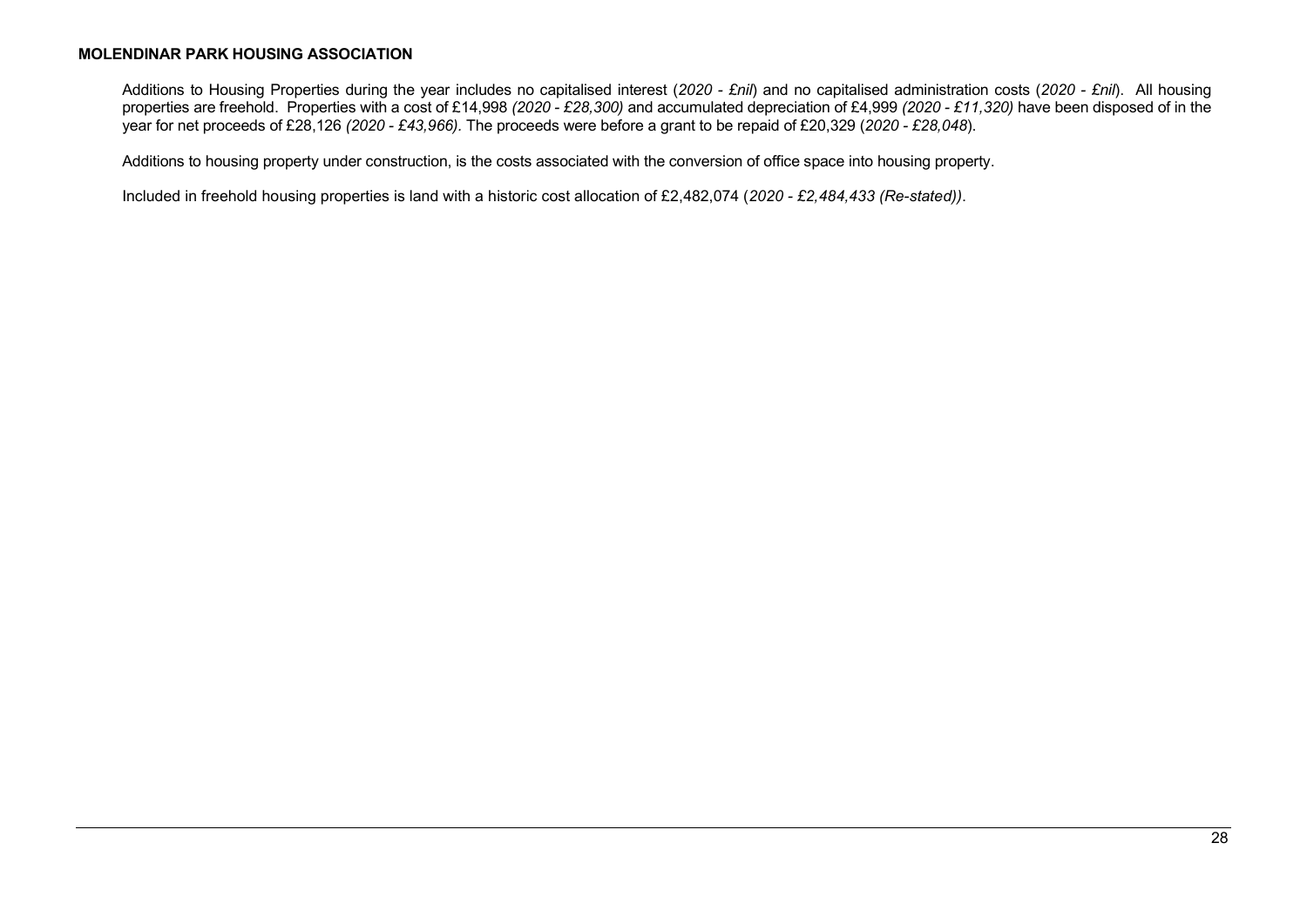# NOTES TO THE FINANCIAL STATEMENTS FOR THE YEAR ENDED 31 MARCH 2021

| <b>Housing stock</b><br>12.                                                                                                       |                                                               | 2021<br>2020                                                  |
|-----------------------------------------------------------------------------------------------------------------------------------|---------------------------------------------------------------|---------------------------------------------------------------|
| The number of units in Management at 31 March was as follows:                                                                     |                                                               | <b>No</b><br>No                                               |
| <b>General Needs Housing</b><br><b>Shared Ownership Housing</b><br>Supported Housing Accommodation                                |                                                               | 463<br>462<br>82<br>80<br>31<br>31                            |
|                                                                                                                                   |                                                               | 574<br>575                                                    |
| 13. Debtors                                                                                                                       | 2021                                                          | 2020<br>£<br>£                                                |
| Gross rents in arrears<br>Less: bad debt provision                                                                                | 80,150<br>(50, 300)                                           | 99,245<br>(76, 014)                                           |
|                                                                                                                                   | 29,850                                                        | 23,231                                                        |
| Other debtors<br>Prepayments                                                                                                      | 23,792<br>132,908                                             | 23,336<br>88,309                                              |
|                                                                                                                                   | 186,550                                                       | 134,876                                                       |
| 14a. Cash and cash equivalents                                                                                                    | 2021                                                          | 2020<br>£<br>£                                                |
| <b>Current accounts</b>                                                                                                           | 1,432,314                                                     | 1,170,055                                                     |
| 14b. Investments                                                                                                                  | 2021                                                          | 2020<br>£<br>£                                                |
| Balances held in deposit accounts                                                                                                 | 510,741                                                       | 509,374                                                       |
| 15. Creditors due within one year                                                                                                 | 2021<br>£                                                     | 2020<br>£                                                     |
| Trade creditors<br>Loans<br>Accruals and deferred income<br>Prepaid rent<br>Other creditors<br>Deferred Government Capital Grants | 420,426<br>255,917<br>13,175<br>131,978<br>200,512<br>243,792 | 174,500<br>226,827<br>21,528<br>115,574<br>180,047<br>245,932 |
|                                                                                                                                   | 1,265,800                                                     | 964,408                                                       |
| Secured creditors                                                                                                                 | 255,917                                                       | 226,827                                                       |

Pension contributions of £Nil (2020 - £Nil) are outstanding. No amounts are due in respect of other taxation and social security (2020: £Nil).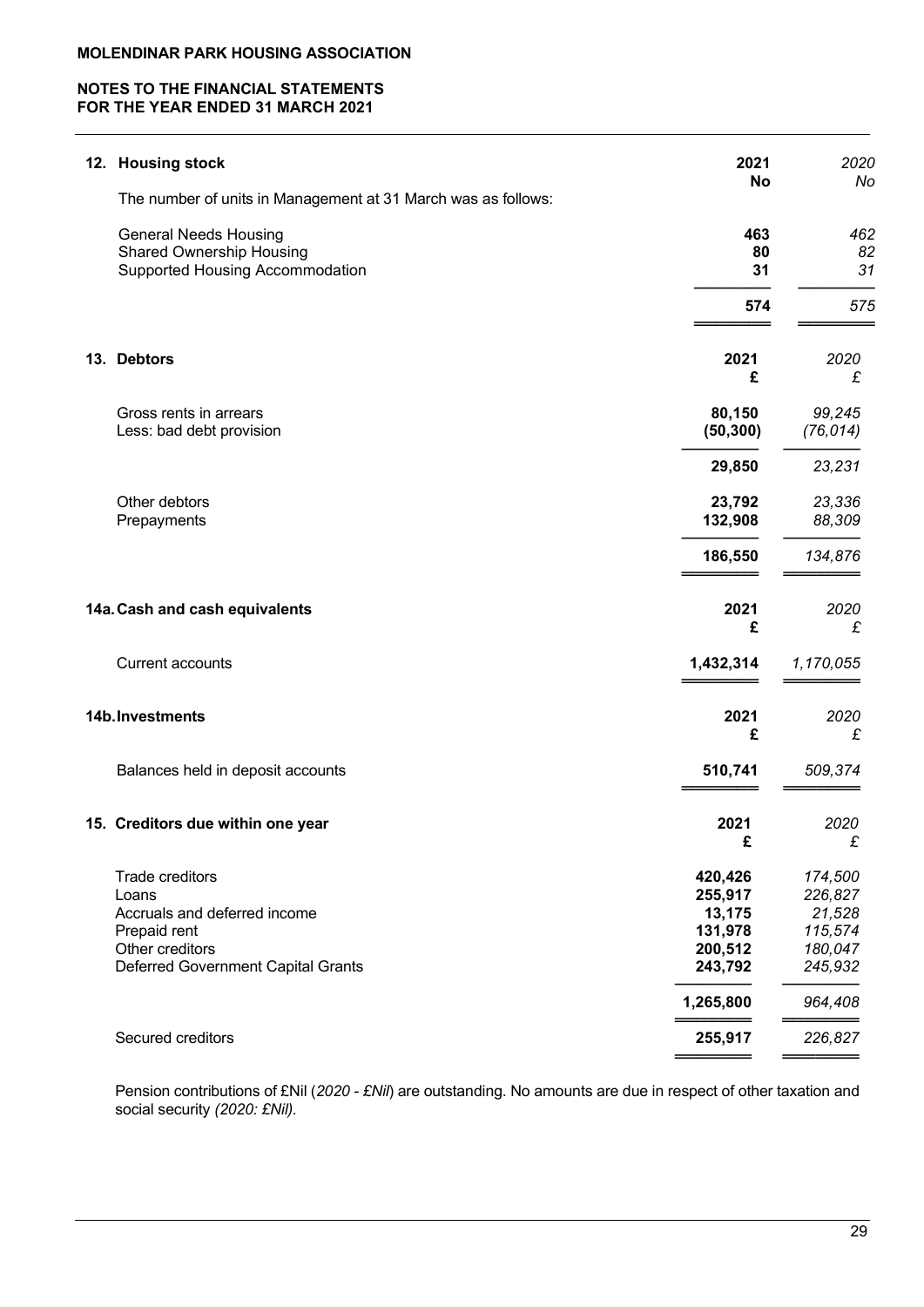# NOTES TO THE FINANCIAL STATEMENTS FOR THE YEAR ENDED 31 MARCH 2021

| 16. Creditors due after more than one year | 2021<br>£ | 2020<br>£ |
|--------------------------------------------|-----------|-----------|
| Housing loans                              | 2,382,971 | 2,677,233 |
| Secured creditors                          | 2,382,971 | 2,677,233 |

The loans are secured by both a fixed and specific charge on the Association's properties. The carrying value of the secured assets at 31 March 2021 is £13,073,630 (2020 - £13,237,827).

|                            | 2021<br>£ | 2020<br>£ |
|----------------------------|-----------|-----------|
| In one year or less        | 255,917   | 226,827   |
| Between one and two years  | 257,175   | 238,407   |
| Between two and five years | 657,787   | 680,128   |
| In five years or more      | 1,468,009 | 1,758,698 |
|                            | 2,638,888 | 2,904,060 |
|                            |           |           |

The loans are advanced to finance the development and refurbishment of housing properties and are repayable by monthly instalments of principal and interest. The loans bear interest at varying rates.

| 17. | <b>Deferred capital grants</b>      | 2021<br>£  | 2020<br>£  |
|-----|-------------------------------------|------------|------------|
|     | Deferred capital grants at 1 April  | 6,794,499  | 7,057,322  |
|     | Received in year                    |            |            |
|     | Released to income in year          | (243, 792) | (245, 994) |
|     | Grants disposed of in year          | (12, 197)  | (16, 829)  |
|     | Deferred capital grants at 31 March | 6,538,510  | 6,794,499  |
|     | In one year or less                 | 243,792    | 245,932    |
|     | Between one and two years           | 243,792    | 245,994    |
|     | Between two and five years          | 731,376    | 737,982    |
|     | In five years or more               | 5,319,550  | 5,564,591  |
|     | Total                               | 6,538,510  | 6,794,499  |
|     |                                     |            |            |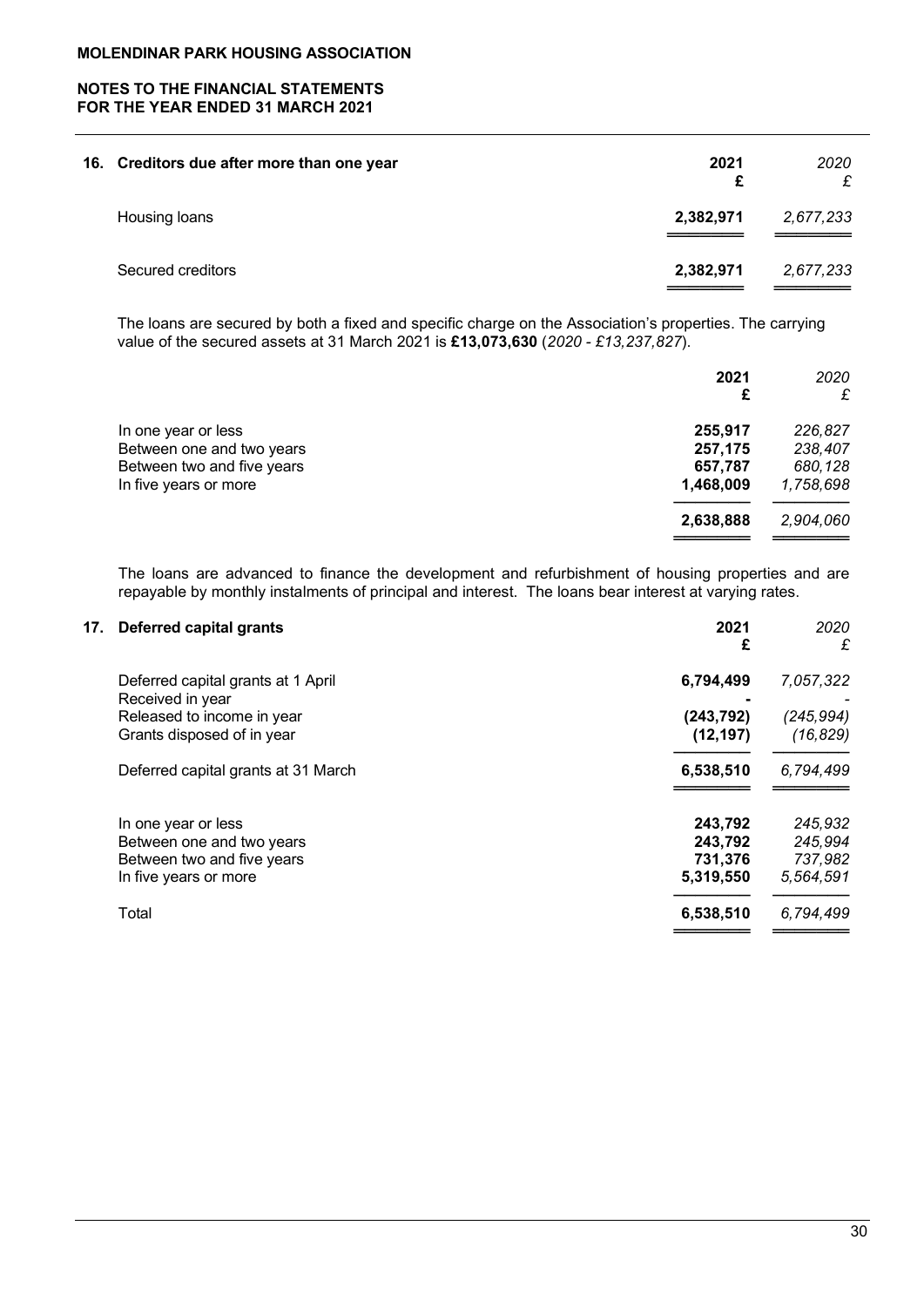| 18. Share capital                                       | 2021 | 2020<br>£ |
|---------------------------------------------------------|------|-----------|
| Shares of £1 fully paid and issued at beginning of year | 53   | 44        |
| Shares issued during year                               |      | 9         |
| Shares cancelled during year                            | (5)  |           |
| Shares issued at end of year                            | 50   | 53        |
|                                                         |      |           |

 Each member of the Association holds one share of £1 in the Association. These shares carry no rights to dividend or distributions on a winding up. When a shareholder ceases to be a member, that person's share is cancelled and the amount paid thereon becomes the property of the Association. Each member has a right to vote at members' meetings.

| 19. Net cash flow from operating activities                                      | 2021<br>£  | 2020<br>£  |
|----------------------------------------------------------------------------------|------------|------------|
| Surplus for the year                                                             | 462,638    | 337,253    |
| <b>Adjustments for non-cash items:</b>                                           |            |            |
| Carrying amount of tangible fixed asset disposals                                | 9,999      | 16,980     |
| Depreciation of tangible fixed assets including loss on component disposals      | 397,357    | 452,465    |
| Pension costs less contributions payable                                         |            |            |
| (Increase) in trade and other debtors                                            | (51, 674)  | (63, 945)  |
| (Decrease)/increase in trade and other creditors                                 | 274,442    | (44,000)   |
| Net interest (income)/charge in respect of the defined benefit pension liability | (1,000)    | 9,000      |
| Staff service costs in respect of the defined benefit pension liability          | (6,939)    | 19,716     |
| Adjustments for investing and financing activities:                              |            |            |
| Interest payable                                                                 | 11,453     | 26,670     |
| Interest received                                                                | (1,737)    | (5, 852)   |
| Release of Deferred Government Capital Grants                                    | (255, 989) | (262, 823) |
| SHAPS past service deficit payment                                               | (61,061)   | (55, 717)  |
| Proceeds from sale of fixed assets                                               | (28, 126)  | (43, 966)  |
| Forfeited share capital                                                          | (5)        |            |
| Net cash inflow from operating activities                                        | 749,358    | 385,781    |
|                                                                                  |            |            |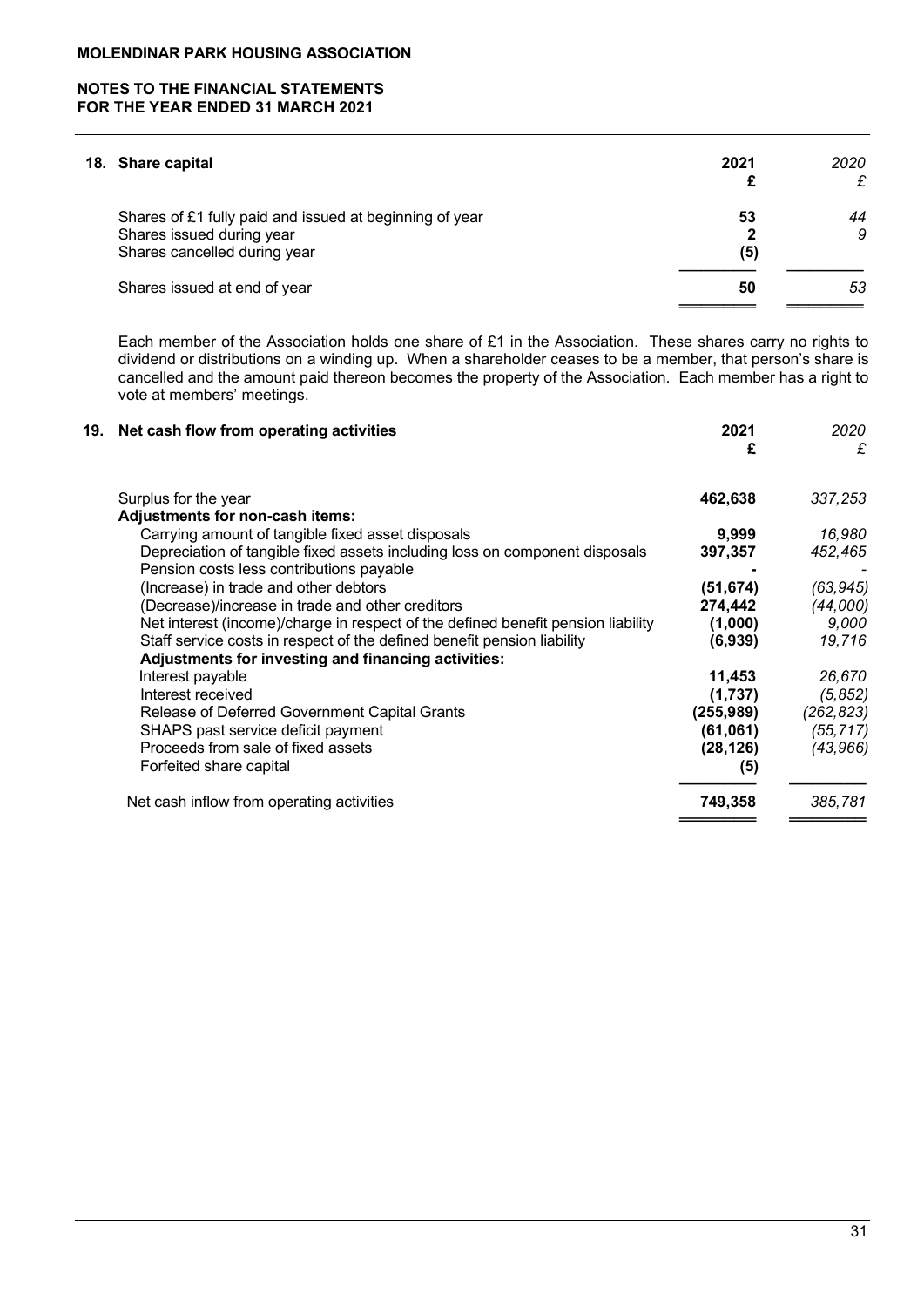## 20. Legislative Provisions

The Association is incorporated under the Co-operative and Community Benefit Societies Act 2014 and was incorporated in Scotland.

## 21. Transactions with related parties and Key Management Personnel

There are 5 members of the Committee that were tenants of the Association during the year (2020 - 5). There was also 1 member who is a shared owner. The tenancies and occupancy agreements of these Committee members are on normal terms and the members cannot use their position to their advantage.

The total rent and service charge payable in the year relating to tenant and shared owner members is £31,347  $(2020 - \text{\textsterling}17.292)$ . The total rent and service arrears relating to these members included within debtors at the year-end is £1,934 (2020 - £1,171).

## 22. Retirement Benefit Obligations

## **General**

Molendinar Park Housing Association participates in the Scottish Housing Pension Scheme (the Scheme).

The Scheme is a multi-employer defined benefit scheme which provides benefits to some 150 non-associated employers. The scheme is funded. The Scheme offers six benefit structures to employers, namely;

- Final salary with a 1/60th accrual rate (Final Salary):
- Career average revalued earnings with a 1/60th accrual rate (CARE 1/60<sup>th</sup>):
- Career average revalued earnings with a 1/70th accrual rate (CARE 1/70<sup>th</sup>);
- Career average revalued earnings with a 1/80th accrual rate (CARE  $1/80<sup>th</sup>$ );
- Career average revalued earnings with a  $1/120$ th accrual rate (CARE  $1/120$ <sup>th</sup>) contracted in; and
- Defined Contribution (DC)

An employer can elect to operate different benefit structures for their active members (as at the first day of April in any given year) and their new entrants. The DC option can be introduced by the employer on the first day of any month after giving a minimum of three months' prior notice.

Molendinar Park Housing Association elected to close the final salary with a 1/60th accrual rate for existing employees with effect from 1 July 2020. Current participants of the final salary 1/60th were transferred into either CARE  $1/60<sup>th</sup>$ , CARE  $1/80<sup>th</sup>$  or DC. Future employees are only eligible for enrolment into the DC structure.

The Trustee commissions an actuarial valuation of the Scheme every three years. The main purpose of the valuation is to determine the financial position of the Scheme in order to determine the level of future contributions required, so that the Scheme can meet its pension obligations as they fall due.

The actuarial valuation assesses whether the Scheme's assets at the valuation date are likely to be sufficient to pay the pension benefits accrued by members as at the valuation date. Asset values are calculated by reference to market values. Accrued pension benefits are valued by discounting expected future benefit payments using a discount rate calculated by reference to the expected future investment returns.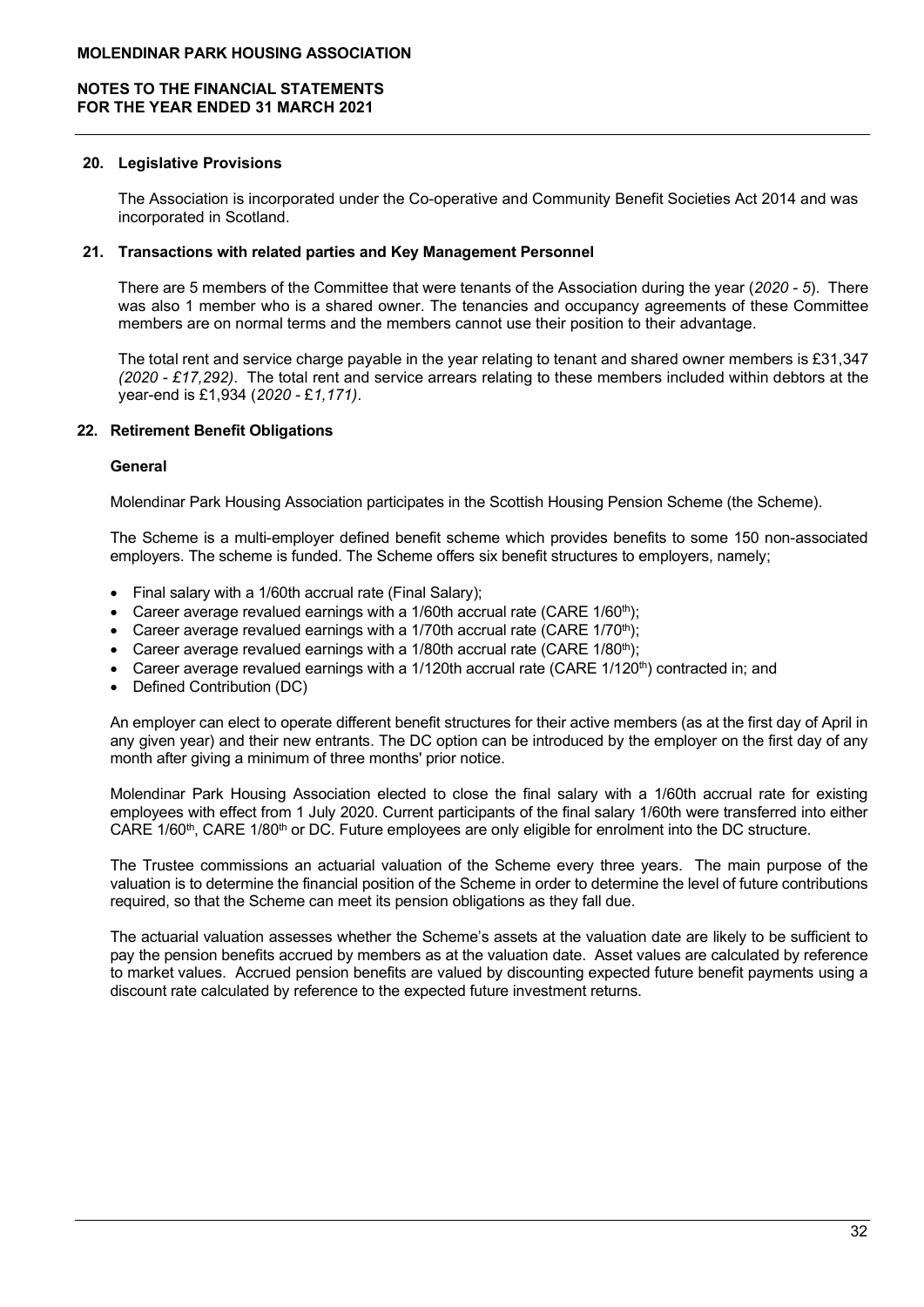## 22. Retirement Benefit Obligations (cont'd)

During the accounting period the Association paid contributions at the rate of 19.9% (Final Salary), 19.10% & 15.50% (CARE 1/60th) and 10% (DC) of pensionable salaries. In addition annual employer past service deficit contributions of £61,061 (net of administration costs) were paid  $(2020 - \text{\textsterling}56.034)$ .

As at the balance sheet date there were 4 active members of the Defined Benefit Scheme structures and 4 active members of the Defined Contributions Scheme employed by the Association.

The last triennial valuation of the Scheme for funding purposes was carried out as at 30 September 2018. This valuation revealed a deficit of £121m. A Recovery Plan has been put in place to eliminate the deficit which will run to 30 September 2022 for the majority of employers, although certain employers have different arrangements.

For accounting purposes, a valuation of the scheme was carried out with an effective date of 30 September 2018. The liability figures from this valuation were rolled forward for accounting year-ends from 31 March 2019 to 29 February 2020 inclusive. The liabilities are compared, at the relevant accounting date, with the company's fair share of the Scheme's total assets to calculate the company's net deficit or surplus.

Similarly, an actuarial valuation of the scheme was carried out as at 30 September 2019 to inform the liabilities for accounting year ends from 31 March 2020 to 28 February 2021 inclusive.

The SHAPS defined benefit pension scheme is accounted for as a defined benefit pension scheme from 1 April 2018 onwards. In accordance with FRS 102 section 28, the operating and financing costs of pension and post retirement schemes (determined by TPT) are recognised separately in the Statement of Comprehensive Income. Service costs are systematically spread over the service lives of the employees and financing costs are recognised in the period in which they arise. The difference between actual and expected returns on assets during the year, including changes in the actuarial assumptions, is recognised in Other Comprehensive Income.

At 1 April 2018 on initial recognition of the multi-employer defined benefit scheme, the opening adjustment made was £144,633 to recognise a net pension liability estimate of £361,000 as at 1 April 2018.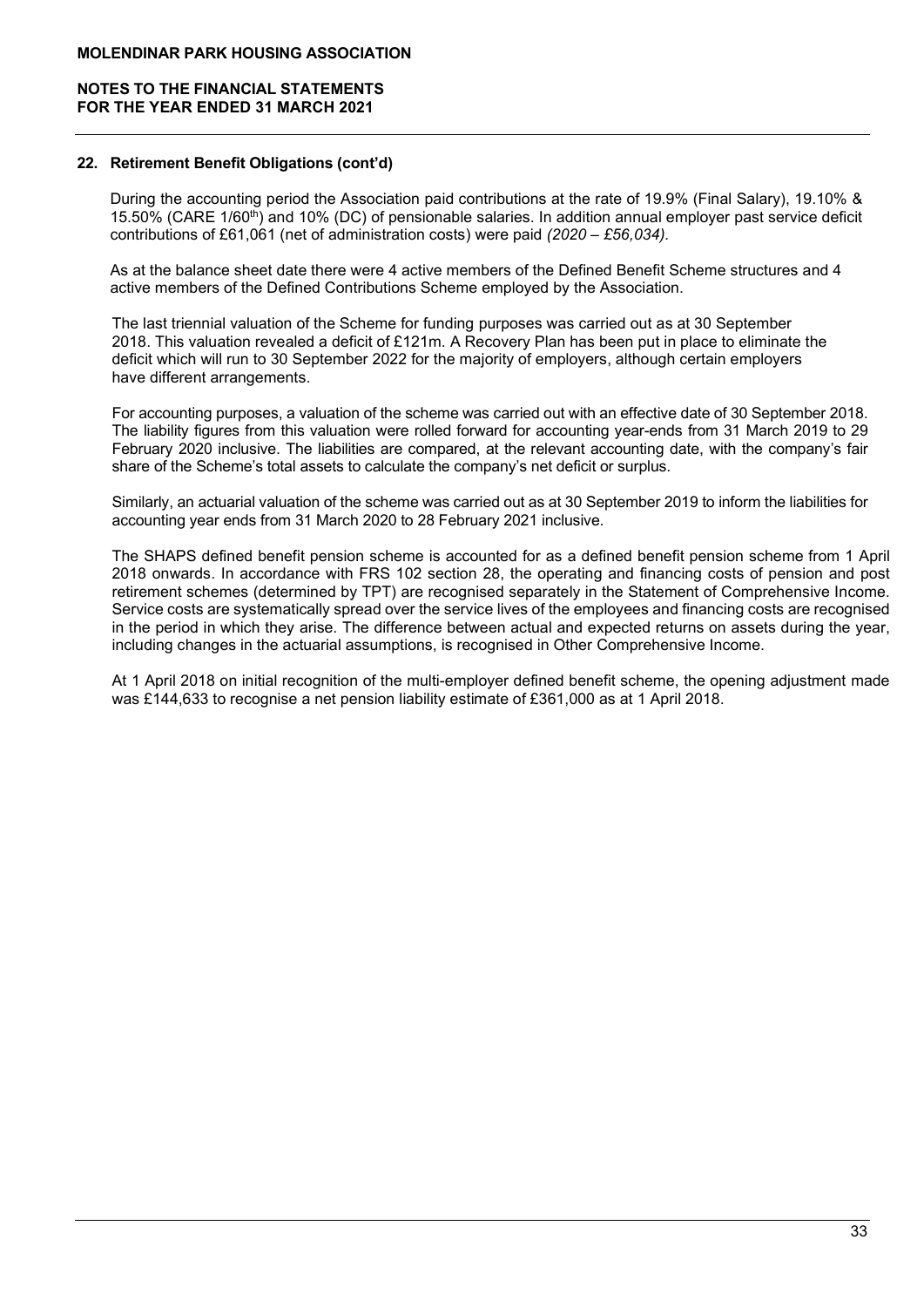# NOTES TO THE FINANCIAL STATEMENTS FOR THE YEAR ENDED 31 MARCH 2021

# 22. Retirement Benefit Obligations (continued)

# Present values of defined benefit obligation, fair value of assets and defined benefit liability

|                                              | 31 March<br>2021<br>£'000 | 31 March<br>2020<br>£'000 |
|----------------------------------------------|---------------------------|---------------------------|
| Fair value of plan assets                    | 2,509                     | 2,204                     |
| Present value of defined benefit obligations | (2,775)                   | (2, 214)                  |
| Defined benefit liability to be recognised   | (266)                     | (10)                      |

# Reconciliation of opening and closing balances of the defined benefit obligation

|                                                                  | Year ended | Year ended |
|------------------------------------------------------------------|------------|------------|
|                                                                  | 31 March   | 31 March   |
|                                                                  | 2021       | 2020       |
|                                                                  | £'000      | £'000      |
| Defined benefit obligation at start of period                    | (2,214)    | (2, 335)   |
| Current service cost                                             | (24)       | (69)       |
| <b>Expenses</b>                                                  | (2)        | (2)        |
| Interest cost                                                    | (52)       | (55)       |
| Contribution by plan participants                                | (26)       | (44)       |
| Actuarial (losses) due to scheme experience                      | (3)        | (42)       |
| Actuarial gains due to changes in demographic assumptions        |            | 14         |
| Actuarial (losses)/gains due to changes in financial assumptions | (508)      | 279        |
| Benefits paid and expenses                                       | 54         | 40         |
| Defined benefit liability at the end of the period               | (2,775)    | (2, 214)   |
|                                                                  |            |            |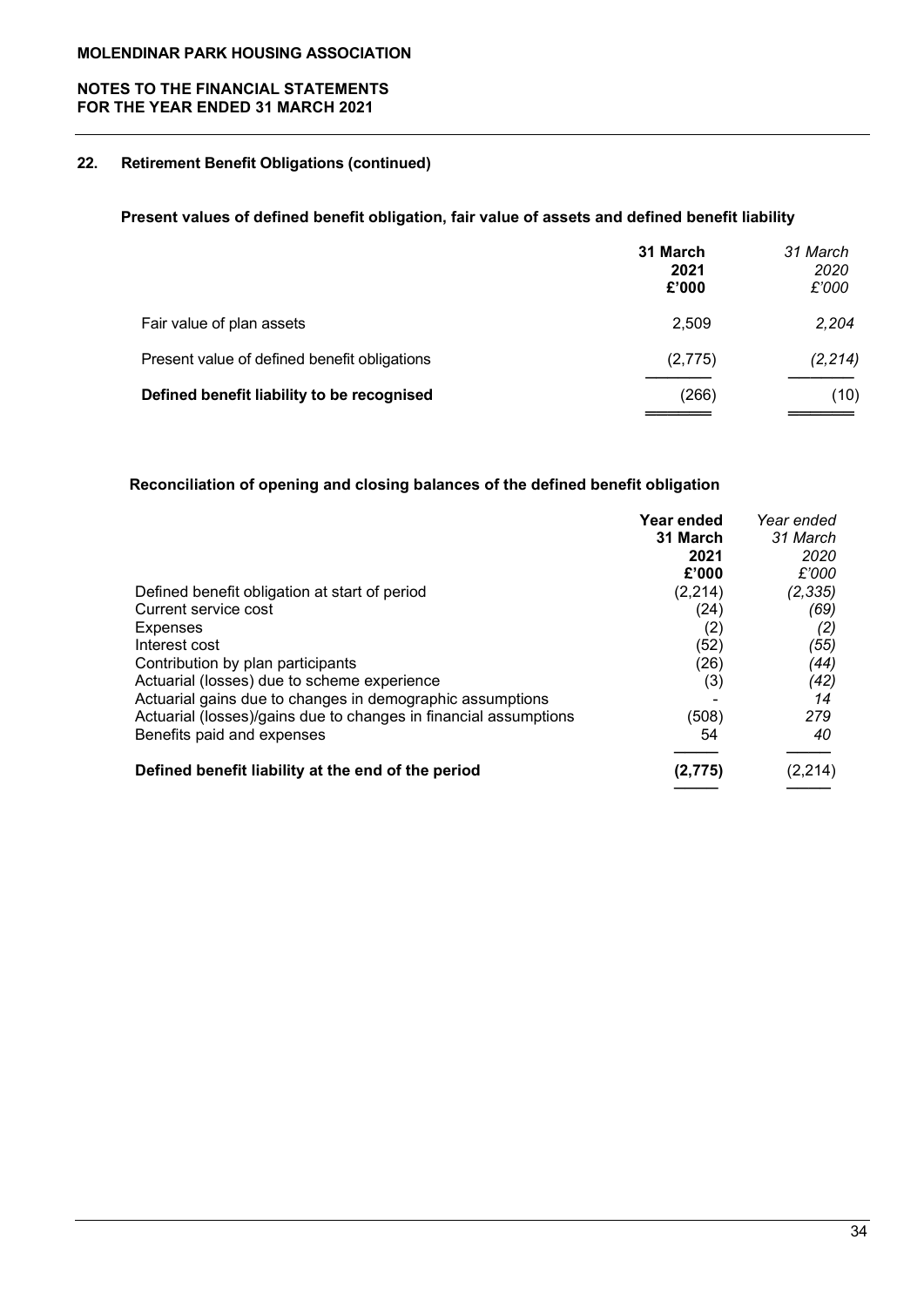# 22. Retirement Benefit Obligations (continued)

# Reconciliation of opening and closing balances of the fair value of plan assets

| Year ended<br>31 March<br>2021<br>£'000 | Year ended<br>31 March<br>2020<br>£'000 |
|-----------------------------------------|-----------------------------------------|
| 2,204                                   | 1,922                                   |
| 53                                      | 46                                      |
| 94                                      | 107                                     |
|                                         |                                         |
| 186                                     | 125                                     |
| 26                                      | 44                                      |
| (54)                                    | (40)                                    |
| 2,509                                   | 2,204                                   |
|                                         |                                         |

# Defined benefit costs recognised in Statement of Comprehensive Income

|                                      | Year ended<br>31 March | Year<br>ended 31            |
|--------------------------------------|------------------------|-----------------------------|
|                                      | 2020 to 31             | March                       |
|                                      | <b>March 2021</b>      | 2019 to 31<br>March<br>2020 |
|                                      | £'000                  | £'000                       |
| Current service cost                 | 24                     | 69                          |
| Contributions                        | 2                      | 2                           |
| <b>Total operating charge</b>        | 26                     | 71                          |
| Net interest (income)/cost (Note 10) | (1)                    | 9                           |

# Defined benefit costs recognised in Other Comprehensive Income

|                                                                               | Year ended<br>31 March<br>2021<br>£'000 | Year ended<br>31 March<br>2020<br>£'000 |
|-------------------------------------------------------------------------------|-----------------------------------------|-----------------------------------------|
| Experience on plan assets (excluding amounts included in net interest cost    |                                         |                                         |
| - gain                                                                        | 186                                     | 125                                     |
| Experience gains and (losses) arising on the plan liabilities $-$ (loss)/gain | (3)                                     | (42)                                    |
| Effects of changes in the demographic assumptions underlying the present      |                                         |                                         |
| value of the defined benefit obligation – gain                                |                                         | 14                                      |
| Effects of changes in the financial assumptions underlying the present value  |                                         |                                         |
| of the defined benefit obligation $-$ (loss)/(gain)                           | (508)                                   | 279                                     |
|                                                                               |                                         |                                         |
| Total amount recognised in other comprehensive income - (loss)/gain           | (325)                                   | 376                                     |
|                                                                               |                                         |                                         |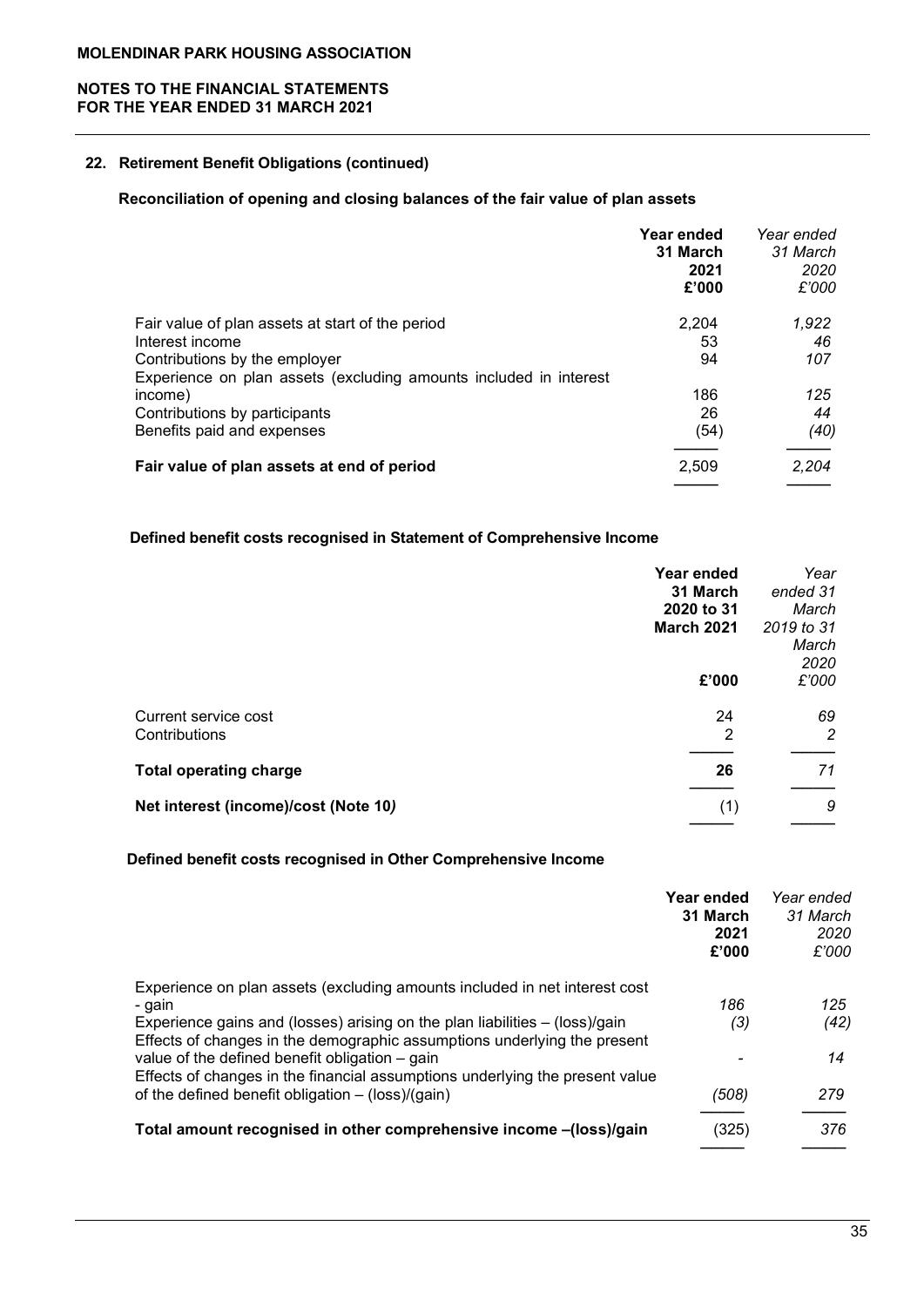## NOTES TO THE FINANCIAL STATEMENTS FOR THE YEAR ENDED 31 MARCH 2021

# 22. Retirement Benefit Obligations (continued)

# Fund allocation for employer's calculated share of assets

|                                    | 31 March<br>2021<br>£'000 | 31 March<br>2020<br>£'000 |
|------------------------------------|---------------------------|---------------------------|
| <b>Global Equity</b>               | 388                       | 303                       |
| Absolute Return                    | 124                       | 135                       |
| <b>Distressed Opportunities</b>    | 86                        | 40                        |
| <b>Credit Relative Value</b>       | 72                        | 53                        |
| Alternative Risk Premia            | 101                       | 177                       |
| Fund of Hedge Funds                | $\mathbf 0$               | 0                         |
| <b>Emerging Markets Debt</b>       | 101                       | 78                        |
| <b>Risk Sharing</b>                | 90                        | 70                        |
| <b>Insurance-Linked Securities</b> | 52                        | 59                        |
| Property                           | 45                        | 41                        |
| Infrastructure                     | 140                       | 130                       |
| <b>Private Debt</b>                | 59                        | 44                        |
| <b>High Yield</b>                  | 66                        | 0                         |
| Opportunistic Credit               | 69                        | 0                         |
| Cash                               | 1                         | 0                         |
| <b>Corporate Bond Fund</b>         | 189                       | 161                       |
| Long Lease Property                | 58                        | 54                        |
| Secured Income                     | 138                       | 122                       |
| Over 15 Year Gilts                 | 1                         | 28                        |
| <b>Liability Driven Investment</b> | 603                       | 580                       |
| <b>Net Current Assets</b>          | 19                        | 17                        |
| Opportunistic Illiquid Credit      | 64                        | 54                        |
| <b>Liquid Credit</b>               | 43                        | 58                        |
| <b>Total Assets</b>                | 2,509                     | 2,204                     |
|                                    |                           |                           |

 The main financial assumptions used by the Scheme Actuary, TPT, in their FRS 102 calculations are as follows:

| <b>Assumptions as at</b>                                    | <b>31 March 2021</b><br>% per annum |
|-------------------------------------------------------------|-------------------------------------|
| Discount rate                                               | 2.19                                |
| Inflation (RPI)                                             | 3.26                                |
| Inflation (CPI)                                             | 2.87                                |
| Salary growth                                               | 3.87                                |
| Allowance for commutation of pension for cash at retirement | 75% of Maximum                      |
|                                                             | Allowance                           |

The mortality assumptions adopted at 31 March 2021 imply the following life expectancies:

|                         | Life expectancy |
|-------------------------|-----------------|
|                         | at age 65       |
|                         | (years)         |
| Male retiring in 2021   | 21.5            |
| Female retiring in 2021 | 23.4            |
| Male retiring in 2041   | 22.8            |
| Female retiring in 2041 | 25.0            |